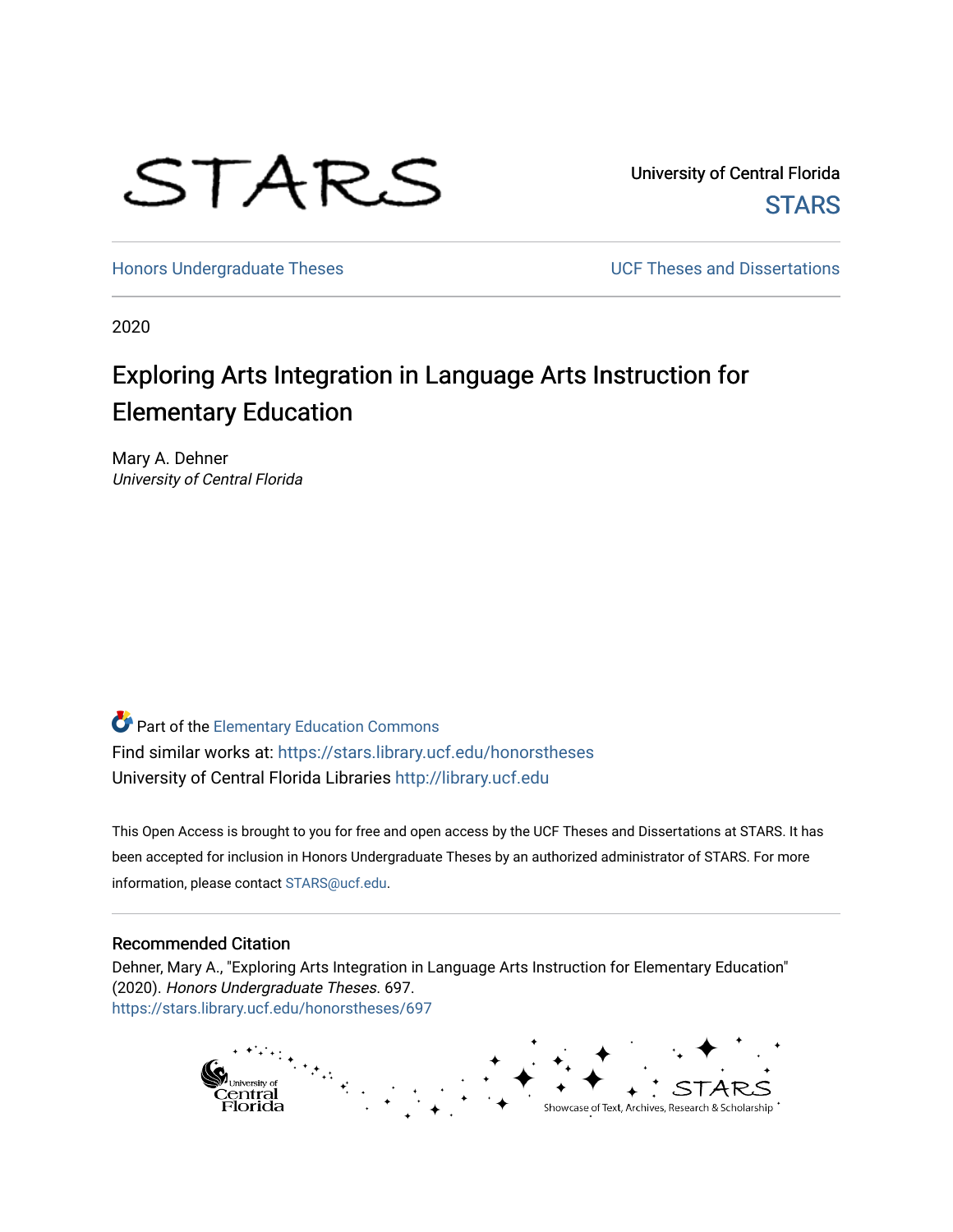## EXPLORING ARTS INTEGRATION IN LANGUAGE ARTS INSTRUCTION FOR ELEMENTARY EDUCATION

by

# MARY A. DEHNER

A thesis submitted in partial fulfillment of the requirements for the Honors Undergraduate Thesis Program in Elementary Education in the College of Community Innovation and Education at the University of Central Florida Orlando, Florida.

Spring Term 2020

Thesis Chair: Dr. Lee- Anne Spalding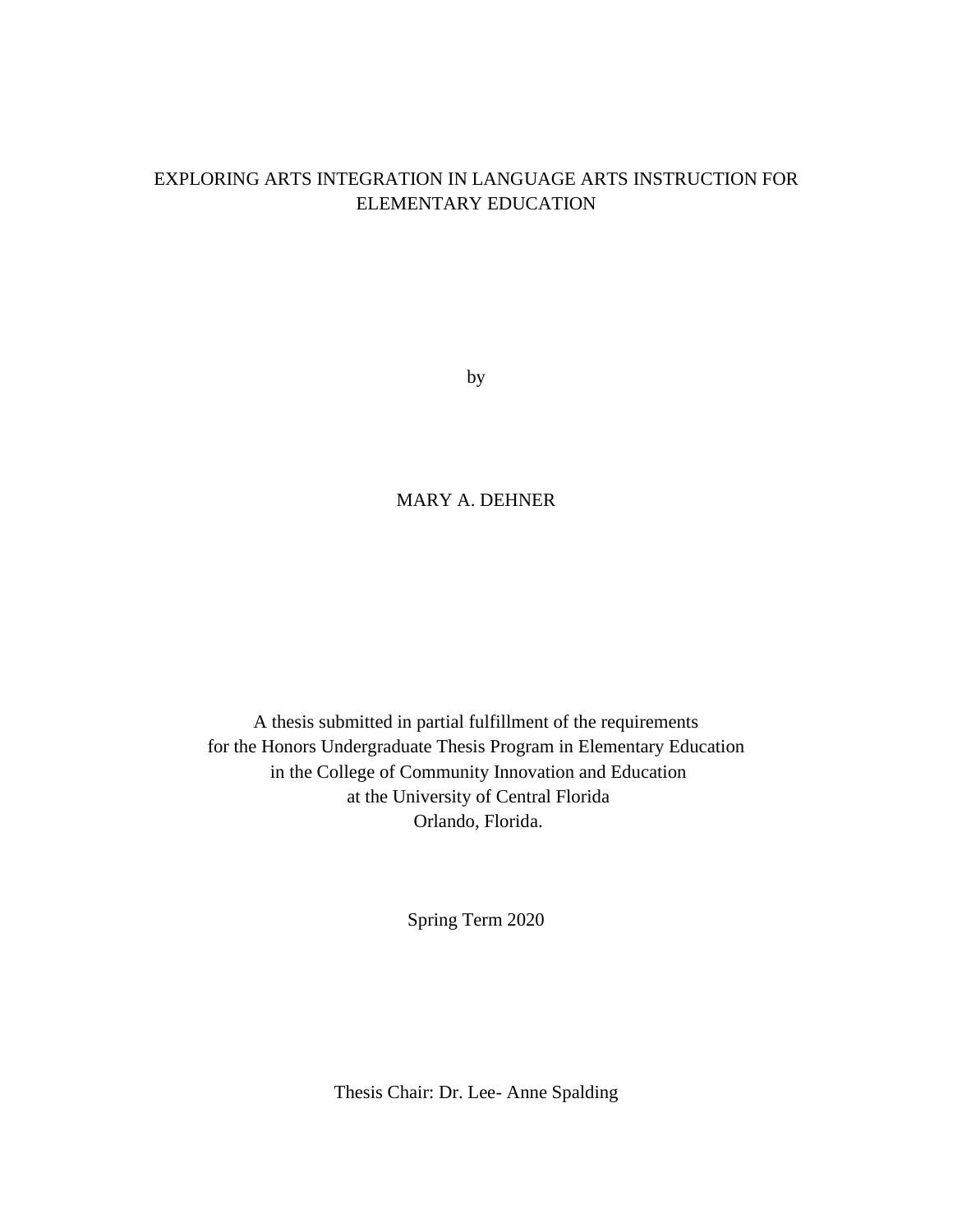#### ABSTRACT

The purpose of this thesis is to provide insight on how arts integration in English language arts education increases engagement and achievement in students and teachers alike. Throughout my analysis of literature, local field research in two Central Florida public elementary schools, and my creation of a five-day arts-integrated writing unit, I found that arts integration, especially when utilizing Leonard Bernstein's Artful Learning Method was observed to show a positive impact on students. Arts integration allowed for a child's natural curiosity and instinct to create to take over, which created authentic learning experiences for the students. The research also demonstrated that arts integration enabled teachers to utilize their creativity, which in turn positively changed their perspectives on their career and teaching experience. Observations and the research literature examined in this thesis showed that arts integration can be a valuable outlet for both students and teachers, yet not always utilized due to high stakes testing, budgetary concerns and time constraints in the elementary classroom.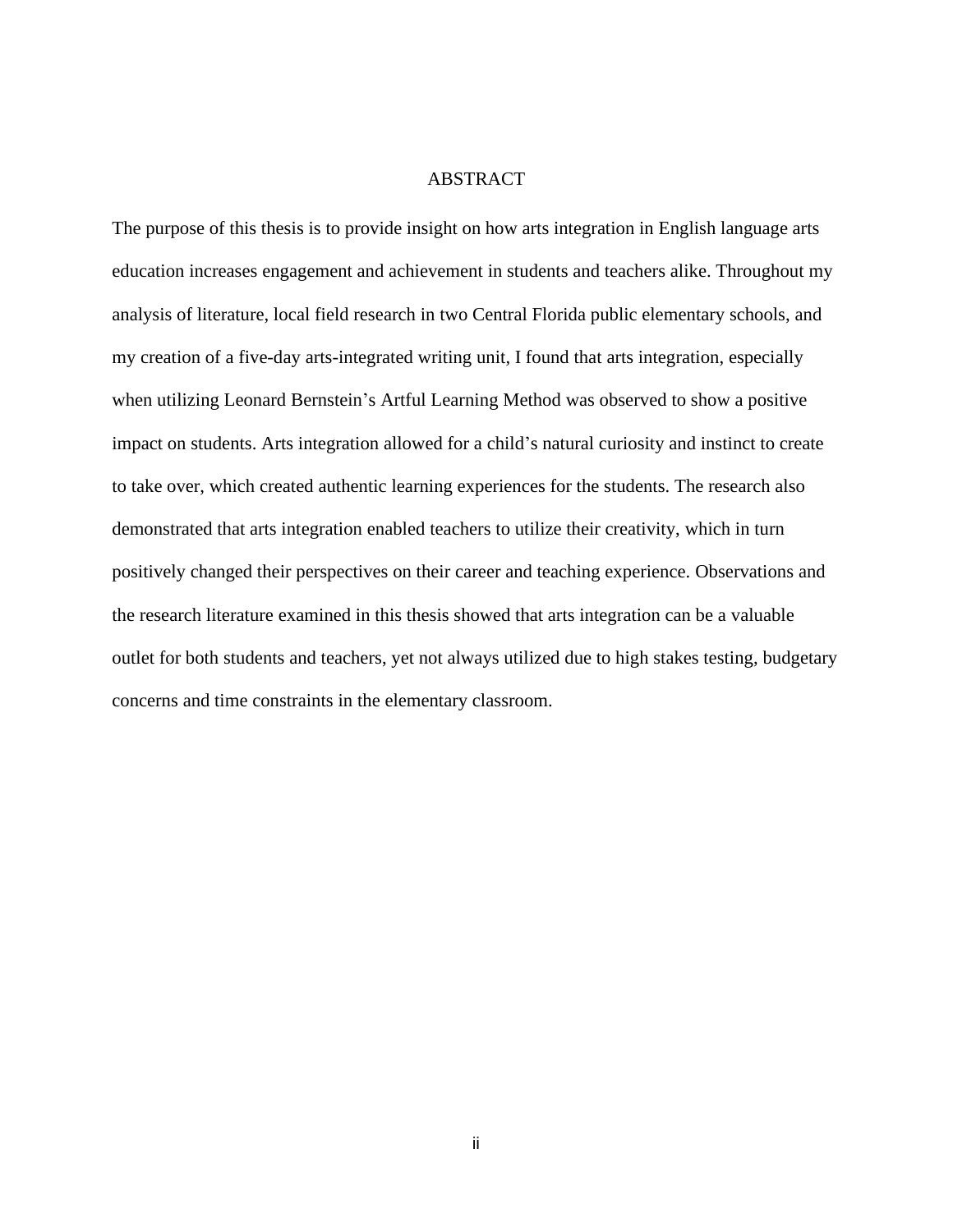# DEDICATION

This thesis is dedicated to my mother, Mary R. Dehner, who is a dedicated educator who touches the lives of every student she meets. Thank you for being a fantastic role model.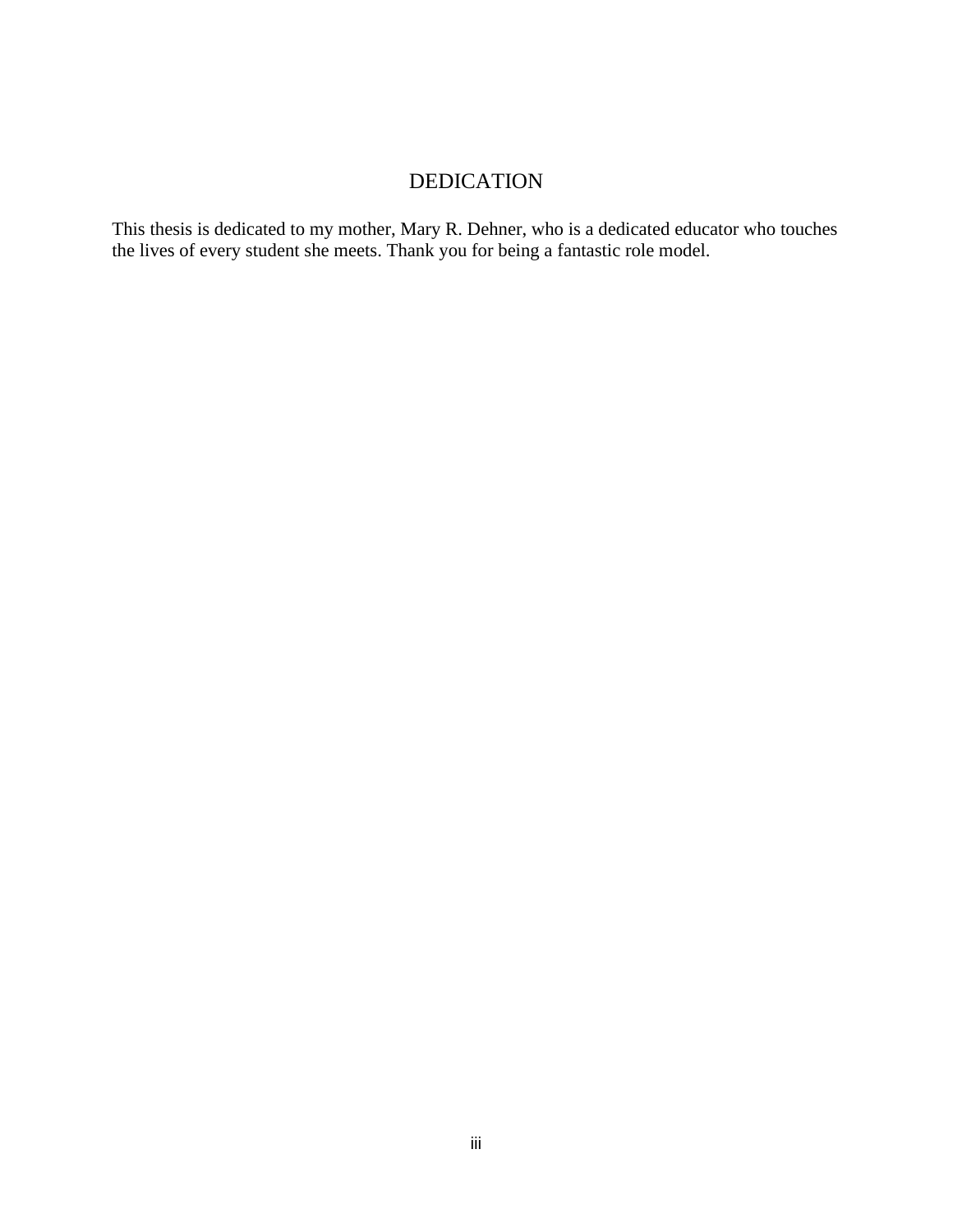# ACKNOWLEDGEMENTS

To Dr. Lee-Anne Spalding: Thank you for helping through this whole process. You have taught me so much, but most importantly, you have taught me to teach from my heart.

To Mrs. Marni Kay: Your course partially inspired me to do this research, and your enthusiasm for teaching is something that resonates with me deeply. Thank you for joining my committee.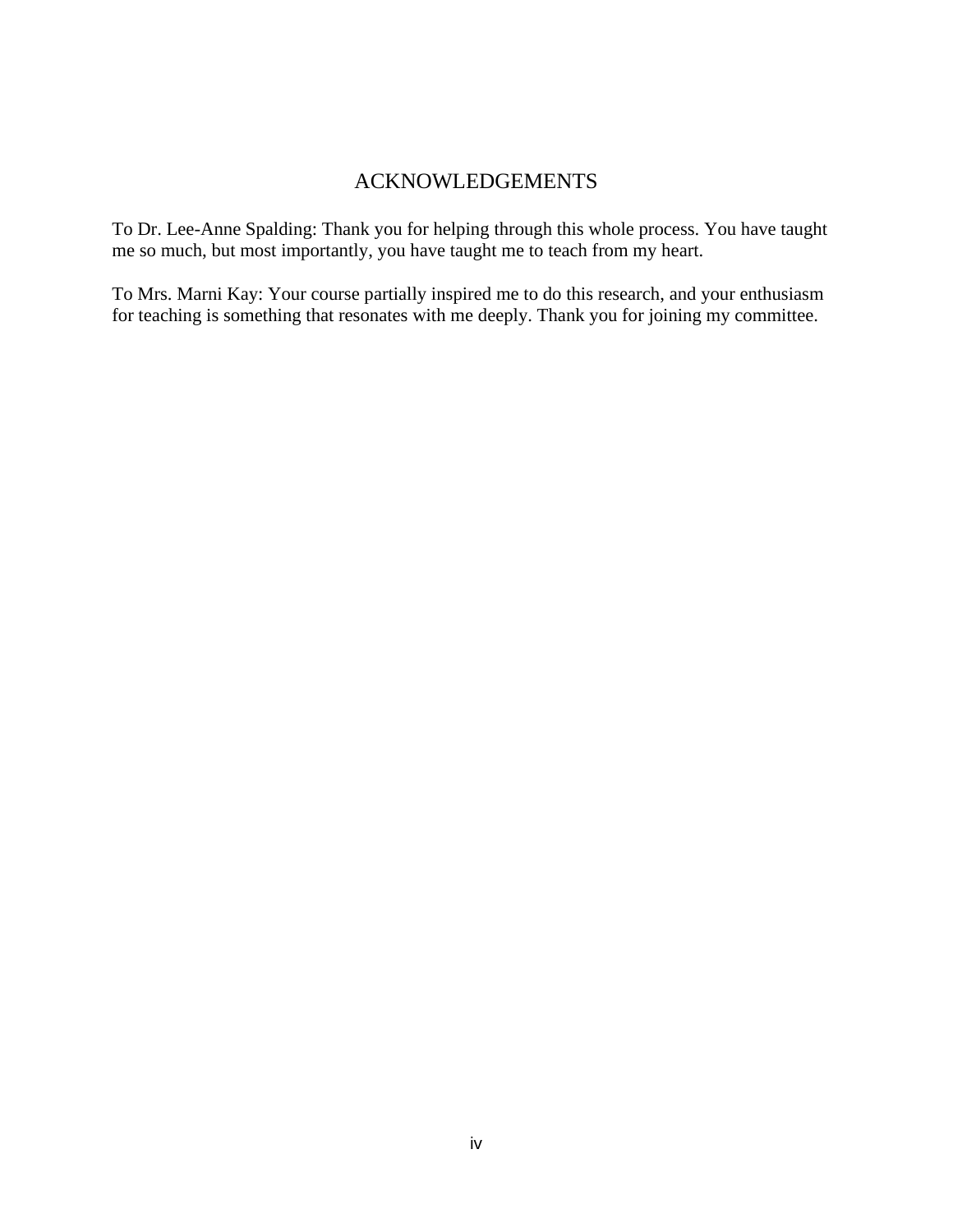# **Table of Contents**

| <b>CHAPTER THREE: UTILIZING THE ARTFUL LEARNING METHOD TO OBSERVE ARTS</b> |  |
|----------------------------------------------------------------------------|--|
|                                                                            |  |
|                                                                            |  |
|                                                                            |  |
|                                                                            |  |
|                                                                            |  |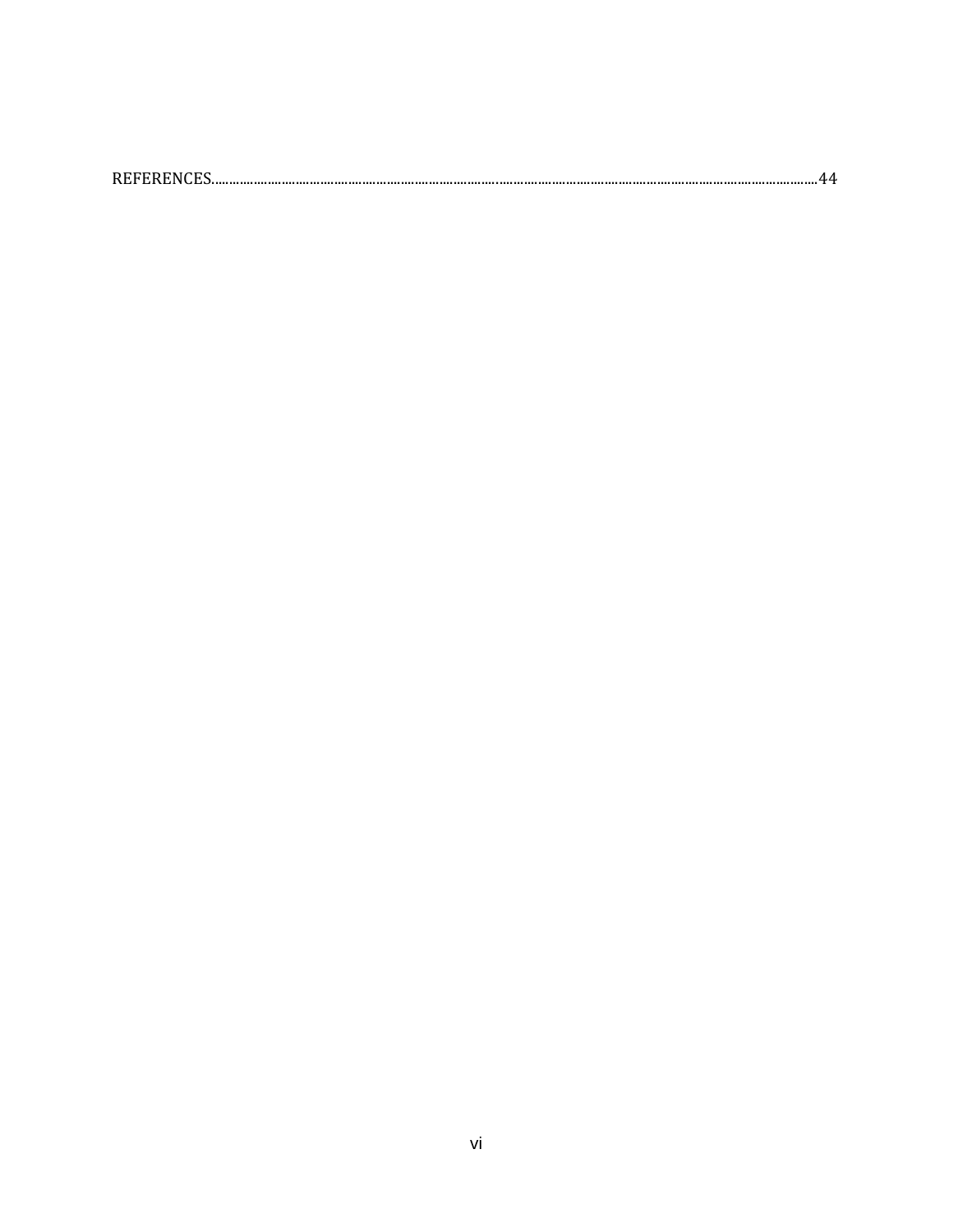## **Chapter One: Introduction**

When one walks into a typical American elementary school, you will usually see the walls covered in colorful student work: mosaic nameplates, 3D anatomy bodies, renderings of students' Starry Nights. Actress and philanthropist Phylicia Rashad better known as Claire Huxtable from *The Cosby Show* once said, "Before a child talks, they sing. Before they write, they draw. As soon as they stand, they dance. Art is fundamental to human expression" ("The Power of Creativity," 2019). I believe art is an integral piece of student education. The field of education is ever-changing and growing as our society changes and grows. There is an increasing demand for a variety of teaching styles and approaches as we learn to accommodate students with different needs. Arts integration can meet that demand by immersing all types of students in authentic, engaging, learning experiences. It can also be used to reinvigorate a community of educators that can sometimes feel downtrodden by the day to day demands of an underpaid field (Reilly, 2018).

This thesis discusses how the arts affects the brain, how the arts benefits students and teachers alike, and, more specifically benefits students who are classified as low income or English Speakers of Other Languages (ESOL) / English Language Learners (ELL) as well as students who are critically ill. This thesis also includes an arts-integrated unit plan for fifth-grade students that follows Leonard Bernstein's Artful Learning Method, which will also be covered in depth within this thesis. Additionally, this thesis outlines possible barriers and drawbacks of arts integration in the elementary classroom.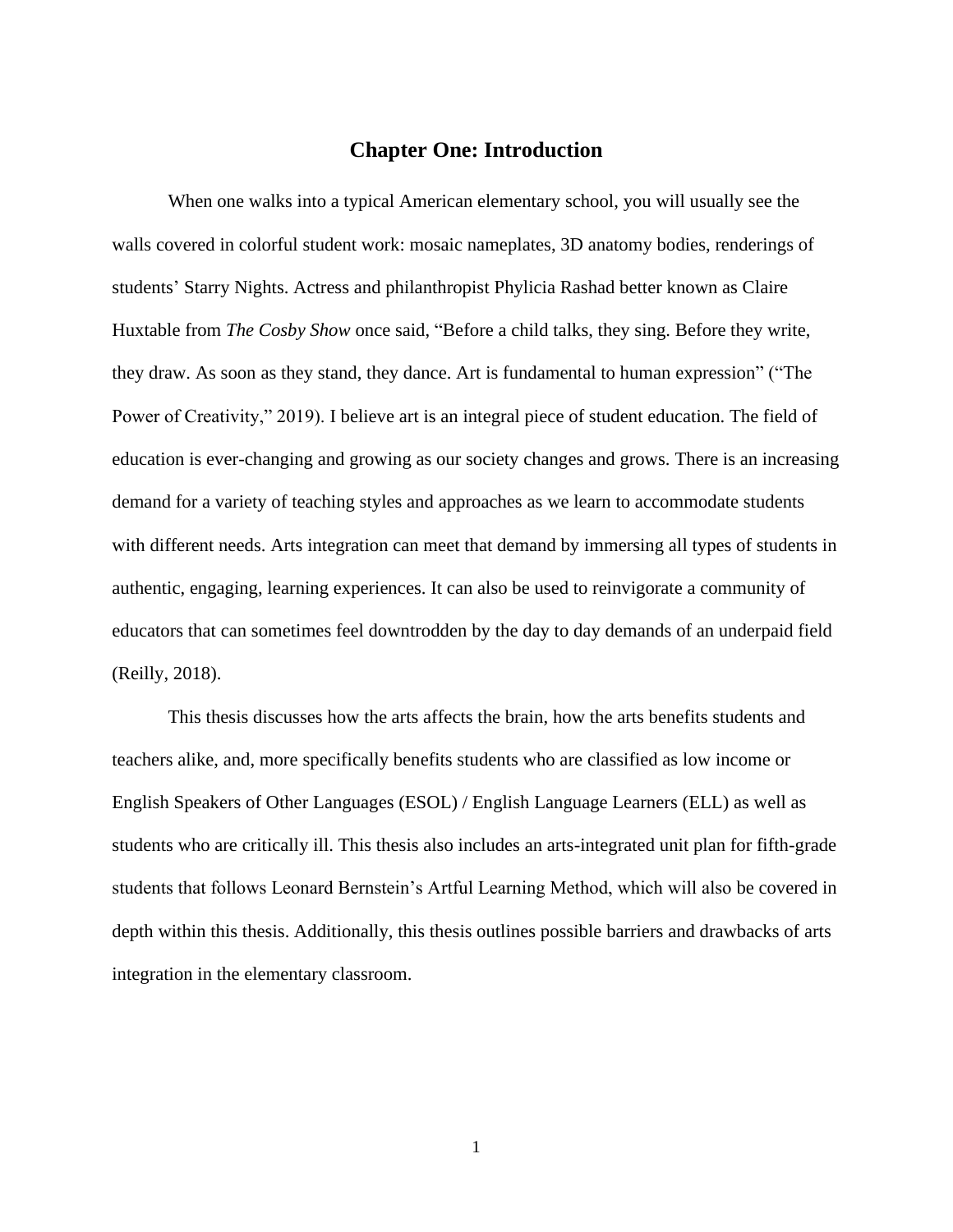#### **Personal Rationale**

I have been immersed in the arts since the age of three. I have studied acting, singing, and dancing almost my whole life. My deep appreciation for the arts has molded me to be a disciplined, yet creative person. This has always translated into my academic work. Throughout my time as a University of Central Florida Elementary Education Major, I have leaned on my creativity to produce engaging lessons for my future students. I found through my coursework that there is value in arts integration. My professors inspired and pushed me in my professional development to do my own research on this topic. It means a great deal to me to combine my two loves, the arts and education.

#### **Statement of Purpose**

This thesis seeks to examine how arts integration can benefit all kinds of students and teachers alike. It highlights Leonard Bernstein's Artful Learning Method as a vehicle for arts integration. In order to further explore arts integration this thesis includes a language arts unit lesson for fifth graders that follows the Artful Learning Method. This thesis also presents some potential drawbacks of arts integration in the elementary classroom and discusses possible solutions for those drawbacks. The goal of this thesis is to explore the positive aspects of arts integration and inspire educators to utilize the arts more in their classrooms. In order to fulfill the goals of this thesis the following chapter will provide a review of the research literature to provide a professional rationale for enacting this enriching way to educate. Chapter Three offers the methods for creating the unit for a fifth grade English Language Arts classroom. Chapter Four reflects on educational implications of the theory, limitations of the thesis, and ideas for

2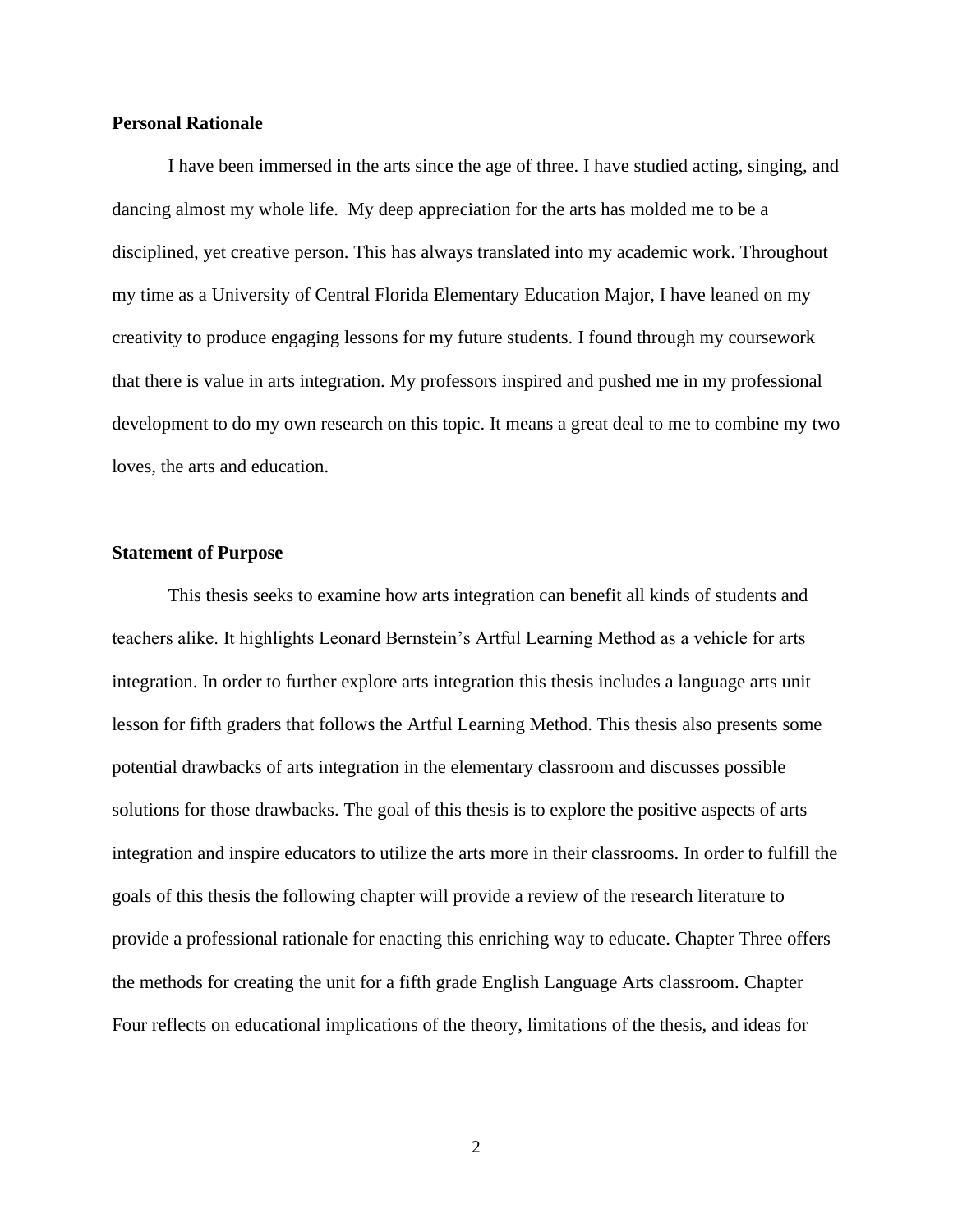future research. Appendix A presents the unit itself entitled: Five day Opinion Writing Unit for fifth grade.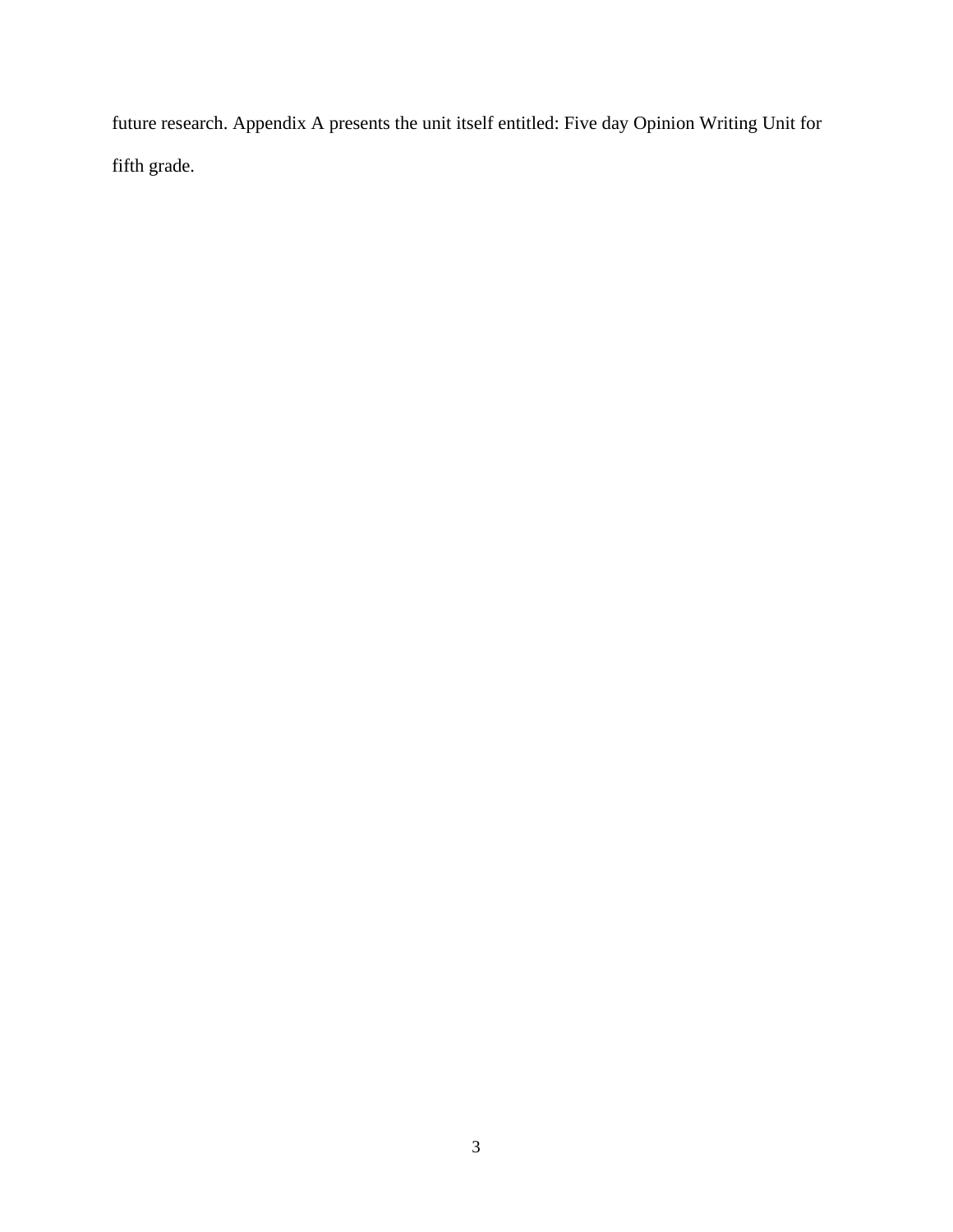#### **Chapter Two: Review of Related Literature**

## **Arts and the Brain**

In order to examine how arts integration benefits students and teachers, the following chapter will include arts and the brain. Additionally, it will provide information on who specifically arts integration benefits including teachers, English language learners, low income students, and critically ill students. Looking forward into this thesis, Chapter Three provides needed background in terms of related literature encompassing Leonard Bernstein's Artful Learning Method. Chapter Four presents reflections and additional implications of theory. Appendix A includes the Opinion Writing Unit using Leonard Bernstein's Artful Learning Method for fifth grade.

The field of neuroeducation at Johns Hopkins University has been on the rise thanks to the many researchers there, some of whom study the effects of art (Hardiman, et al., 2009). One neuro-educator cited within is Safire (2009) who sees that educators are hungry for research and information related to the brain and its effects on how students learn. He also recognizes within that, "carefully structured arts-based pedagogy can improve students' learning and academic experiences, resulting in demonstrably positive outcomes that include deeper engagement in subject matter and better retention of content" (Hardiman, et al., 2009). His research has culminated in an overwhelming affirmation of how the arts affect the brain. A four-year study of students who received music training compared to those who did not showed that those students who had the music training had changes occur in their brains, this was proven through imaging testing. The students who did not receive music training showed no change. Their fine motor control was much better, and concentration skills were observably better as well (Hardiman, et al., 2009). Wandell, a colleague of Safire's, demonstrated research that correlated phonological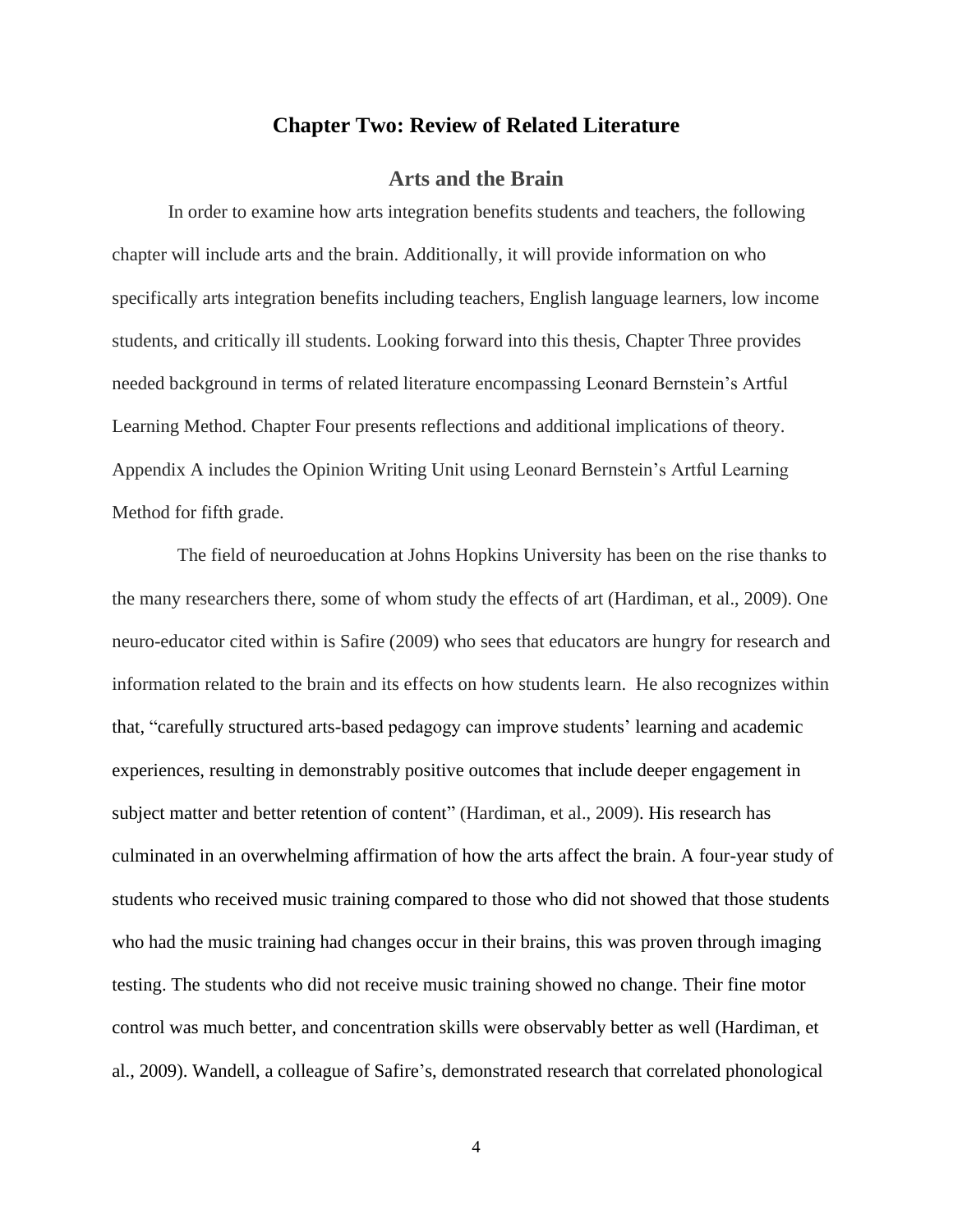awareness to music training (2009). Through diffusion tensor imaging, he was able to see how certain nerve fibers in the brain diffuse water which can be used to predict how well children and adults learn how to read. Those who had music training had different diffusions in the areas where phonological awareness is correlated to (Hardiman, et al., 2009). In 2011 The National Endowment for the Arts partnered with the U.S. Department of Health and Human services to study the arts and human development. Their research had findings that supported the arts and how it positively affects lifelong learning and individual wellbeing (National Endowment for the Arts, 2011).

The National Endowment for the Arts states from their research, "The current evidence suggests that young children who have the opportunity to learn and participate in the arts develop critical thinking and metacognitive skills and can learn to think creatively. Furthermore, there is a fundamental assumption that this type of arts engagement promotes changes in the brain, which, in turn, support creative thinking and creative expression" (National Endowment for the Arts, 2011, p. 17). Their study also reviewed evidence from neuroscience research where a magnetic resonance imaging machine was used to record brain functioning in college level music majors. The imaging showed, "during improvisation, the highly trained music majors used their brains in a way the non-musicians could not: they deactivated their right-temporoparietal junction. Music majors were able to block all distractions, allowing them to concentrate to a greater degree" (National Endowment for the Arts, 2011, p.13).

#### **Arts Integration in Practice**

The John F. Kennedy Center for the Performing Arts defines arts integration as "an approach to teaching in which students construct and demonstrate understanding through an art form. Students engage in a creative process which connects an art form and another subject and

5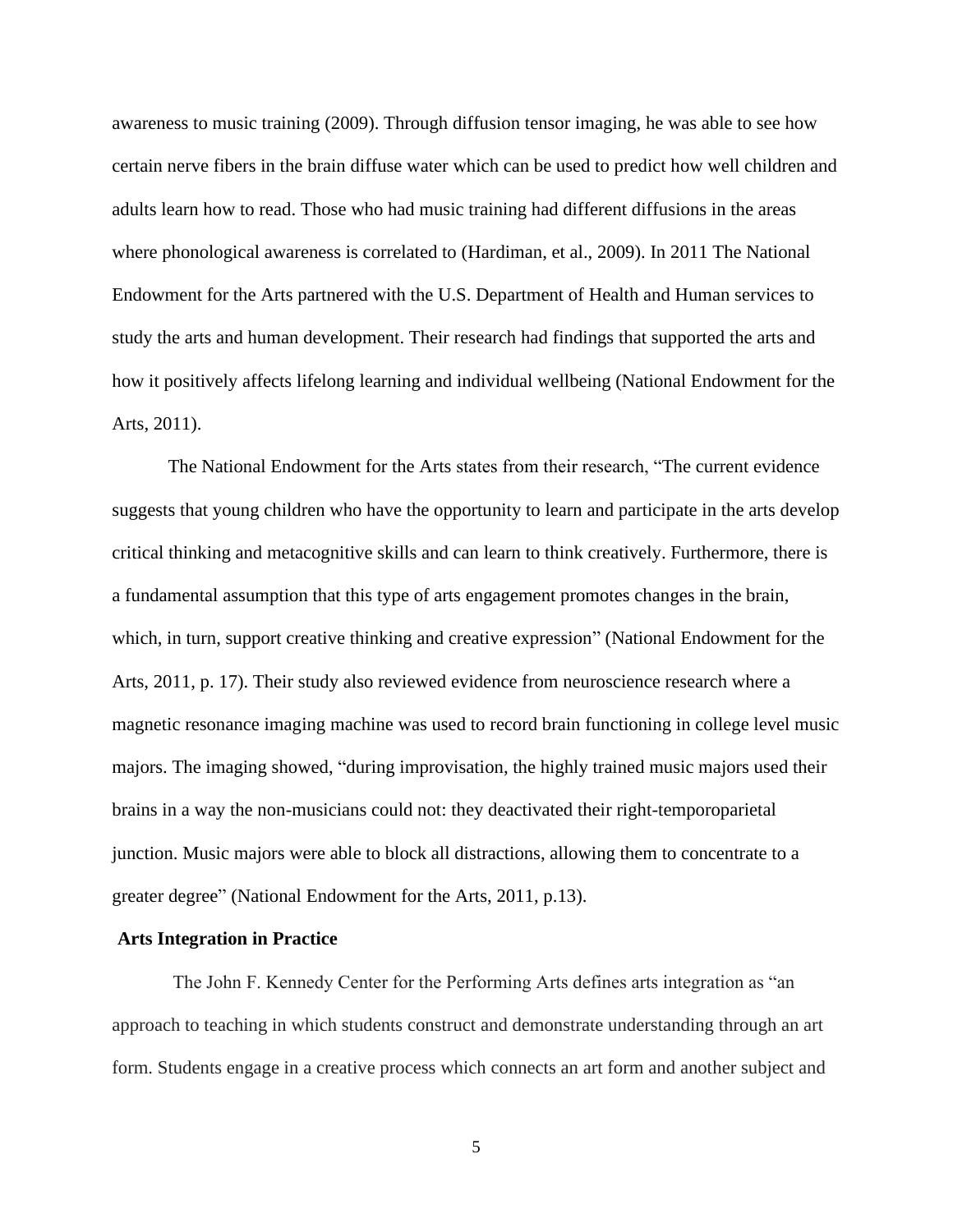meets evolving objectives in both" (Duma & Silverstein, 2018). In 2015, the United States Department of Education decided to conduct a study through the lens of the Every Student Succeeds Act (ESSA) to see if arts integration really is beneficial to students and teachers. The studies team placed criteria for which the data would be interpreted strictly following guidelines set in place by the ESSA (Ludwig et al, 2018). Results from the study were compelling, research showed favorable results towards arts integration into language arts instruction versus arts integration in mathematical instruction, but in general, both subject areas improved. "The metaanalysis found that arts integration's overall average effect on student outcomes was positive and statistically significant" (Ludwig et al, 2018).

At Ridgeway Elementary of Hamilton, Ohio they encouraged their students to be imaginative learners. First graders brought a coral reef to life in their classrooms when they created an underwater scene using different art supplies such as bubble wrap, clay, and construction paper. The first graders were making a cross-curricular connections between reading art, and science. The physical display of their masterwork represented what they comprehended about the book they read called, "Over in the Ocean: In a Coral Reef." According to Ridgeway Elementary art teacher Terry Toney, this allowed students to own knowledge in science, math, and literature. "It gives them a bridge to that information." Research shows that art is not just a helpful component but it's an essential component, especially with reading (Barnett, 2013).

Dana Arts and Cognitive Consortium released data in 2008 that showed strong ties between music and reading fluency and visual arts and phonemic awareness. Proceedings of the National Academy of Sciences said that strong student readers have more growth in the bundles of nerves connecting these areas of the brain. Art activities activate different brain regions

6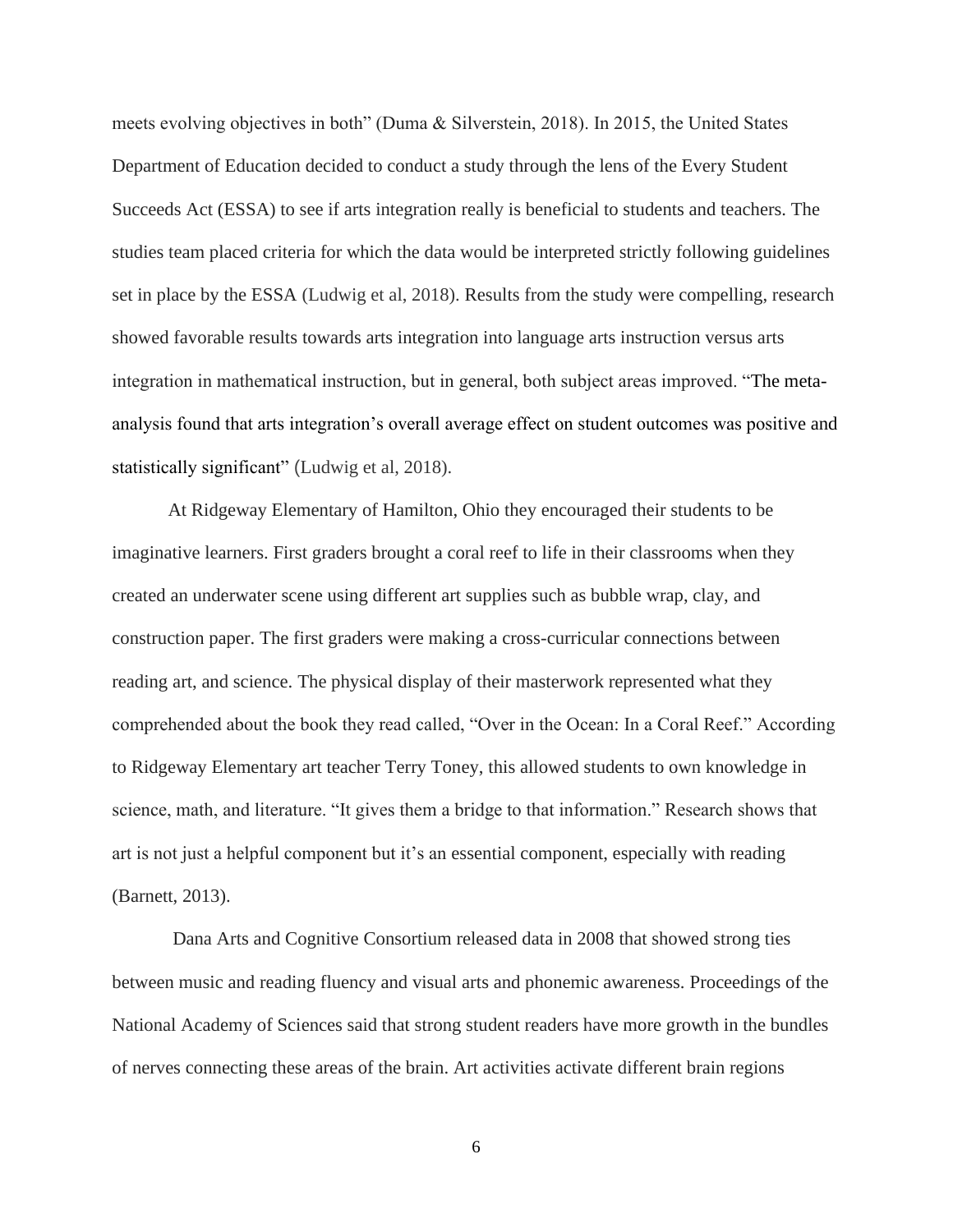(Barnett, 2013). According to Kurt Wootton of Brown university's arts literacy project, "For a kid that can't see text visually in their mind, they can't feel text in an emotional way, combining the arts with reading and writing provides the bridge that kids need to be able to read fluently" (Barnett, 2013). Teachers should consider using the arts as a form of assessing what a student knows because some students don't perform well in traditional testing formats but may be able to act out what characters motivations are, and it can be a great tool for alternate assessing. It also a wonderful tool for assessing learners who haven't fully developed an understanding of English. They may not be able to write out an answer on a traditional assessment but would be able to demonstrate understanding in a theatrical approach. Meryl Goldberg artistic director of the Developing Reading Education with Arts Methods (DREAM) project, has seen the art of immerse literacy firsthand. The grant-funded DREAM trains California 3rd and 4th-grade teachers in arts and literacy practices. After two years of this program being in effect, language arts test scores of the students of these teachers increased by 87 points. But combining the arts and literacy can go way beyond test scores (Barnett, 2013). It gave the students confidence as writers. Mr. Ben Tilley, a former Principal at a Columbia Missouri elementary school started a boy's writing club where he and other teachers at the University of Missouri came up with some topics like sea monsters and Samurai. The teachers wanted the students to bring the characters to life through art. They used the method called visual thinking strategies so that they could visualize the subject before writing about it. These activities deepen and develop critical-thinking abilities (Barnett, 2013).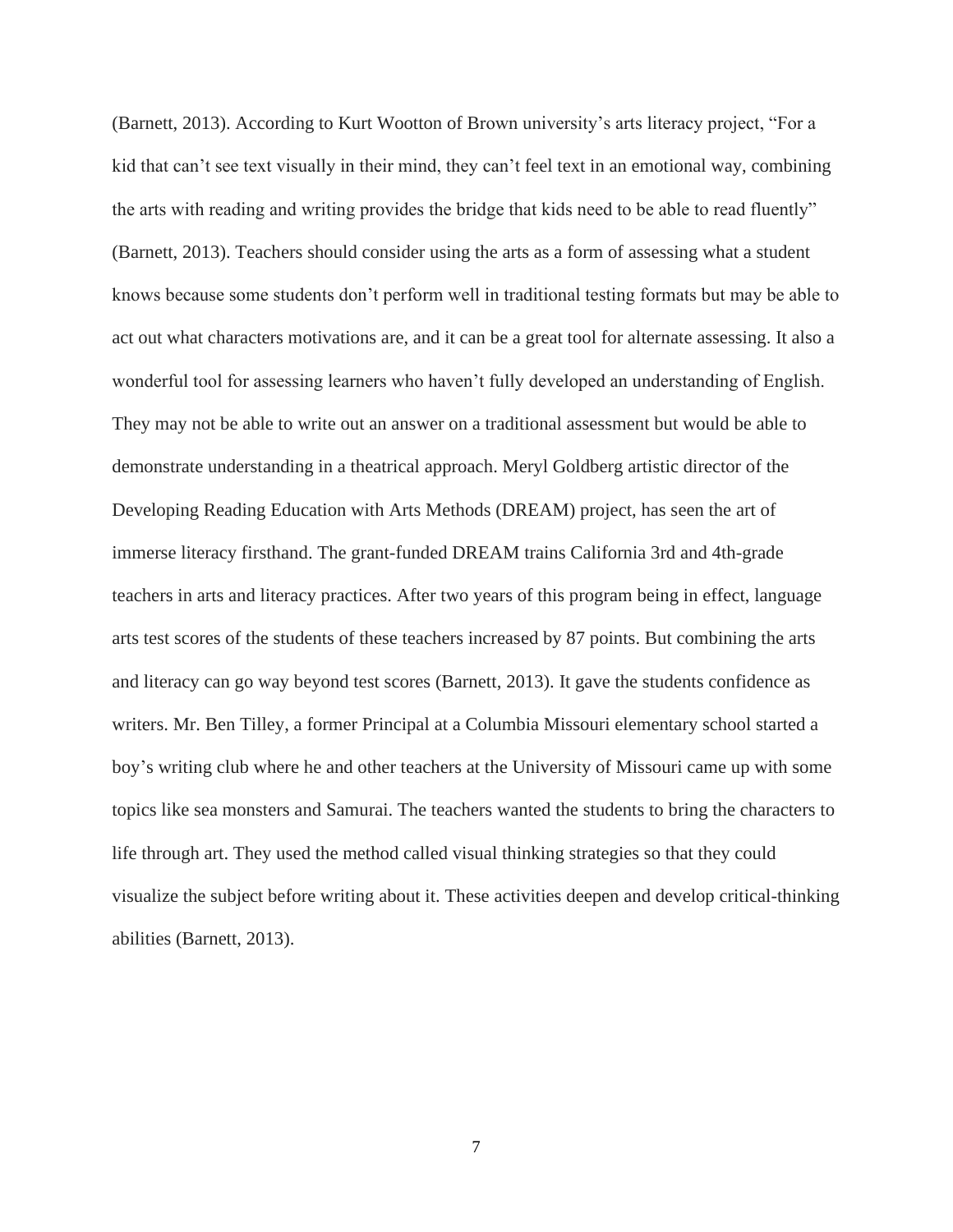#### **Who Does Arts Integration Benefit?**

Arts integration is crucial for the growth of teachers who are craving more engagement professionally and personally in the classroom. As previously mentioned, arts integration has a positive impact on school aged students. "Schoolwide arts integration programs can re-energize teachers' practice and boost student achievement" (Duma & Silverstein, 2018, para. 1). Duma and Silverstein speak on how students can use singing, acting, dancing, and creating art to develop a deep understanding of core content area. The John F. Kennedy Center for Performing Arts developed a program that was implemented in six Washington DC elementary schools called CETA or Changing Education Through the Arts. The program was studied for three years allowing documentation of tremendous increased engagement academically and socially. Also, growth in cognitive skills and gains in standardized test scores (Duma & Silverstein, 2018). This all draws back to student engagement and the arts being a key ingredient in that. Students aren't the only ones who benefit from arts integration. Teachers are finding their practices enhanced by pursuing the avenue of arts integration. Arts Ed Search is another project for the arts education partnership that researches and documents how arts integration enhances education. According to their article: Voices from the field: Teachers' views on the relevance of arts integration, teachers are suffering from burnout but through arts integration they found a renewed sense of positivity towards teaching (Bellisario & Donovan, 2012).

#### **Arts Integration Benefits Teachers**

According to Cheryl Sterman, a Principal and Writer for the National Association of Elementary School Principals, "integrating the arts into education renews educators' commitment to the teaching profession" (Sterman, 2018, para. 5). It also helps in teacher

8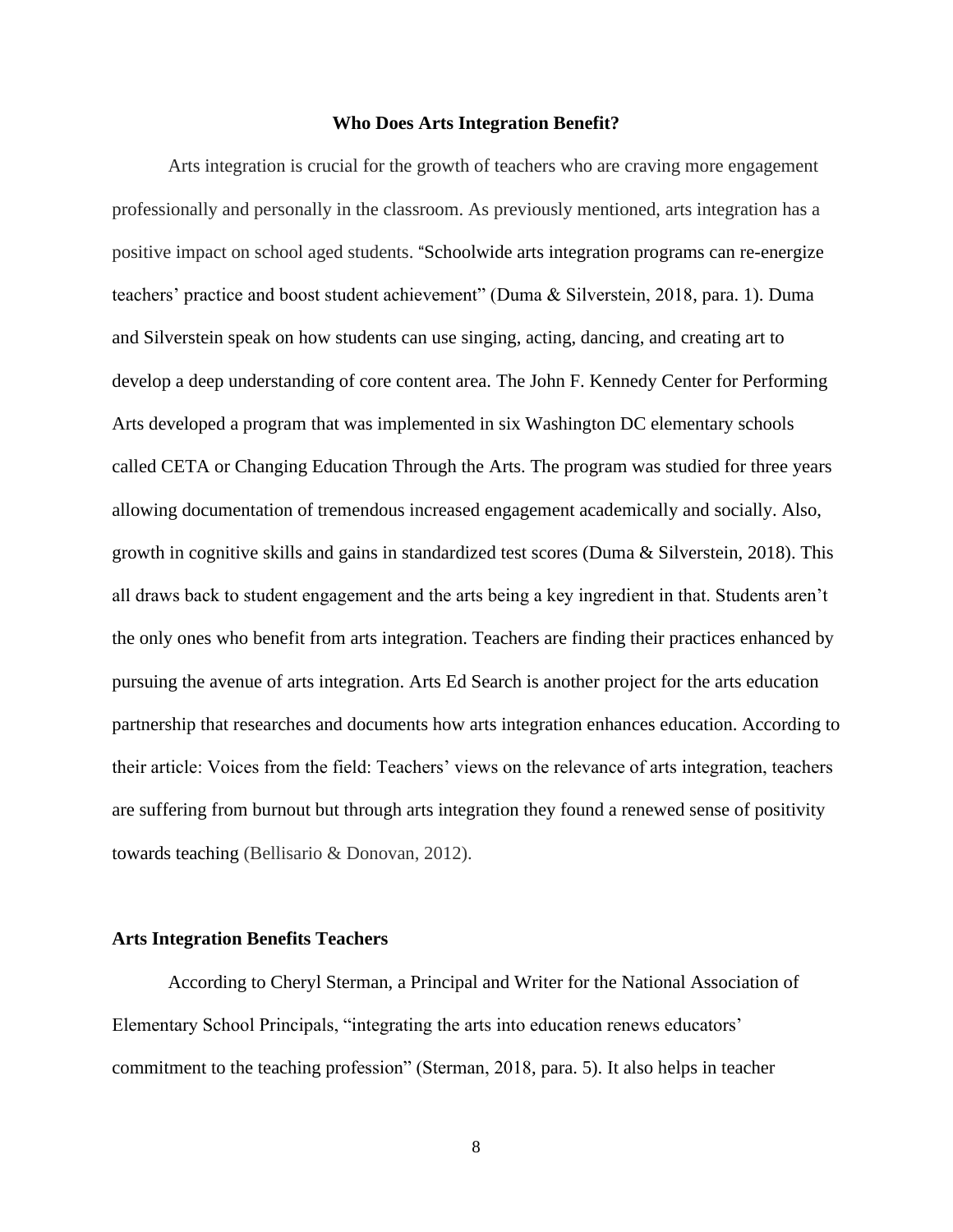retention rate and participation in school-wide collaboration. Many teachers are intrigued by arts benefits but aren't sure where to begin (Sterman, 2018). In order for the Washington schools to implement arts integration, they had to work from the ground up starting with training for the teachers. They found three key principles that would guide teacher's success towards incorporating the arts into their curriculum.

- First, teachers benefit from a shared understanding of arts integration.
- Second, teachers need to examine their beliefs and understandings about the creative process in the arts.
- Third, strong professional learning experiences are necessary but not enough; they must be linked to implementation.

An 11-week study of 17 elementary school teachers integrating the arts showed positive results (Koch & Chevon, 2017). The research revealed that most teachers were apprehensive at first but after being informed on how to integrate the arts and a little professional development it re-sparked their love of teaching. One teacher stated, "Knowing that I will always have a diverse group of learning styles in my classroom, integration of the arts will only help to enhance my students' learning" (Koch & Chevon, 2017p.7). A principal from the involved in the CETA program in Washington DC stated, "Staff participation in after-hours professional development on strategies such as dance, dramatic storytelling, and tableau improved professional relationships and staff morale" (Duma & Silverstein, 2018, para. 16) "The school has seen a dramatic increase in the performance of ELL students, as well as teacher retention, over its seven years in the program" (Duma & Silverstein, 2018, para 16). Slowly but surely teachers are changing the way they think about integrating arts within the curriculum. However, change does not come easy, teachers are faced with dwindling budgets, very little time, and lack of energy to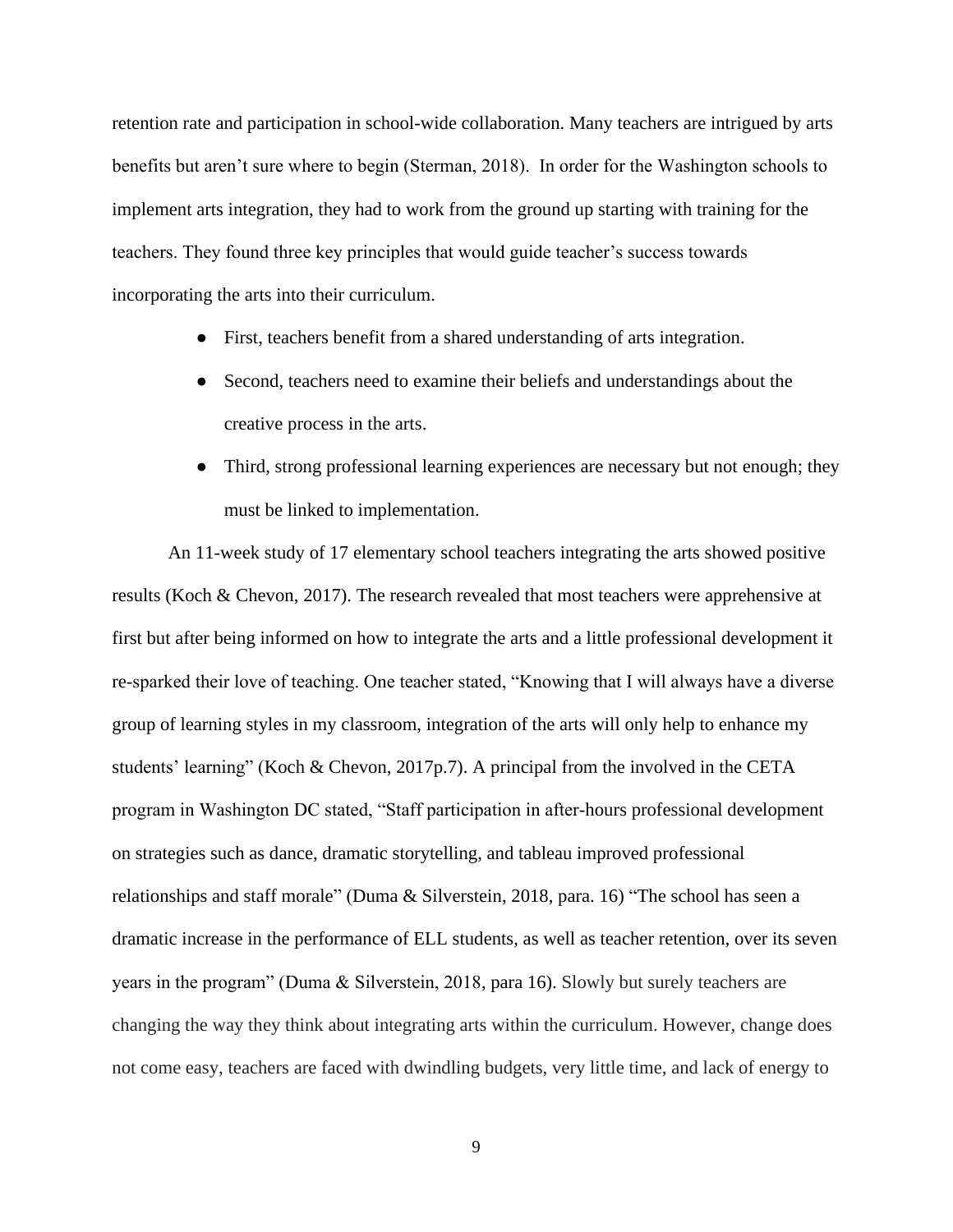take on new projects even if it will help their students to achieve (Reilly, 2018). One suggestion to help thwart this problem is to take a close look at your data and then make a plan to work it into your lessons so that students will have the maximum benefit (Barnett, 2013). Also, schools need to provide teachers with professional development opportunities where they can share and collaborate with others. Teachers should also build relationships within the arts communities outside of their classrooms (Barnett, 2013). One other important aspect of the arts is that it also opens a door for teachers to become more culturally responsive. If you are truly incorporating the arts then you are also recognizing the cultural backgrounds and individuality in your students and weaving that into your daily lessons (Bellisario & Donovan, 2012).

#### **Arts Integration Benefits English Language Learners**

The arts have helped teachers who accommodate an ever-changing population of students. Claudia Cornett, the author of states, "Literacy is viewed as something much greater than competency in the language arts... No longer is literacy reduced to speaking, listening, reading, and writing words alone. Today, literacy is the arts—all the arts!" (Cornett, **ADD IN** PAGE NUMBER 2014). English language learners can especially benefit from arts because it allows students to express their cultural diversity while also learning through different art forms. New York state public school had faced challenges in how to help ELL students before they implemented arts integration. The program made it imperative that teaching and learning culturally relevant material enables access to prior knowledge upon which skills and concepts can be based for ELL students (Ruiz, 2010). It even helped teachers with assessing students. ELL students may not always be able to express what they are learning verbally but can oftentimes express it through visual art, physical movement, models, or songs. This leaves room for teachers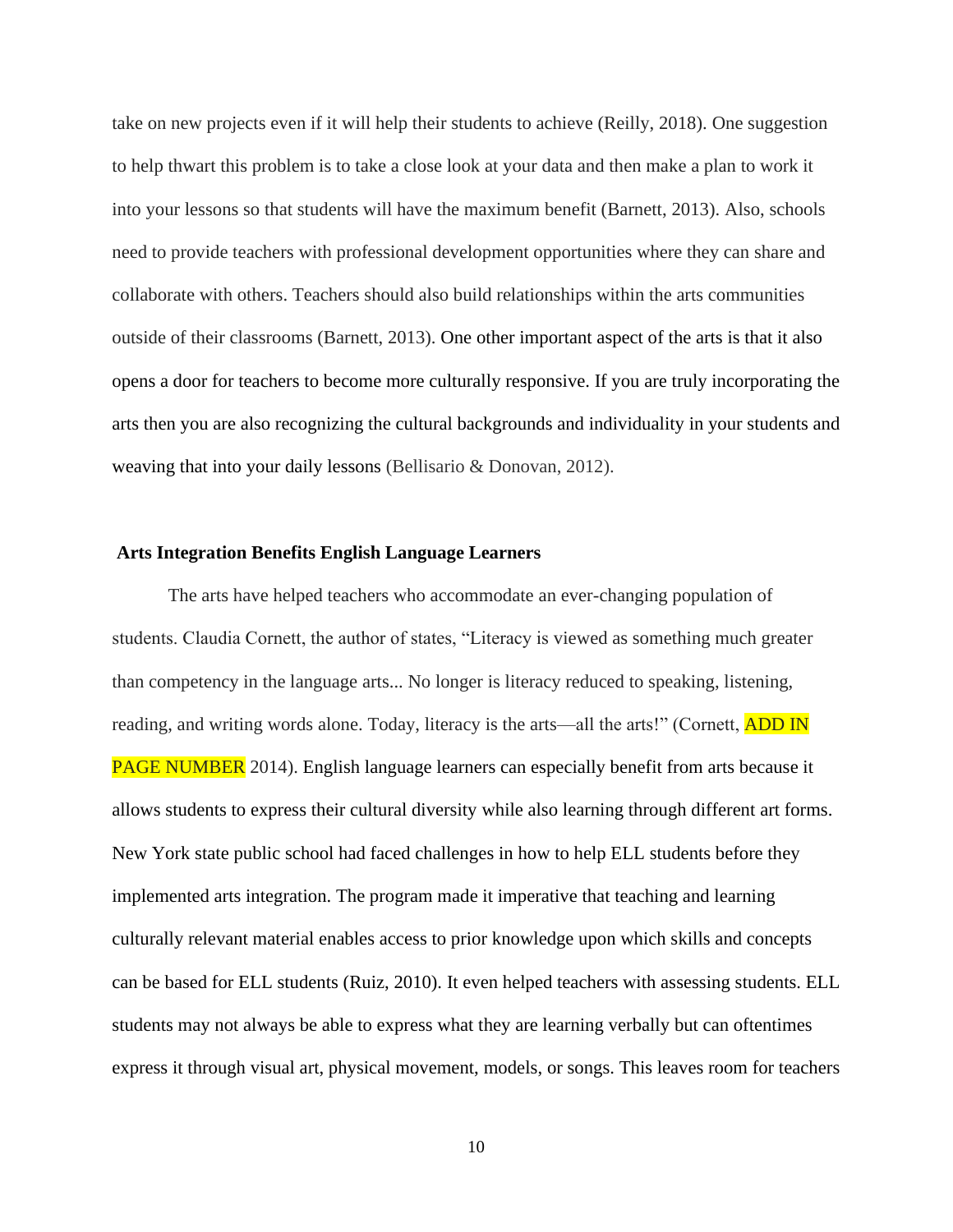to check for understanding with performance-based assessments, allowing for ELLs to build their confidence. Other studies have shown how performance art benefits ELL students.

One study confirmed that ELL students who had participated in a program that integrated dance and theatre into a literacy program performed with much higher outcomes on speaking assessments than those who did not participate in the program (Greenfader et al, 2015). All forms of art can make an impact on learning and a student's sense of self. Creating a culturally inclusive classroom is part of being a responsive teacher. Incorporating opportunities for students to share their own cultural traditions into the visual art they choose to display provides deeper connections and a sense of value in their work (Ruiz, 2010).

#### **Arts Integration Benefits Low-Income Students**

The school previously mentioned, Midway Elementary in Seminole County Florida, is a Title I school. The Florida Department of Education describes Title I as a classification that means schools receive special funding to help economically disadvantaged students (Solodev, para, 1.) The programs that are dedicated to Title I schools are designed to help student achievement and provide teacher support as well (Solodev, para, 1). We all can observe that living in poverty leads to stress which health implications, but recent research has uncovered a way to combat stress in students that are living in less than ideal conditions. A study (Jacobs, 2017) was conducted in Philadelphia Pennsylvania including 310 economically disadvantaged preschoolers. They attended the Settlement Music School's Kaleidoscope Preschool Arts Enrichment Program. They were immersed in visual art, music, and dance on a daily basis. Cortisol, a hormone associated with increased stress levels was measured frequently throughout each day via a swab test on all of the students during the study. The results were powerful. "The

11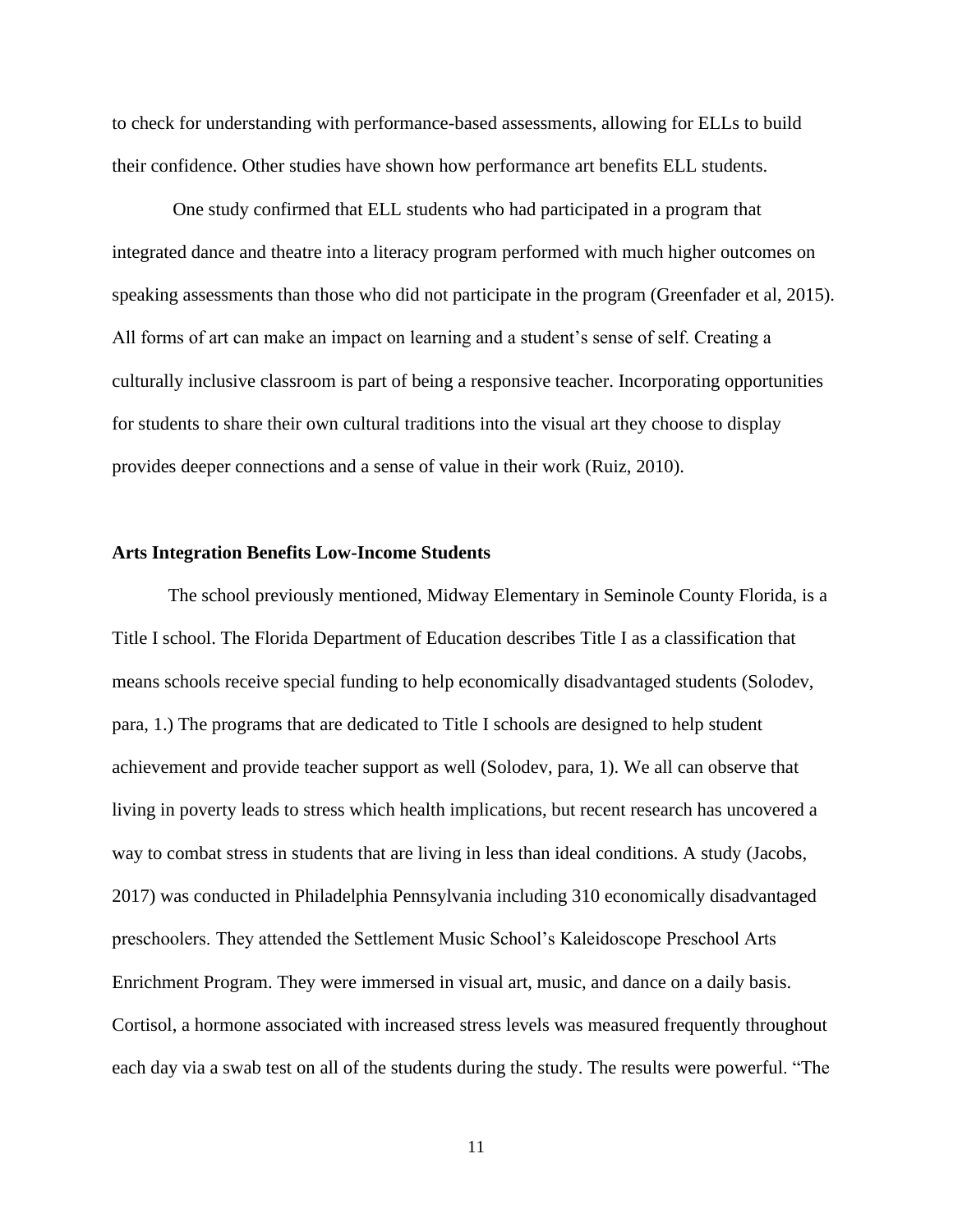research found that, at mid-year and again at the end of the school year, the kids' average cortisol levels were lower after an arts class than they were after their home-room period. This held true whether the arts class was music, dance, or visual art" (Jacobs, 2017, para. 2). Through my observations at Midway, I noted how the school may be labeled as Title I but on the inside you could never tell. The school has a positive, stress free, creative energy. It's almost as if the school is preserved in a bubble of wonderment. The students are smiling and learning as music whirls through the echoey halls. No physical evidence of outside stressors appeared during my observation of arts integration as it affected their learning or engagement.

#### **Arts Integration Benefits Critically Ill Students**

The University of Central Florida (UCF) offers special opportunities and options for elementary education majors during the first half of their internship. One of those opportunities includes completing your internship at Nemours Children's Hospital in Orlando Florida. UCF and Nemours partnered together to create the PedsAcademy. The academy provides "a team of 54 UCF-affiliated faculty members on-site, Monday through Friday [teaching] a researchedbased curriculum produced in-house by the Peds Academy team and from the National Science Foundation and the National Aeronautics and Space Administration ("School Program," para. 3, https://www.nemours.org/services/support/orlsupport/school-program.html).

One of my peers, Kennedy Lawrence, had the pleasure of completing the first half of her internship experience at the PedsAcademy. She provided valuable insight into their program that utilizes the arts and hands-on learning techniques to make their students feel as comfortable as possible. Lawrence stated, "The setting of a hospital greatly limits opportunities for a normal school environment, but by bringing in the arts whenever possible, it has shown to make students

12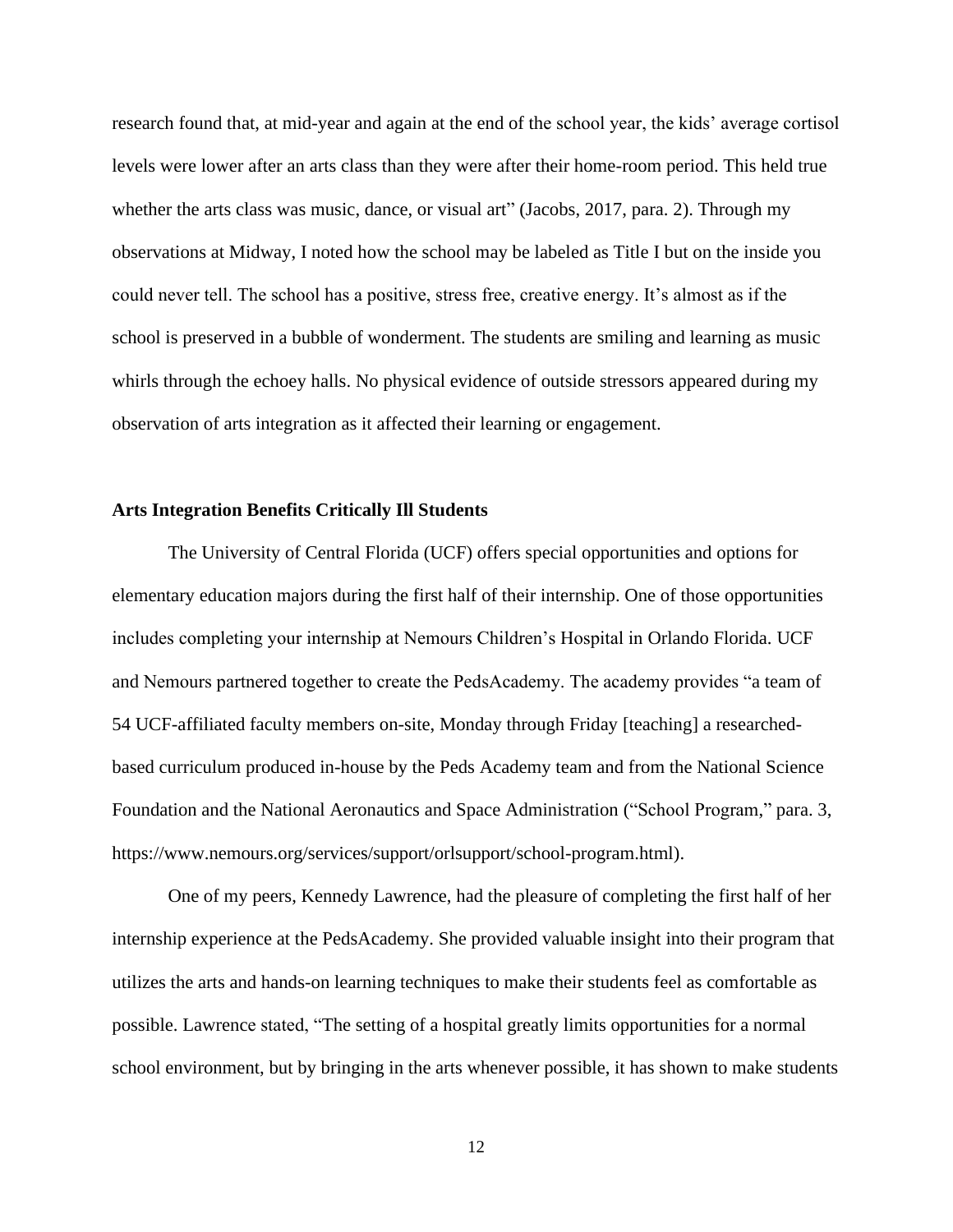feel safe and normal again" (K. Lawrence, personal communication, 2020). Some examples of student work include student-designed 3D printed ornaments that display different holidays celebrated around the world during the holidays. This activity proved to be effective because students wanted to learn about these holidays and were much more willing to retain the information because they were engaged and focused on their craft matching up with the holiday (K. Lawrence, personal communication, 2020). The students also created visual art to represent foods and the atmosphere in Persia during the Holiday Yalda Night. Lawrence stated that the students were excited to get creative. They also regularly sang and did piano work with Dr. Nickels (Faculty Director). "There were some days that the children would not be up to it due to weakness, but they always came to listen" (K. Lawrence, personal communication, 2020).

To summarize, the research points to the following benefits, students who are immersed in an art, activate different parts of their brain that allow for increased concentration. Art is an alternative means for all kinds of students to demonstrate understanding of content in unique ways. Students are also able to own their knowledge in science, math, and English language arts. A student, whether they be an ELL, economically disadvantaged, or critically ill can all find joy within the arts. This leads to higher engagement and improved academic growth. Integrating the arts can also refresh an educator's perspective and re-spark their joy for teaching. The following chapter examines methods for creating the unit for a fifth grade English Language Arts classroom.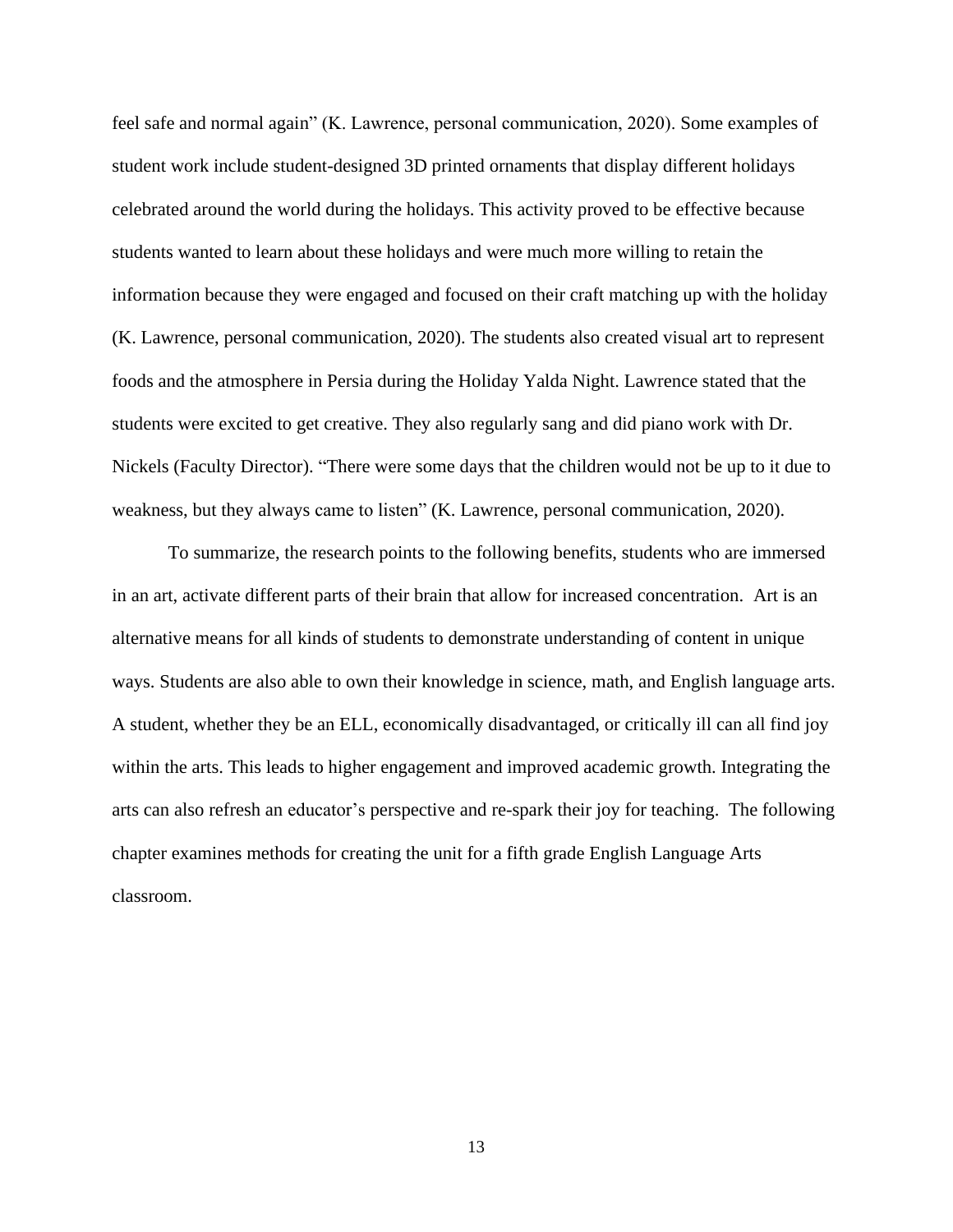# **Chapter Three: Utilizing the Artful Learning Method to Observe Arts Integration in Elementary Classrooms**

Throughout the research process, I visited and observed several Central Florida schools including the only arts magnet elementary school in Florida, Midway Elementary School of the Arts. Their curriculum is based on Leonard Bernstein's Artful Learning Method. Leonard Bernstein was a composer, conductor, educator, musician, cultural ambassador, and humanitarian ("Bernstein at 100"). He is famous for bridging together the styles of classical concert hall music with musical theatre. You may know some of his work including *Peter Pan* and the musical *West Side Story*. His career was ever-versatile but he has been hailed with praises for his commitment to education. His daughter Jamie Bernstein recalls how her Father Leonard Bernstein had "Torah Lishmah" which means a thirst for knowledge (Jamie Bernstein, 2019). Leonard Bernstein never stopped learning. In the 1970s, Bernstein became a student again at Harvard for the 2nd time to prepare for his six Charles Eli Norton Lectures at Harvard. He immersed himself in Chomskyan linguistics, absorbing an entire new field of knowledge, so that he could then apply the principles of linguistics to music. He absolutely reveled in his dual roles of teacher and student (Jamie Bernstein, 2019). He believed that if you were having fun then you were engaging and activating the best parts of your brain.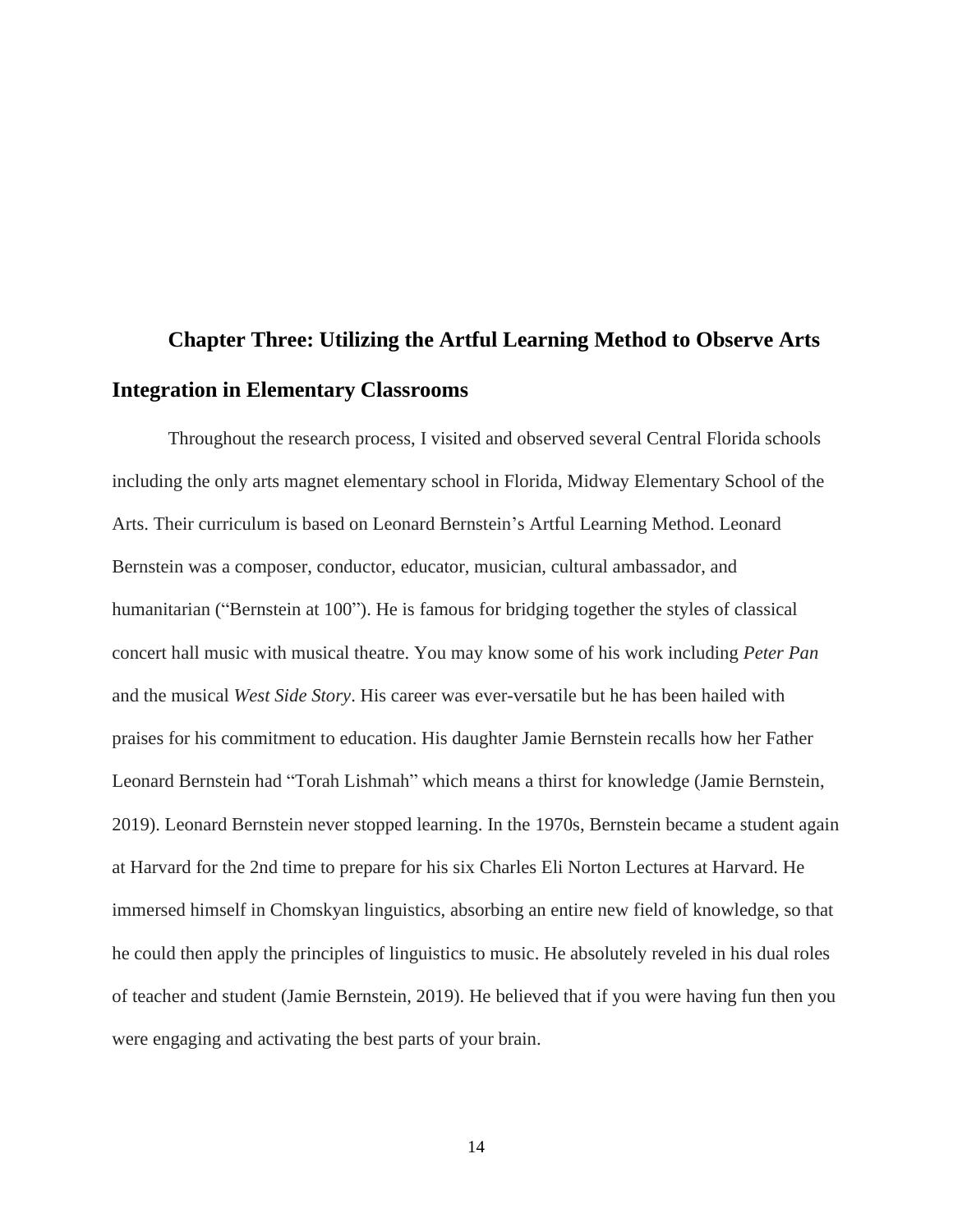The Artful Learning Method (Bernstein, 1992) was born through Leonard Bernstein but is now fostered by his son, Alexander Bernstein. For over 20 years, The Artful Learning sequence and model has been researched and refined in order to awaken and sustain meaningful learning in students and teachers alike. The method follows 4 simple steps and, best of all it can be incorporated into any already existing curriculum. The steps are:

1. **Experience**- students immerse themselves in the concept in a visual, auditory, and kinesthetic way (masterwork experience).

2. **Inquire**- students begin investigating based on their own questions generated by their experience.

3. **Create**- students create original artful work that demonstrates their understanding of the subject at hand.

4. **Reflect**- students reflect on the artful process and pose deeper questions about the unit of study and how it developed in order to increase their understanding.

These steps allow students to ponder, ask deep questions, collaborate to answer those questions, then display what they learned in an artful way. It shows how learning in all disciplines are interconnected. Leonard Bernstein famously stated in one of his lectures, "The best way to know a thing is in the context of another discipline" ("Bernstein at 100" https://leonardbernstein.com/at100, para. 5). By using an interdisciplinary approach, the method allows for ideas to come to life with better engagement and academic outcomes for students as well as being able to differentiate and personalize instruction. Leonard Bernstein pioneered arts integration across the curriculum, and reminds educators that arts integration is perfect for

15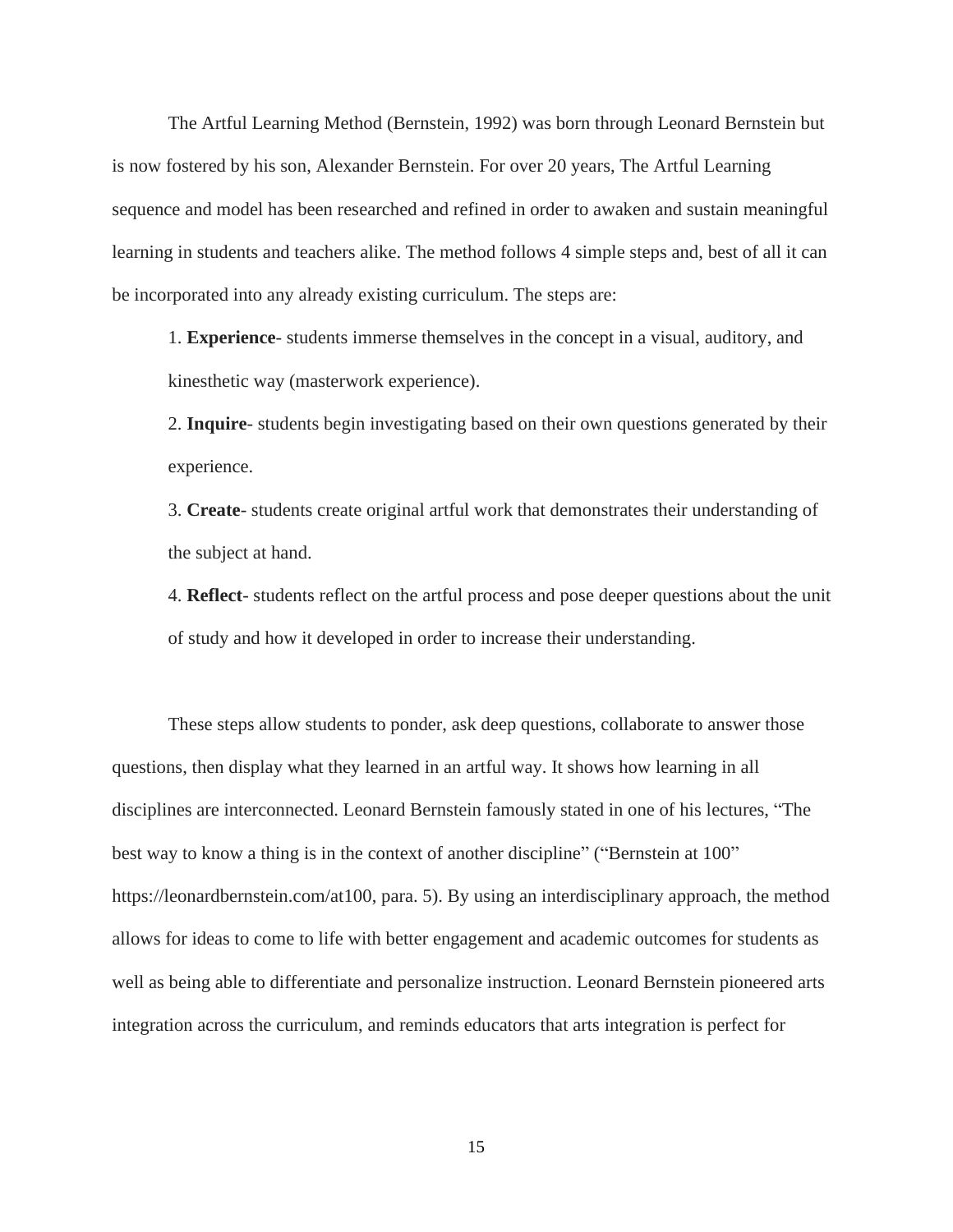meeting the needs of a diverse population of students and educators ("Bernstein at 100" https://leonardbernstein.com/at100).

#### **Artful Learning in Action**

I witnessed a diverse class of students applying these methods during my observations in a 3rd-grade classroom at Midway Elementary. They were working on a unit on Misty Copeland, a ballerina famous for being the first African American female dancer to be promoted to principal dancer in American Ballet Theatre Company ("Misty Copeland"

<https://www.abt.org/people/misty-copeland> ). The students were beaming with pride recalling facts they learned the previous day about the ballets' musical qualities, the theatrics, even the aerodynamics of her costume and shoes. I listened in on quality discussions as they separated into groups to read her autobiography. I was amazed, excited, and proud of them. I asked their teacher Chris Pombonyo, a veteran Seminole County Teacher of the Year, what he loved most about working at an arts magnet school? He told me he sees his students become real investigators and independent problem solvers. The arts integration allows a child's natural curiosity instinct to take over and it helps them thrive academically. He also touched on the fact that because he grew up with a musical theatre/dance background, it permits him to be able to create, express, and share with his student's similar experiences that he knows helped him grow as a student and a person. Midway Elementary School is an arts magnet school that believes that everyone who walks in the door is an artist and the teachers are encouraged to view themselves as so. All in all, the curriculum empowers students to be creative independent thinkers and builds their confidence for experiences to come. The Artful Learning Method has become the driving force behind my observations in these two educational settings and my research to create an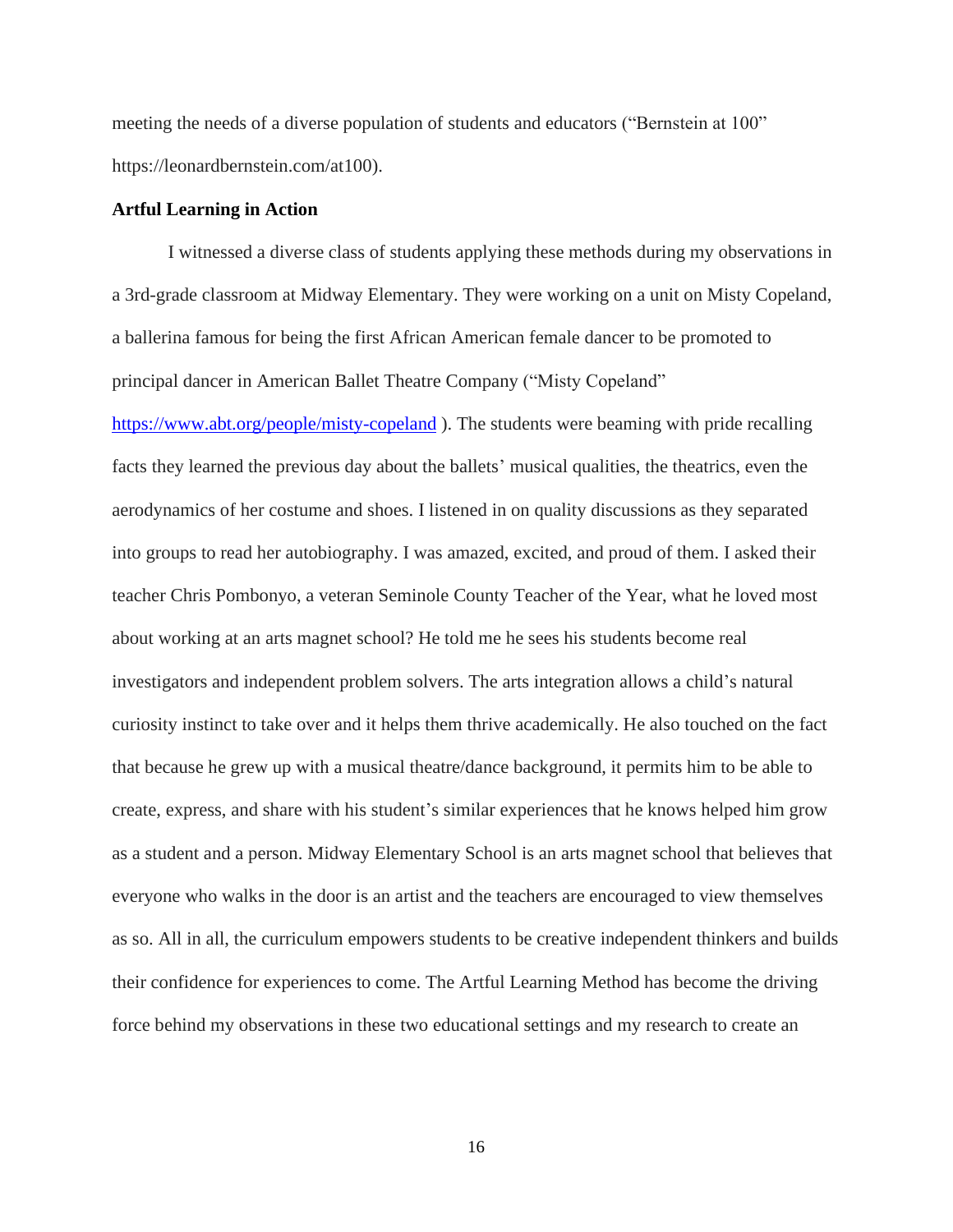integrated arts unit. The Artful Learning Method (Bernstein, 1994) and its steps has served as the foundation for my thesis project and the integrated arts unit plan for fifth graders.

#### **Chapter Four: Potential Barriers for Implementation**

Time, money, and energy are often the roadblocks to anything worth pursuing. This holds true in the field of education. Integrating the arts into curriculum can create challenges for teachers. Teachers have countless daily responsibilities, integrating the arts may not always be high up on the list of priorities. Some drawbacks include the amount of time it takes to prepare a rigorous lesson that truly integrates the arts while also aligning standards. This can take up a lot of time outside of the, especially if your school is not already encouraging arts integration. "My school was lucky in that our principal understood the value of integrating arts with content […] we can only imagine the way time and energy spent on the project would take its toll if we hadn't had help" (Gottschalk, 2019). Having a team that successfully plans together is a huge plus for educators in any school setting. If everyone is on board to put in a little extra work, it can lighten the load and end up being a rewarding experience for teachers and students alike. Money is also a potential con when trying to incorporate the arts. Supplies cost money and often times teachers end up paying out of pocket for them. One way to combat this is to apply for a grant, this may be time consuming but will pay off in the long run. Many major businesses offer up money for arts in education including Crayola, Lowe's, Gibson Guitar Company, Wells Fargo, etc. ("Funding and Grants for Arts Education Programs"). Another drawback includes teachers feeling like they do not have enough experience in the arts themselves to successfully integrate it. This is the time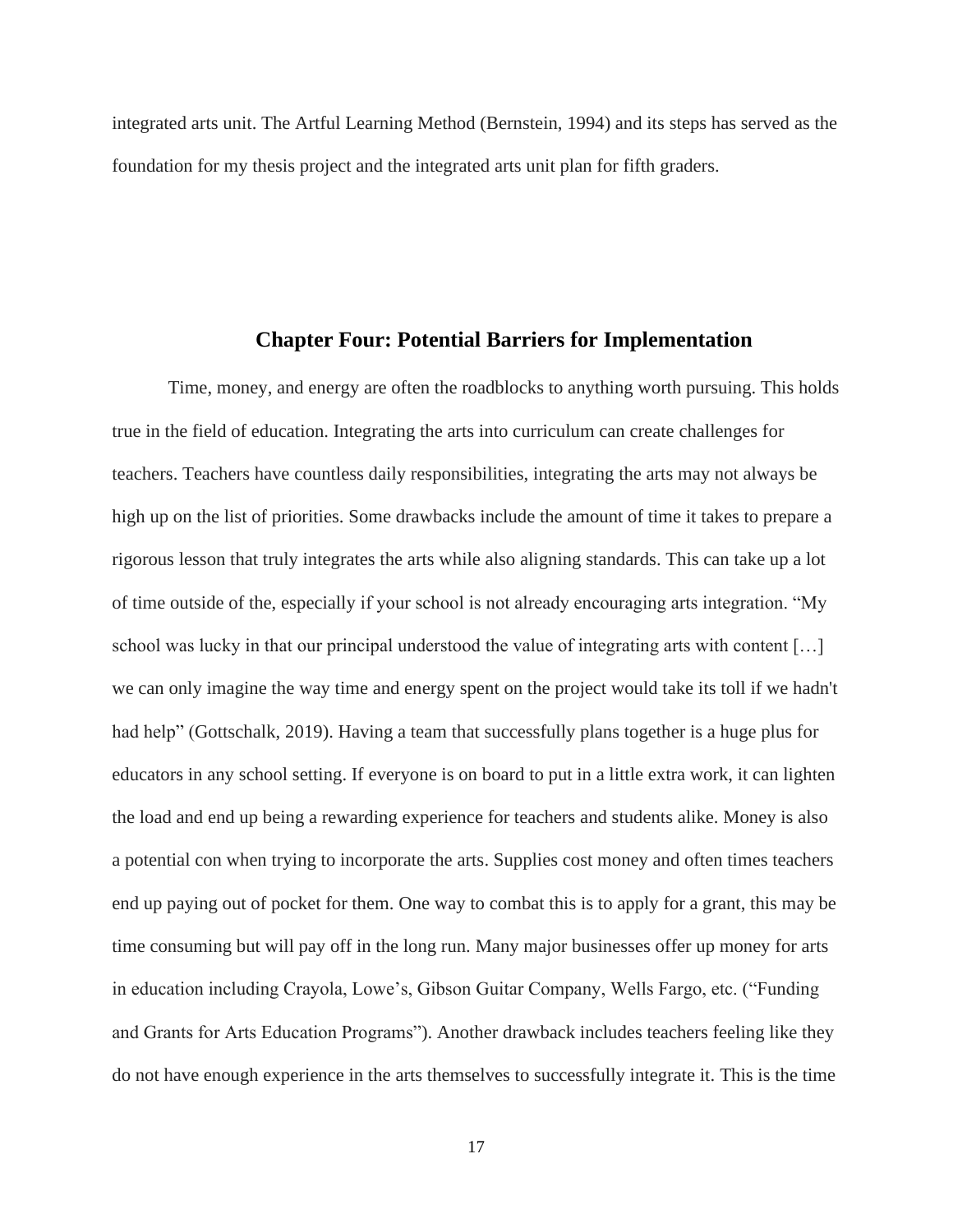for teachers to reach out and collaborate with other teachers and professionals in their community (Gottschalk 2019). If we are not learning from one another than how can we expect students to learn from us?

#### **Summary**

As the educational environment moves forward in integrating the arts in the classroom several topics should be recognized. Art is a fundamental human expression that empowers students. By blending the arts into the classroom teachers can accommodate students different learning styles and provide authentic learning experiences. By integrating visual arts, music, dance, and theatre into the educational environment educators experience a renewed excitement into teaching. Although there may be some potential bumps in the road that hold educators back from integrating the arts, it is worth the extra time and effort to investigate what your student's can gain from it and then incorporate how you see fit. Leonard Bernstein's Artful Learning Method is a simple way to ease into arts integration.

During my internship experience at Wicklow Elementary in Sanford Florida, I was able to utilize this method partially. I executed the first two days of the writing unit I created with the fifth-grade class I was placed in. Unfortunately because of the untimely COVID-19 outbreak I was unbale to finish teaching the unit. Therefore I could not collect post assessment data to measure growth of the students. Although, I can report that the students were engaged in the lessons and through daily formative assessments and my observations with them, I can say that the lesson objectives were being met by most, if not all of the class. The students were really excited to learn about Leonard Bernstein and try something different. Apart of the unit correlated with the fact that about half of the students in the class were participating in the school musical,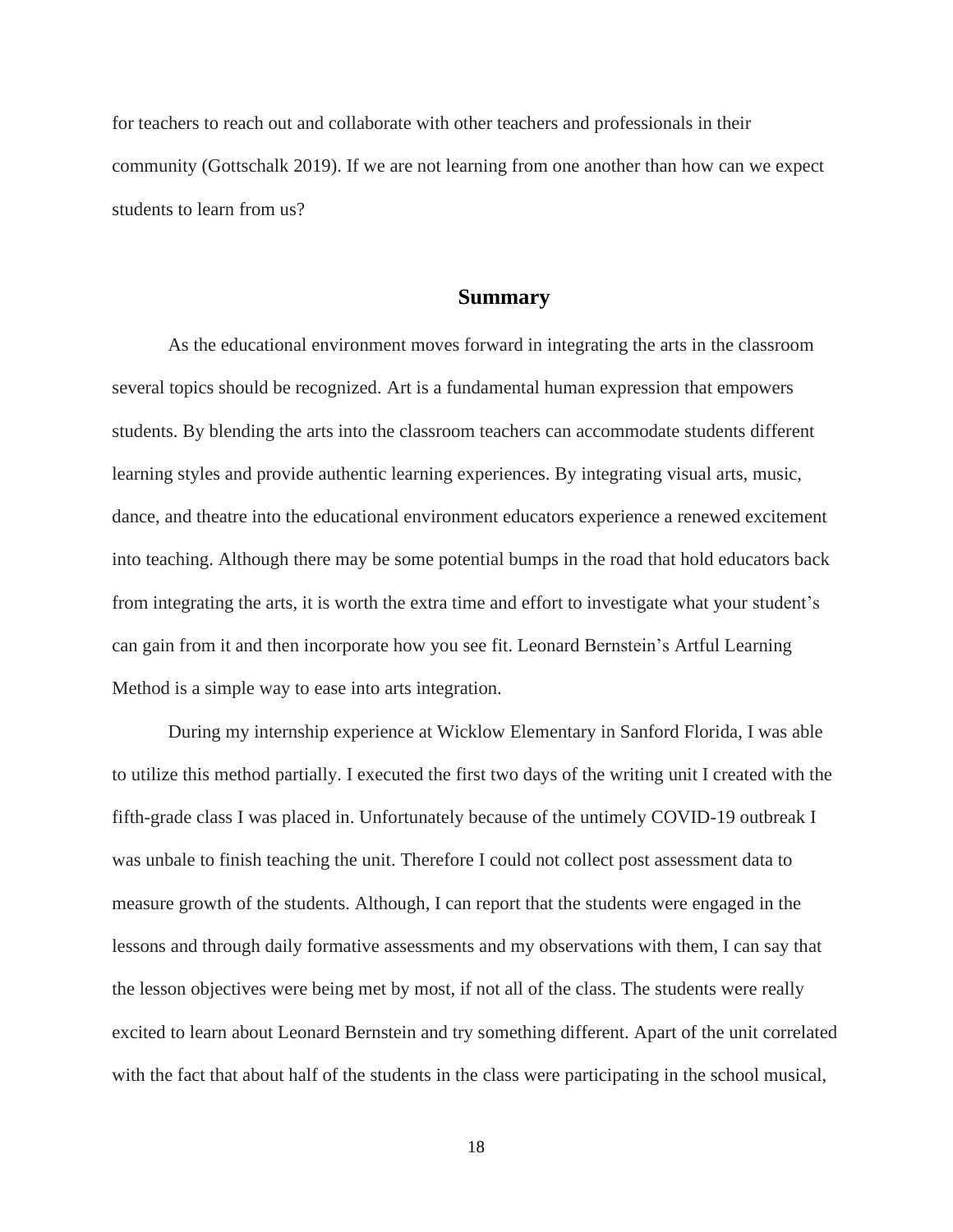Cinderella. We had wonderful quality conversations about art and how it can help us learn. It is my hope that those students will encounter teachers in the future that value arts integration as I do. Those students shared my excitement for a short time, and it was a harmonious moment that validated my hard work on this thesis. I will hold those memories with me and use them to fuel my passion for arts infused education for years to come.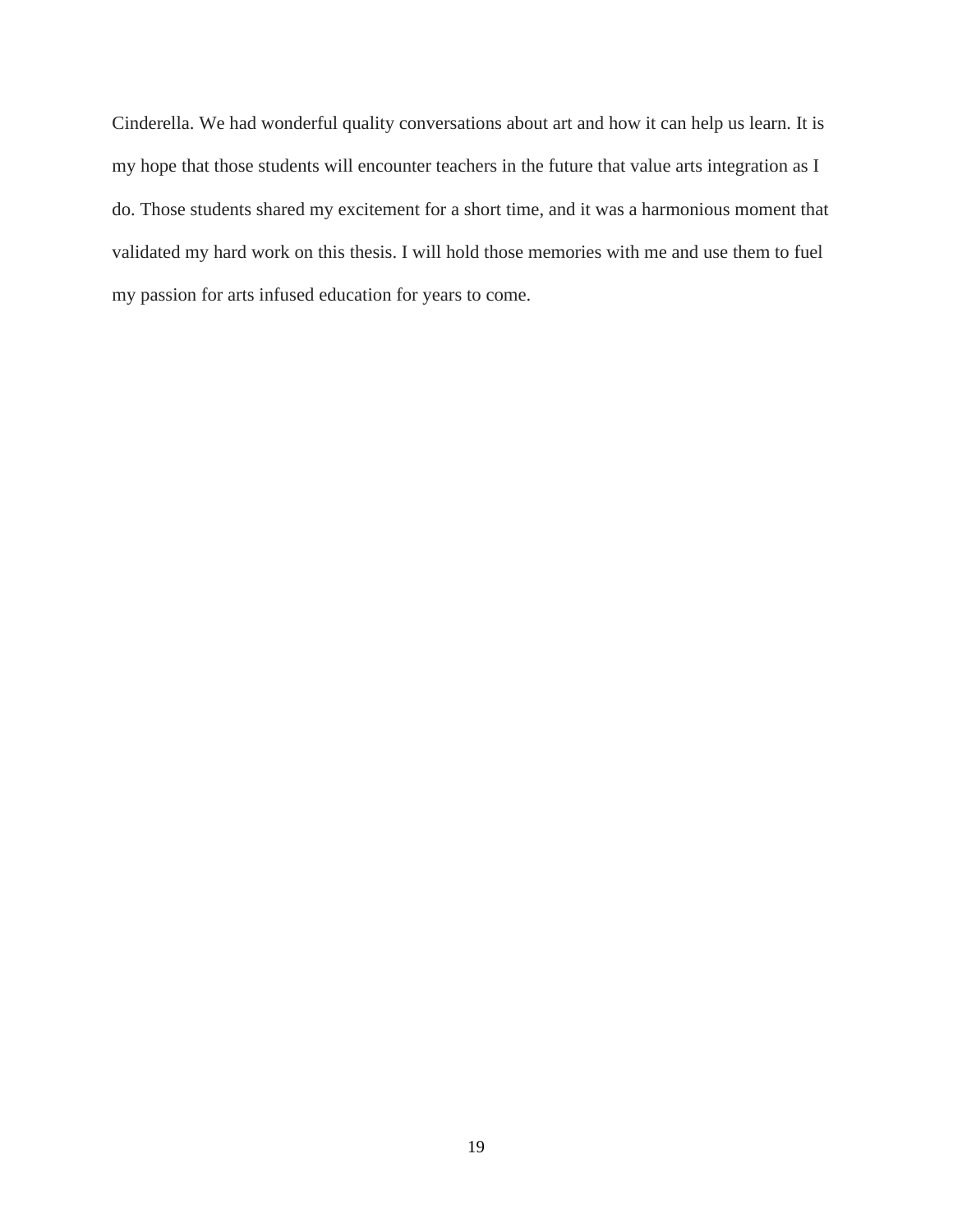# **Appendix A**

# **Five Day Opinion Writing Unit for Fifth Grade**

## **Day 1**

Estimated time:45 minutes

#### • **Opinion Writing Unit**

- o 5 days
- **5th Grade English Language Arts**
- **Unit Goal**
	- o Students will produce clear and coherent writing in which the development and organization are appropriate to the task, (what you are asked to write) purpose, (what the audience needs to know) and audience (who your audience is) while upholding grade-level expectations. Students will be able to create an original art piece of their choice (dance, visual arts, theatre, or music) based on the opinion essay they created using the Point Evidence Elaboration (PEEL) writing process. Students will follow Leonard Bernstein's Artful Learning method (experience, inquire, create, reflect) to deepen understanding of writing skills and show mastery of skills in an artful way.

#### • **Lesson Objectives**

o The students will be introduced to the topic of artful learning. They will understand the progression of steps they will take to master opinion writing.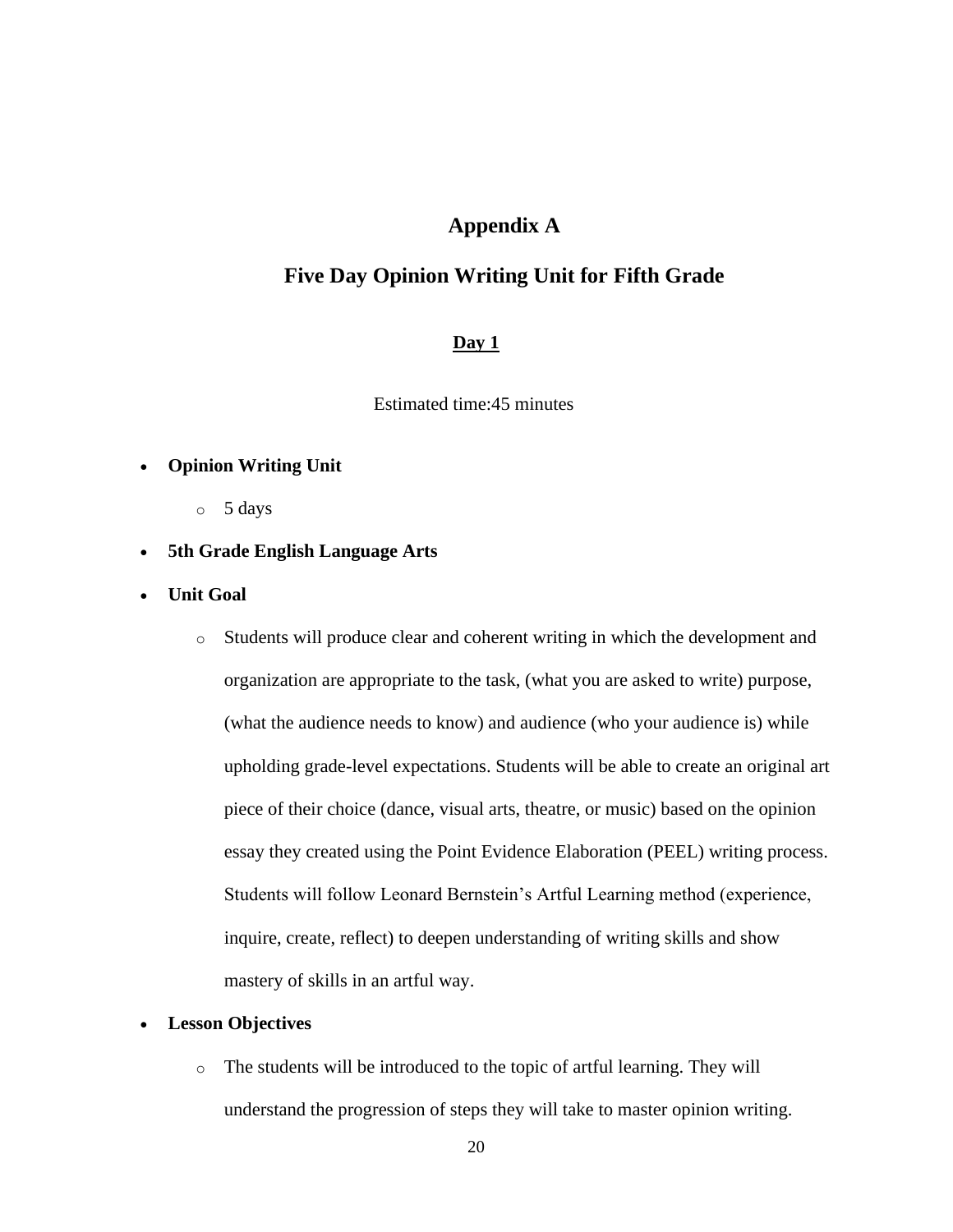- o The students will understand and be able to discuss the vocabulary for the days lesson (opinion, stance, hook, universal statement, introduction, controlling idea).
- $\circ$  The students will be able to proficiently show understanding of the artful learning method through discussion, and brainstorm ideas for their own masterwork.

#### • **Florida Standards**

- o LAFS.5.RI.2.4 Determine the meaning of general academic and domain-specific words and phrases in a text relevant to a grade 5 topic or subject area.
- o LAFS.K12.W.2.5 Develop and strengthen writing as needed by planning, revising, editing, rewriting, or trying a new approach.
- o TH.5.C.11 Devise an original performance piece based on an age-appropriate theme or social issue relevant to the school climate and explore different solutions and endings.
- o LAFS.5.RI.3.9 Integrate information from several texts on the same topic in order to write or speak about the subject knowledgeably.

#### • **Assessments**

- o Pre and Post- Opinion writing essay.
- o Daily Assessment for day 1-the students will take a kahoot quiz to activate prior knowledge, engage students and clarify understanding of vocabulary.
	- **ESOL 6- Continually monitor students' comprehension.**
- o <https://play.kahoot.it/v2/?quizId=7cecb5ef-459f-4163-8b65-89b4770cc62c>

#### • **Motivating Activity/ Anticipatory Set/ Access to Prior Knowledge**

o The motivating activity is the Kahoot lesson attached above. After the Kahoot has been played the teacher candidate will introduce the students to the unit by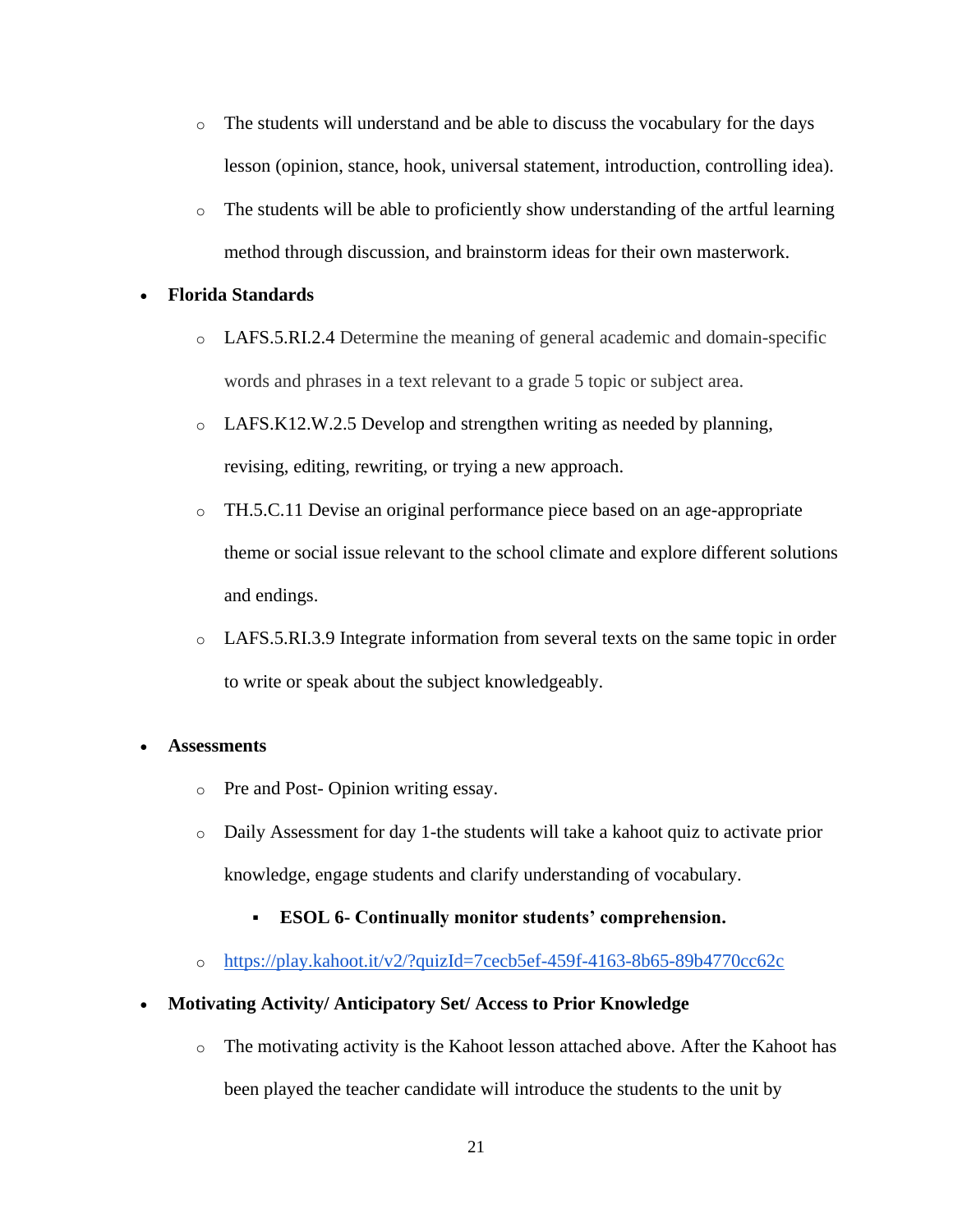explaining that they will be focusing on opinion writing in preparation for FSA The teacher candidate will then facilitate a whole group discussion about the answers.

- o Questions the teacher candidate may ask to prompt student thinking include: How are readers influenced by opinion writing? How does it benefit others? How does it benefit you as a student and future adult member of society? Where could we use opinions in the real world? Students will be encouraged to turn and talk to their group mates.
	- **UDL 8.3 Foster collaboration and community.**
	- **UDL 8.4 Increase mastery-oriented feedback.**

#### • **Procedures**

o The teacher candidate will call students to attention utilizing TPR (total physical response) signal "hands up if you hear me (pause) hands down if you're ready to learn."

#### ▪ **UDL 4.1 Vary the methods for response and navigation.**

- o Make sure all students have their laptops out and ready. Start the day's lesson by collecting and activating students' prior knowledge via a Kahoot game.
	- **UDL 4.2 Optimize access to tools and assistive technology.**
- o Introduce/confirm to the students the topic at hand opinion writing, explain to them that they will be exploring this topic by way of Leonard Bernstein's Artful Learning Method. Let them know the goal during the next 5 days is to master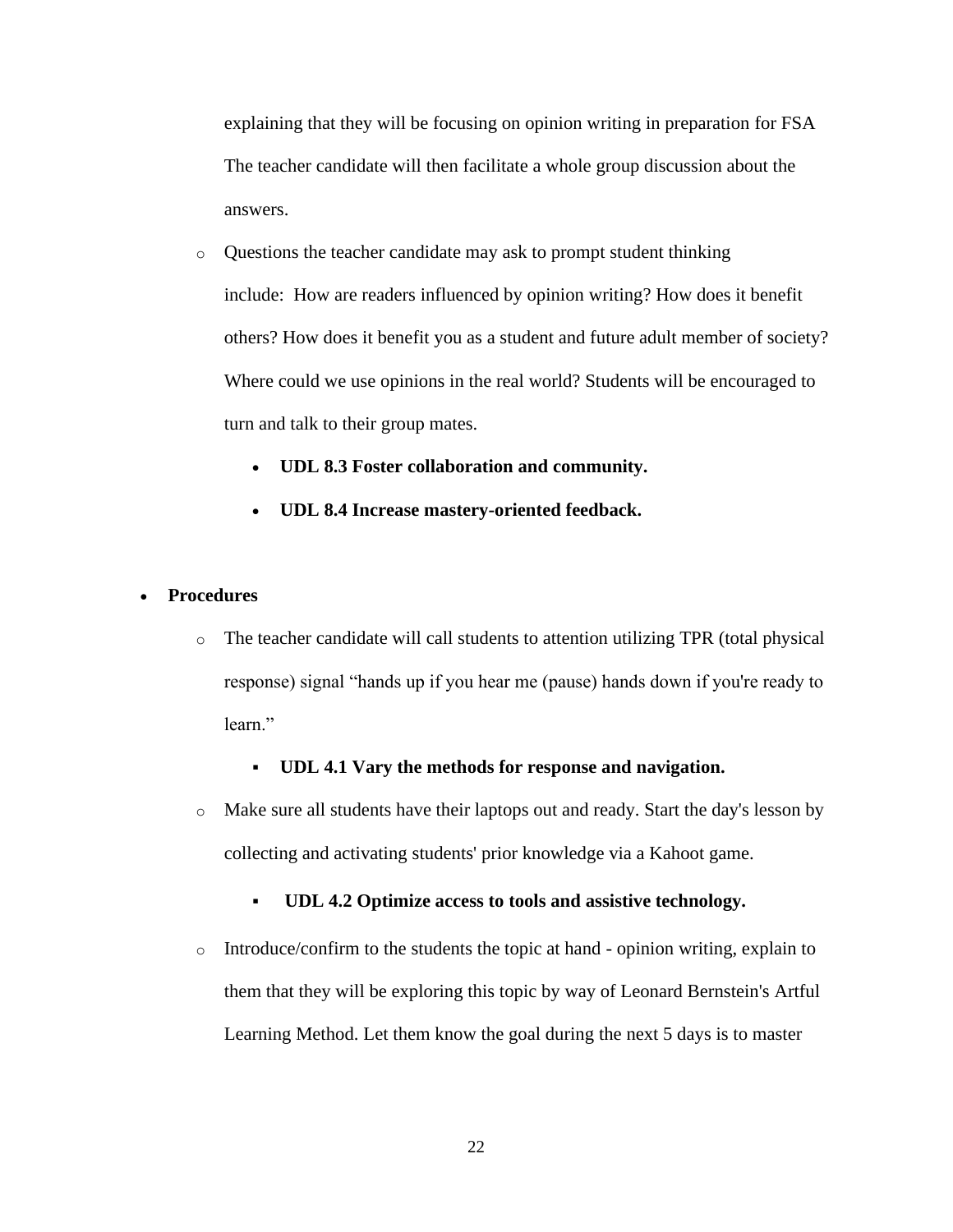opinion writing in preparation for FSA. Have the students watch a quick YouTube video on the artful learning method.

- **UDL 6.1 Guide appropriate goal-setting**
- **UDL 9.1 Promote expectations and beliefs that optimize motivation**
- o <https://www.youtube.com/watch?v=66EjfLzdHPc>
- o Encourage them to take notes in their writing notebook. When the video has concluded explain to them that by the end of the 5 days that they will not only be completing an artful example of an opinion essay but they will also be exhibiting their opinion via a piece of art (visual, dance related, theatrical, musical) that they will present to the class.
- o Elaborate on Bernstein's methods (1.Experience 2.Inquire 3.Create 4.Reflect). Write the four words on chart paper in different colors in a large 4 anchor chart for each group of students at their tables. Have discussion with the students as you fill in the parts. Ask the students what the words mean to them. How can we use these words to fuel our research towards becoming better writers and creative thinkers? Does writing scare you? Does writing excite you because you can be creative? Complete the anchor chart by having students demonstrate understanding through illustrating their answers.
- o It works in four simple steps and best of all it can be incorporated into an already existing curriculum. The steps are:
- $\circ$  1. Experience- students immerse themselves in the concept in a visual, auditory, and kinesthetic way (masterwork experience).

23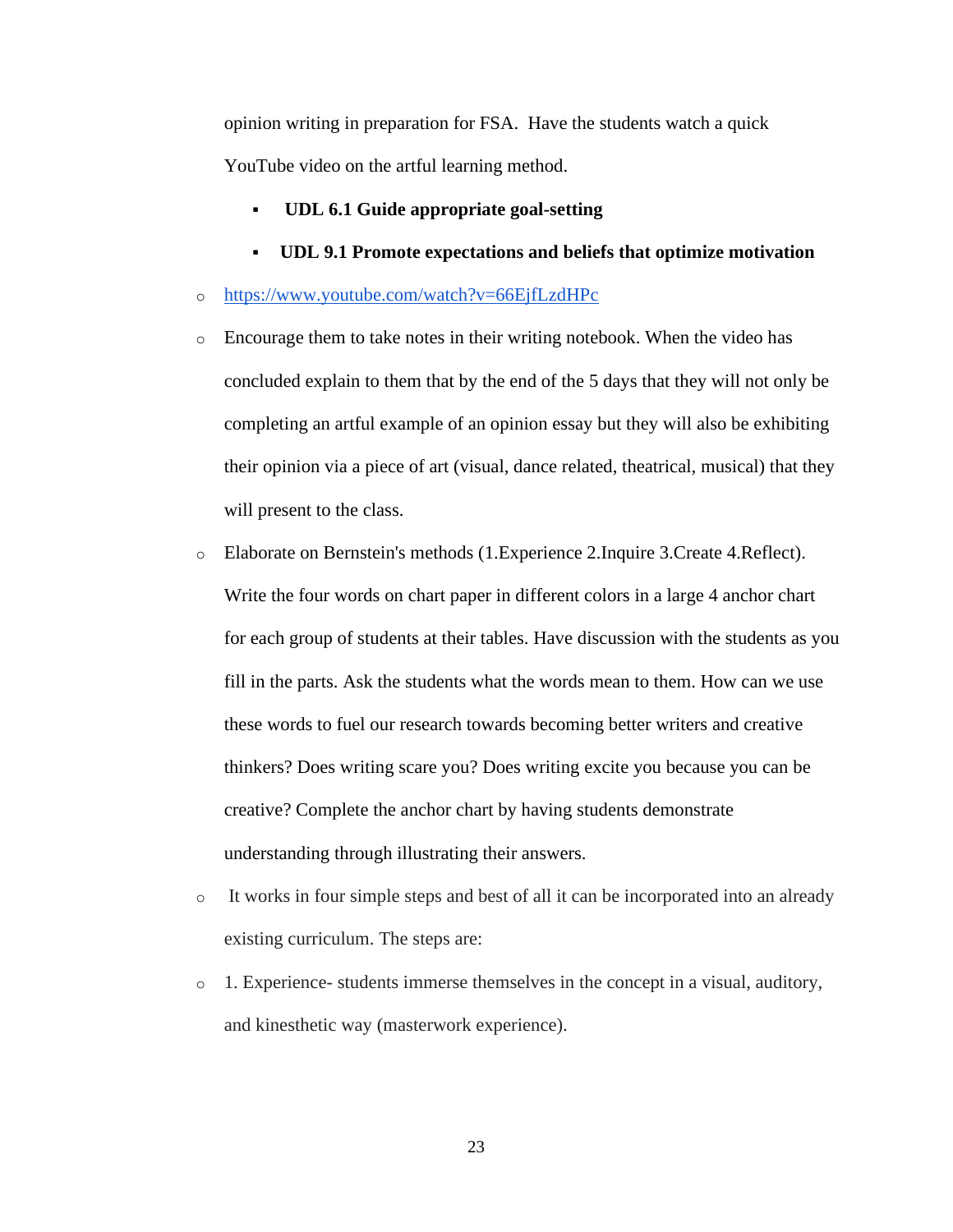- o 2. Inquire- students begin investigating based on their own questions generated by their experience.
- o 3. Create- students create original artful work that demonstrates their understanding of the subject at hand.
- o 4. Reflect- students reflect on the artful process and pose deeper questions about the unit of study and how it developed in order to increase their understanding.

## ▪ **ESOL 1- questioning for clarification.**

- o Transition into the lesson about writing an introduction. Reassure the students that writing may seem like a daunting task but they will learn the step by step process that will make it a breeze for them.
- o Hand out the song script that they will use daily to help them remember the steps to writing. Display the song lyrics on the Smart Board. Pick different students to recite each stanza. Sing the song in unison all together.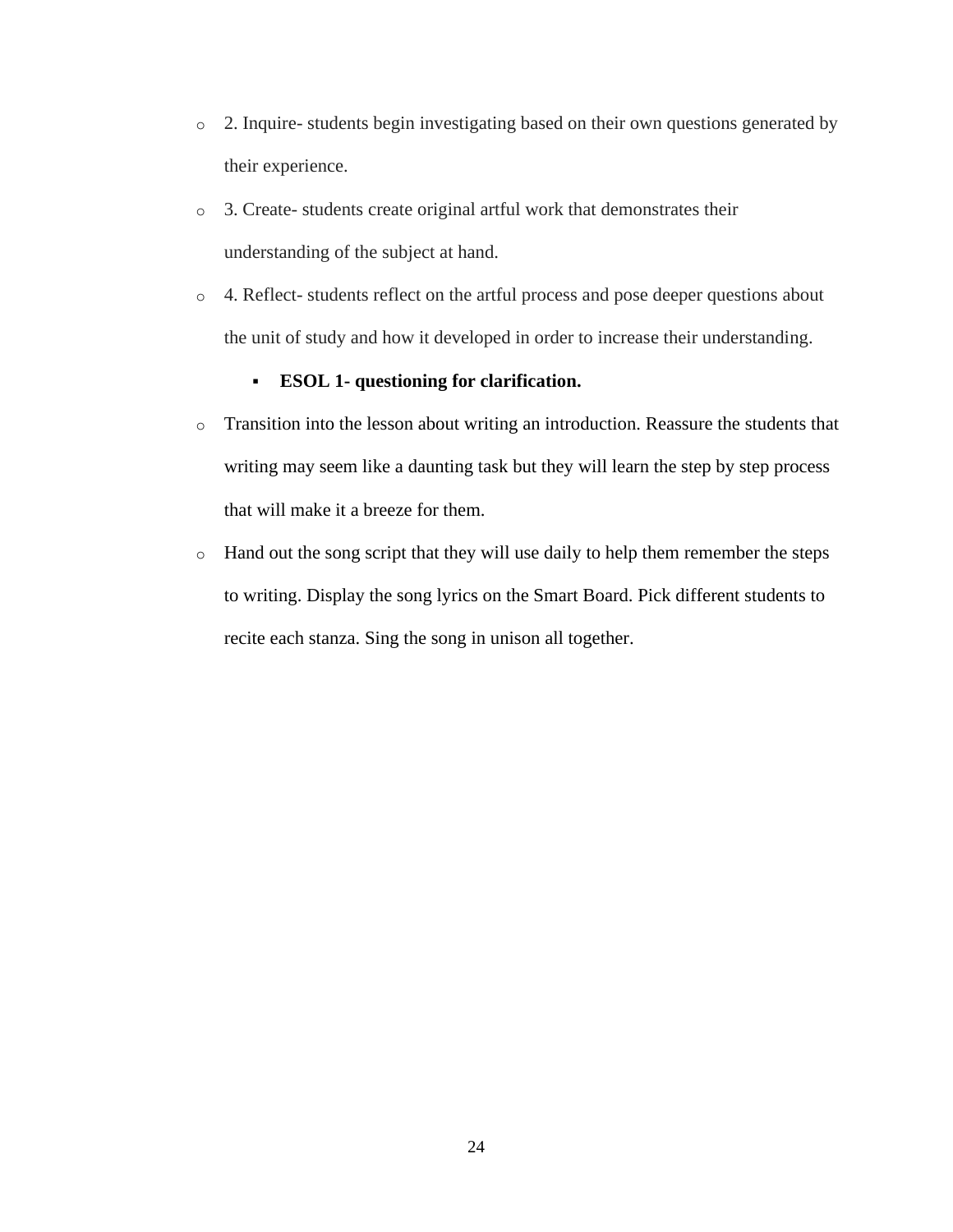## Opinion Essay Song

When you're feeling stumped on FSA trying to write your opinion essay Have no worries just think of this song before you know it you'll be writing along!

First comes your introduction, this paragraph serves a special function It must include a universal statement, get your reader hooked with engagement.

Next you'll want to add in some voice "Imagine a world without Illinois"

After you'll need a summary sentence Make sure you state "the passage is about" then refer to your reference.

Lastly State you're controlling idea Let them know which side you feel

Next you'll start to write your PEEL no need to stress you know the deal

POINT EVIDENCE ELABORATION

All together it's the perfect writing equation

Last things last we write our conclusion We won't leave our reader feeling disillusioned

We restate our controlling idea then wrap things up with a final thought, don't even think twice just shoot your shot!

o Discuss what the song lyrics mean for the first half (introductions). Have the

students think-pair-share, then discuss whole group.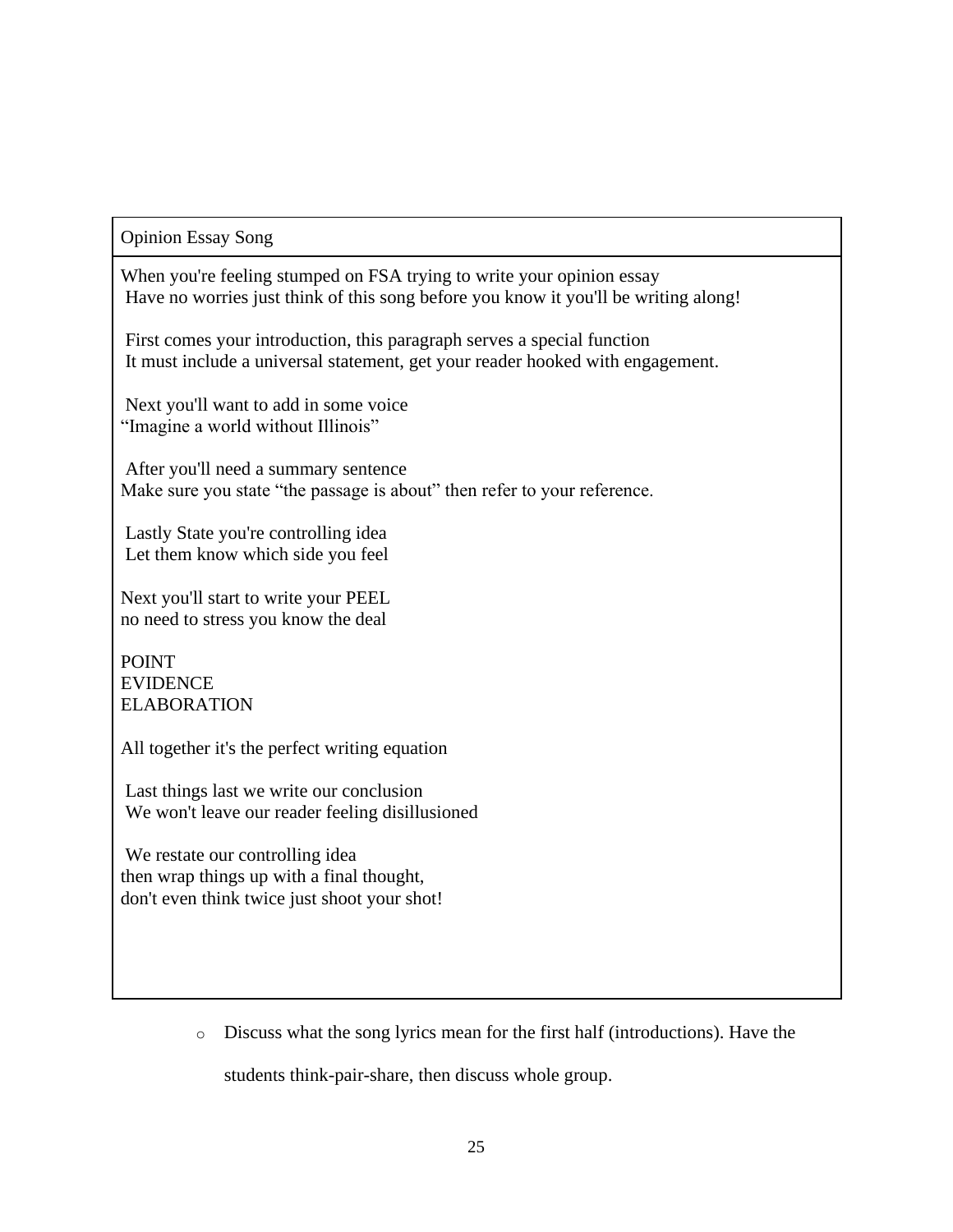#### ▪ **ESOL 2- promote cooperation, small groups.**

o Identify and discuss whole group that a strong introduction includes:

(Have students write this in their writing notebooks)

- 1. A universal statement. Usually something that most people can agree upon, "everyone likes candy!"
- 2. Then some voice, "imagine a world with or without candy..."
- 3. A summary sentence, "these sources/ articles are about."
- 4. A controlling idea, "I believe child businesses are beneficial."
- **ESOL 16- integrate speaking, listening, reading, and writing.**

#### **Closure**

o After the lesson on strong introductions, students will be shown examples (shown below) of weak and strong introductions on the smart board. They will give a 1-4 TPR (total physical response) hand signal rating to show understanding of concepts taught. A rating of 4 fingers for strong examples and 1 for weak examples. After we have concluded our closure activity the students will be told about the next day's lesson and how they will be focusing more on Leonard Bernstein's methods. The students will be informed that their opinion piece will be focused around the school musical.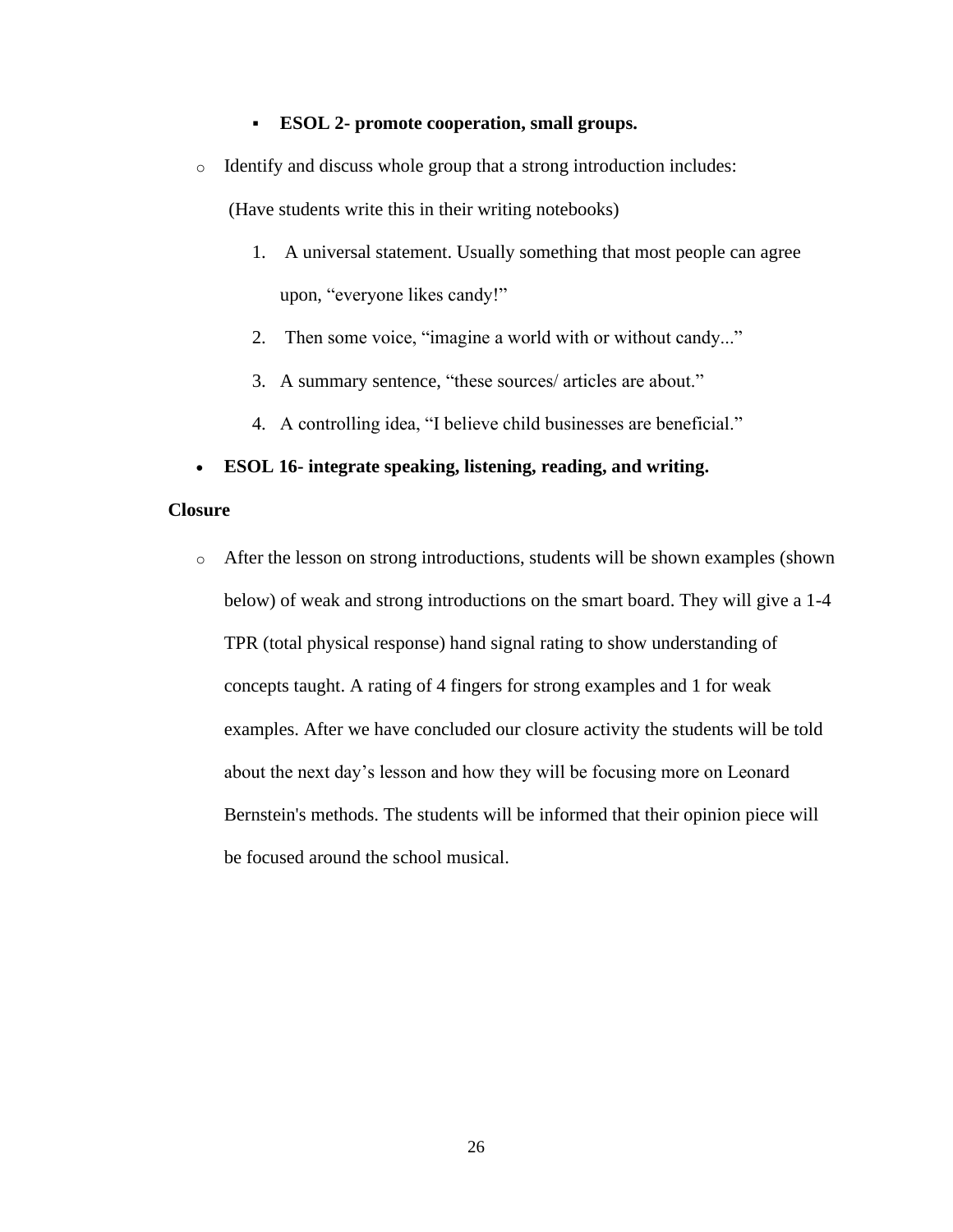Not every bely, can agree  $\circ$  $+na+$ 1.000 tion biking being fun. This office  $31a$ tes  $+ h \overline{in}$  $ba \lambda$ a <u>lountin biking can be a good thing or</u> without giving it a second thought think about  $this$ the wilderness rountion biling should not be allowed in



## • **Materials**

- o Smart board
- o Paper and pencils
- o Whiteboard and dry erase markers of various colors
- o Access to the internet and YouTube
- o Song script
- o Rubrics
- o Examples of writing for students to analyze (pictured above)

## **Day 2**

#### Estimated Time: 45 minutes

## • **Opinion Writing Unit**

- o 5-day unit
- **5th Grade English Language Arts**
- **Unit Goal**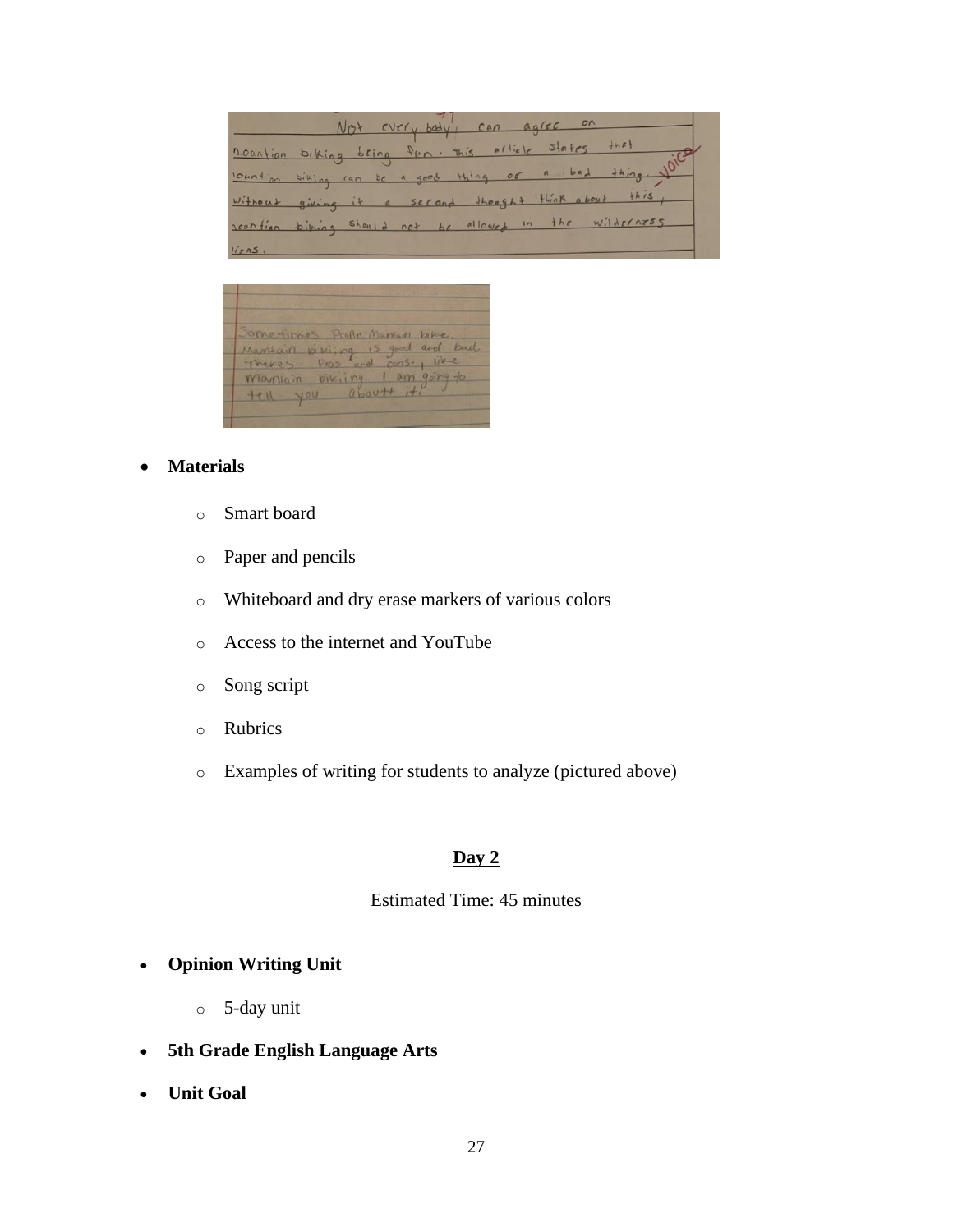o Students will produce clear and coherent writing in which the development and organization are appropriate to the task, (what you are asked to write) purpose, (what the audience needs to know) and audience (who your audience is) while upholding grade-level expectations. Students will be able to create an original art piece of their choice (dance, visual arts, theatre, or music) based on the opinion essay they created using the Point Evidence Elaboration (PEEL) writing process. Students will follow Leonard Bernstein's Artful Learning method (experience, inquire, create, reflect) to deepen understanding of writing skills and show mastery of skills in an artful way.

#### • **Lesson objectives**

o The students will explore and gain understanding of the opinion PEEL writing process by rainbow highlighting examples in pairs. They will also be able to independently write the first peel paragraph for their own opinion essay. The students will identify the stance they want to take in relation to their opinion piece and will decide on an art method they are going to use to demonstrate understanding of opinion writing.

#### • **Florida Standards**

- o LAFS5.W.2.4 Produce clear and coherent writing in which the development and organization are appropriate to task, purpose, and audience.
- o TH.5.C.11 Devise an original performance piece based on an age-appropriate theme or social issue relevant to the school climate and explore different solutions and endings.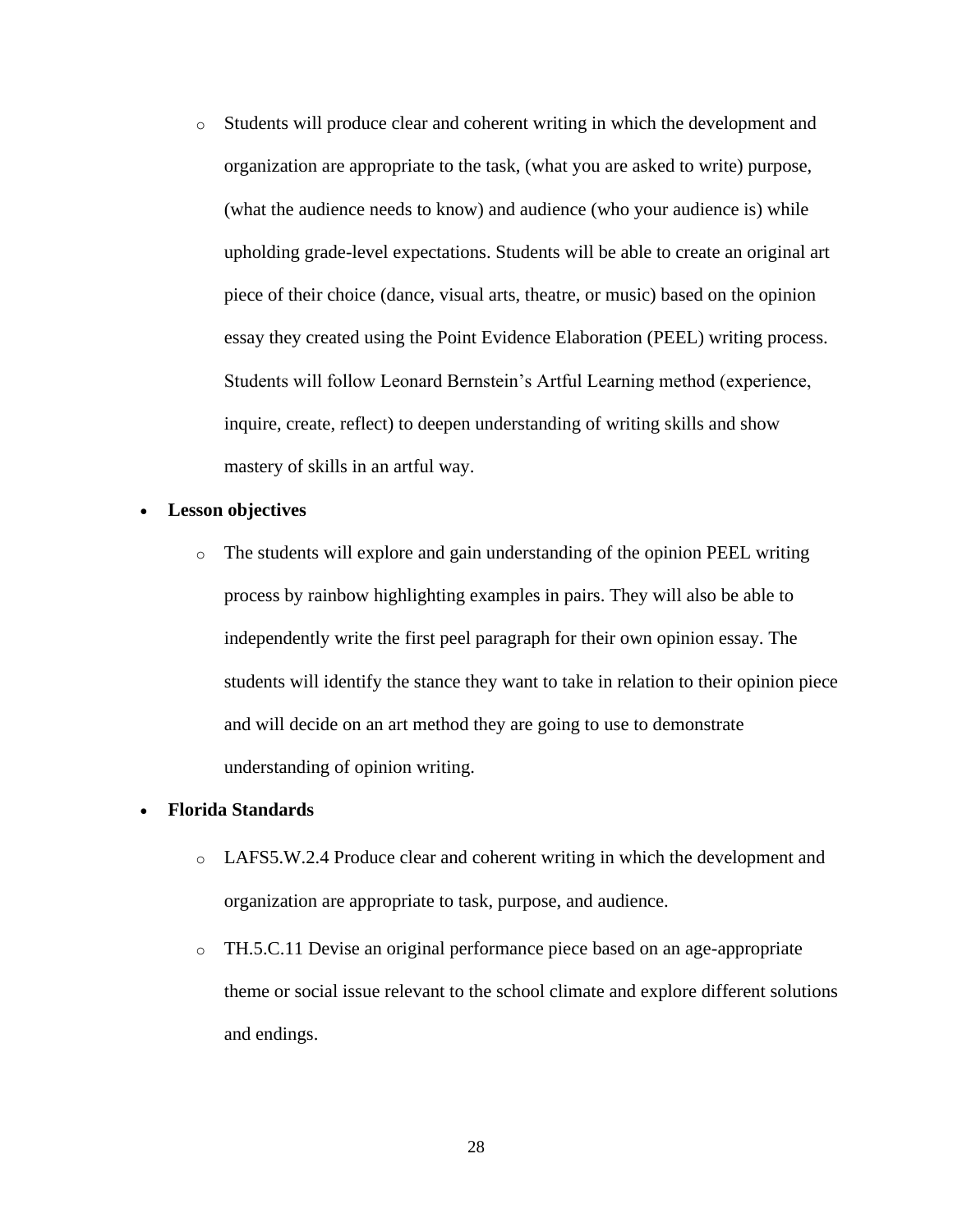- o LAFS.K12.W.2.5 Develop and strengthen writing as needed by planning, revising, editing, rewriting, or trying a new approach.
- o LAFS.5.RI.3.9 Integrate information from several texts on the same topic in order to write or speak about the subject knowledgeably.
- o LAFS.5.RI.3.9 Integrate information from several texts on the same topic in order to write or speak about the subject knowledgeably.

## • **Connected Standards from the National Council of Teachers of English (NCTE)**

o NCTE #5 Students employ a wide range of strategies as they write and use different writing process elements appropriately to communicate with different audiences for a variety of purposes.

## • **Assessments**

- o Pre Post Assessment- Opinion Writing piece
- $\circ$  Daily-Students will be paired in 2's then asked to write on a sticky note the 4 steps the Leonard Bernstein's Artful Learning method. They will then be collected up and discussed whole group.

## ▪ **UDL 6.4 Enhance capacity for monitoring progress.**

o Students will write an exit slip on a sticky note at the end of the lesson that will show: The side they are picking for their opinion essay. And one piece of evidence they are using from the text that made them choose that side using the format "the author states."

## • **Motivating Activity/ Anticipatory Set/ Access to Prior Knowledge**

o Students will be shown a small clip from a movie called school of rock [The](https://www.youtube.com/watch?v=4KJD4aP90YQ)  [School of Rock \(9/10\) Movie CLIP -](https://www.youtube.com/watch?v=4KJD4aP90YQ) Learning in Song (2003) HD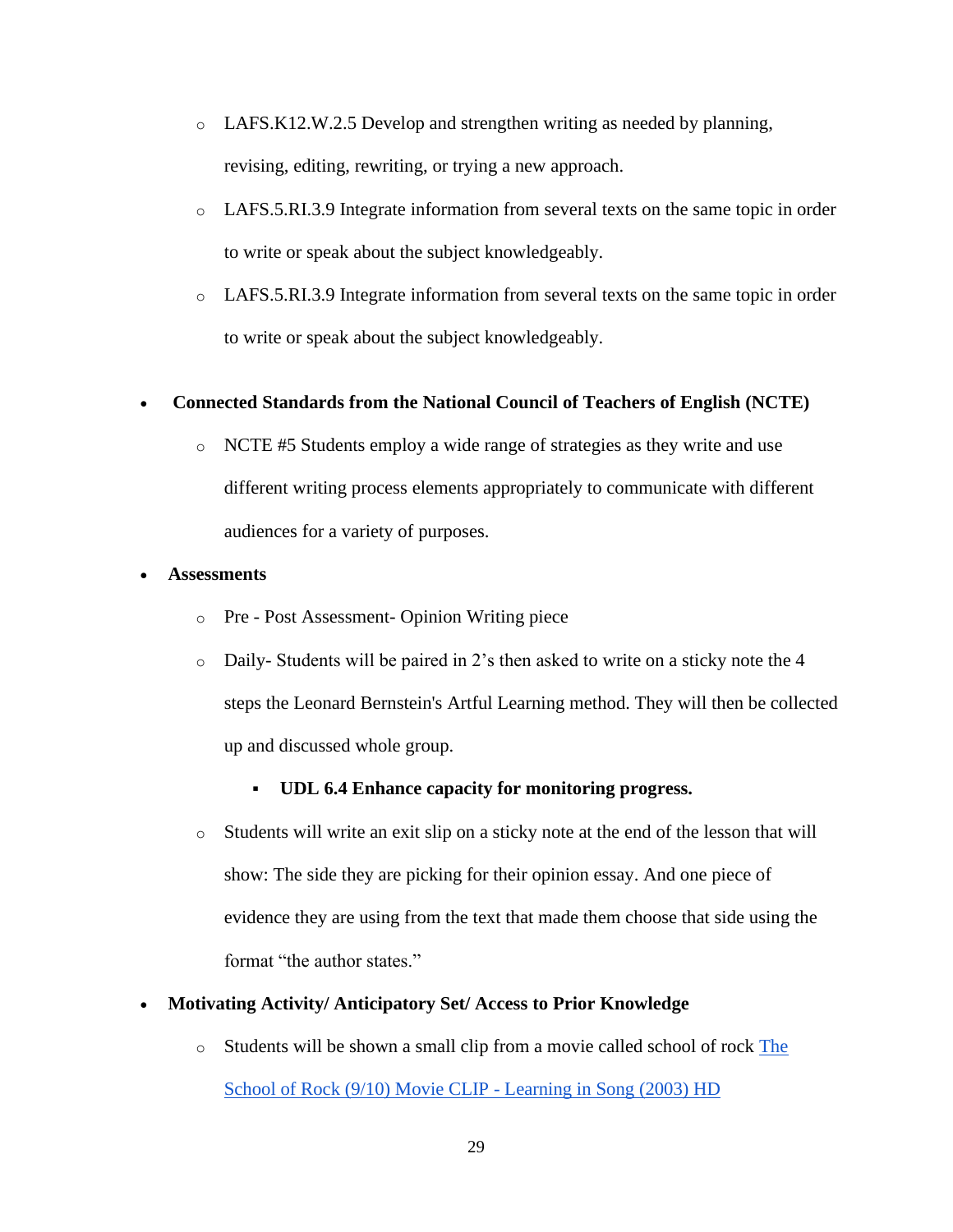o The students will then be asked if they think music is a way that helps them learn. They will turn and talk to their partner. The teacher candidate will circulate and monitor discussion. The teacher candidate will then prompt the students to come up with other artful ways of learning. The students will raise their hands and share their ideas. After the discussion the teacher candidate will transition into the writing song.

## • **Procedures**

- o The teacher candidate will call students to attention utilizing TPR signal "hands up if you hear me (pause) hands down if you're ready to learn."
	- **UDL 4.1 Vary the methods for response and navigation.**
- $\circ$  The students and teacher will then stand up and sing the opinion writing song all together loud and proud.
	- **ESOL Reinforce the key ideas you present again and again.**
- $\circ$  The teacher candidate will then make the connection between the motivating activity to what they are doing; connecting with the arts to learn something new.
- o The students will be given the article they will be focusing their writing around. The students will be paired up and will read every other paragraph to one another.

They will then be asked to cub the prompt. Cub means to underline the controlling idea and circle what the prompt is asking you to do. We will share whole group to confirm answers.

> Writing Prompt The School Musical By: Mary Dehner

Source 1: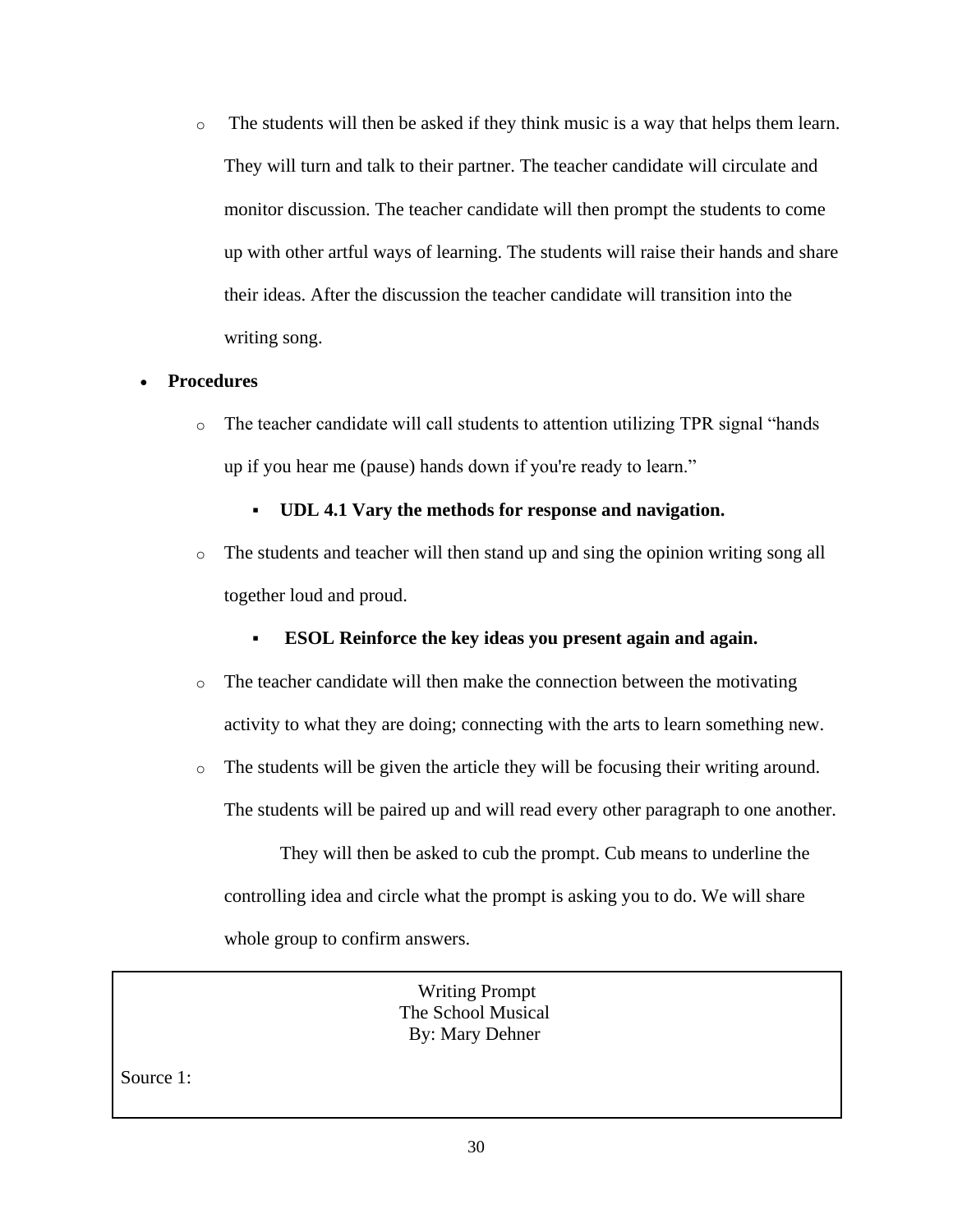There are many benefits to participating in a school musical. First off you get to spend time with your friends after school. Normally you would just get on the bus and go home. When you do the musical you get to go have a snack and talk with your friends for a bit before you have to practice. You also get to show off any talents you may have. Sally says, " I love the school musical because I get to sing in front of my parents and friends and they all get to hear how great I am, which they would have never known if i hadn't tried out."

You don't even have to perform if you don't want to, you can make costumes or help make the set. Some students choose to do makeup or help run lighting and sound. There is something for everyone to do whether you are shy or outgoing!

The best part is at the end you get to see it all come together and you feel like you really accomplished something!

Source 2:

School musicals are a waste of time! Why do a school musical when I can go home after school and ride my bike or play video games? Also when would I have time to do my homework if I'm staying late after school every day? I barely have time to finish it without doing the school musical. Plus the rehearsal hall is so loud. Kids are chattering on stop and getting yelled at for being disruptive to each other. No one wants to deal with that. Another thing I wouldn't do is the audition. Standing in that line, having to prepare a song to sing, it's all so nerve racking.

What would happen if I got into the musical? I would have to wear an itchy, smelly costume on stage in front of everyone. What if I couldn't remember my lines? I would feel so embarrassed. I couldn't have my parents waste their money on a ticket only for me to mess up the whole thing. I just don't see any use in participating. It is much too stressful and doesn't seem at all fun. I think my time could be better well spent on other things, like sports that are outside.

> o The students will then review whole group (this was taught in 4th grade briefly) what PEEL means. They will take notes in a T chart in their writing notebooks. P stands for Point. E stands for Evidence. And EL stands for elaboration. On white boards in pairs of two the students will write what the definition of point is to them as a writer and then hold it up and discuss. They will repeat for the rest.

# ▪ **UDL 5.2 Use multiple tools for construction and composition.**

o The students will highlight the points evidence and elaboration they will use for their opinion essay.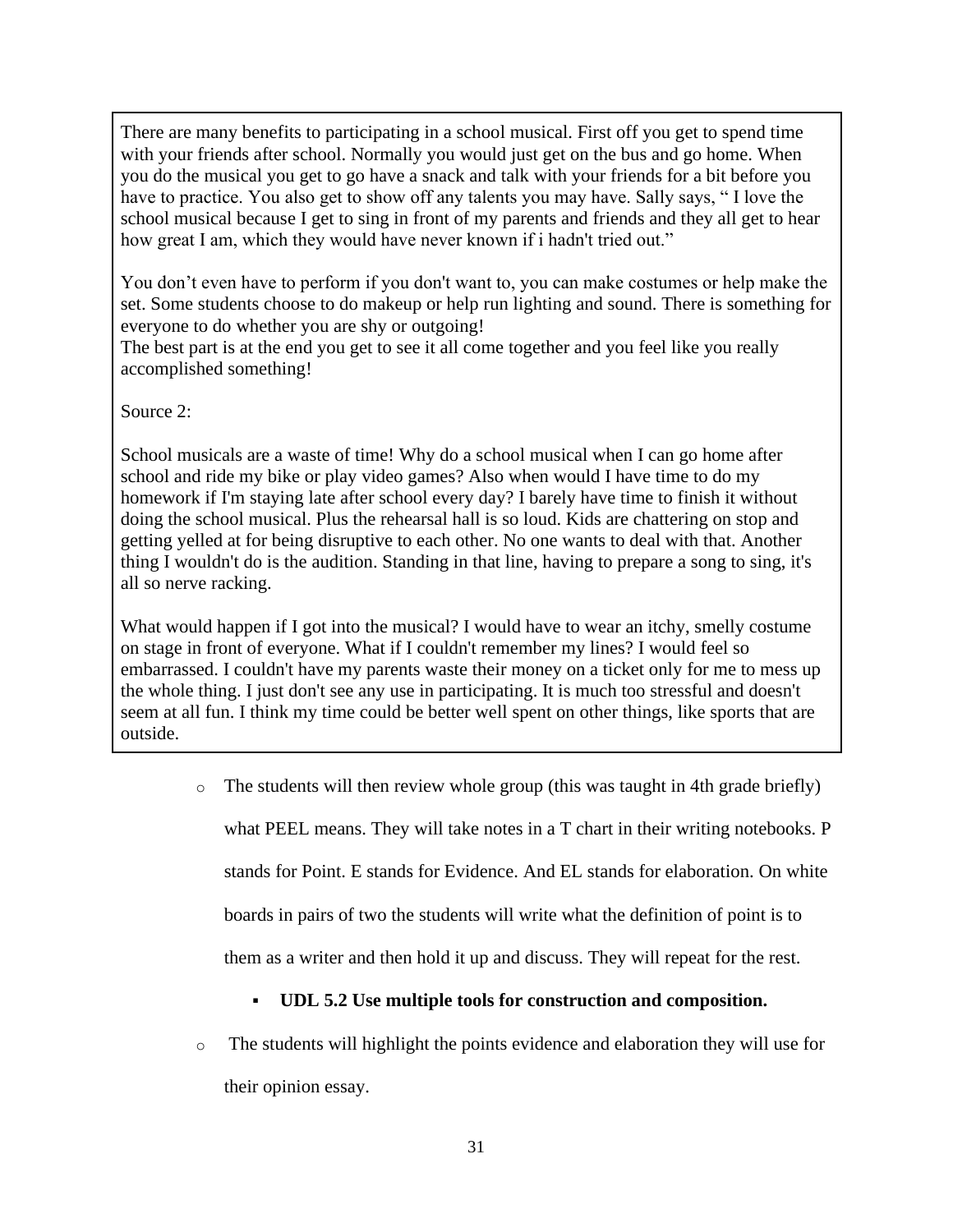o The students will then transition into focusing on the arts portion of the unit. They will be shown a diagram of the artful learning method steps. They will take notes in their writing notebook as the teacher explains and discusses how they will utilize it in their art project correlating with their writing piece.



▪ **UDL 2.5 Illustrate through multiple media.**



## • **Closure**

o The students will be given directions to begin writing their introduction paragraph and peel paragraph at home for homework. Then as a class we will discuss our art project and possible ideas to use. To close the lesson the students will write on a sticky note exit ticket the side they are picking for their opinion essay and one piece of evidence they are using from the text that made them choose that side using the format "the author states."

## • **Materials**

- o Writing notebooks and pencils
- o Access to YouTube
- o Projector or smart boards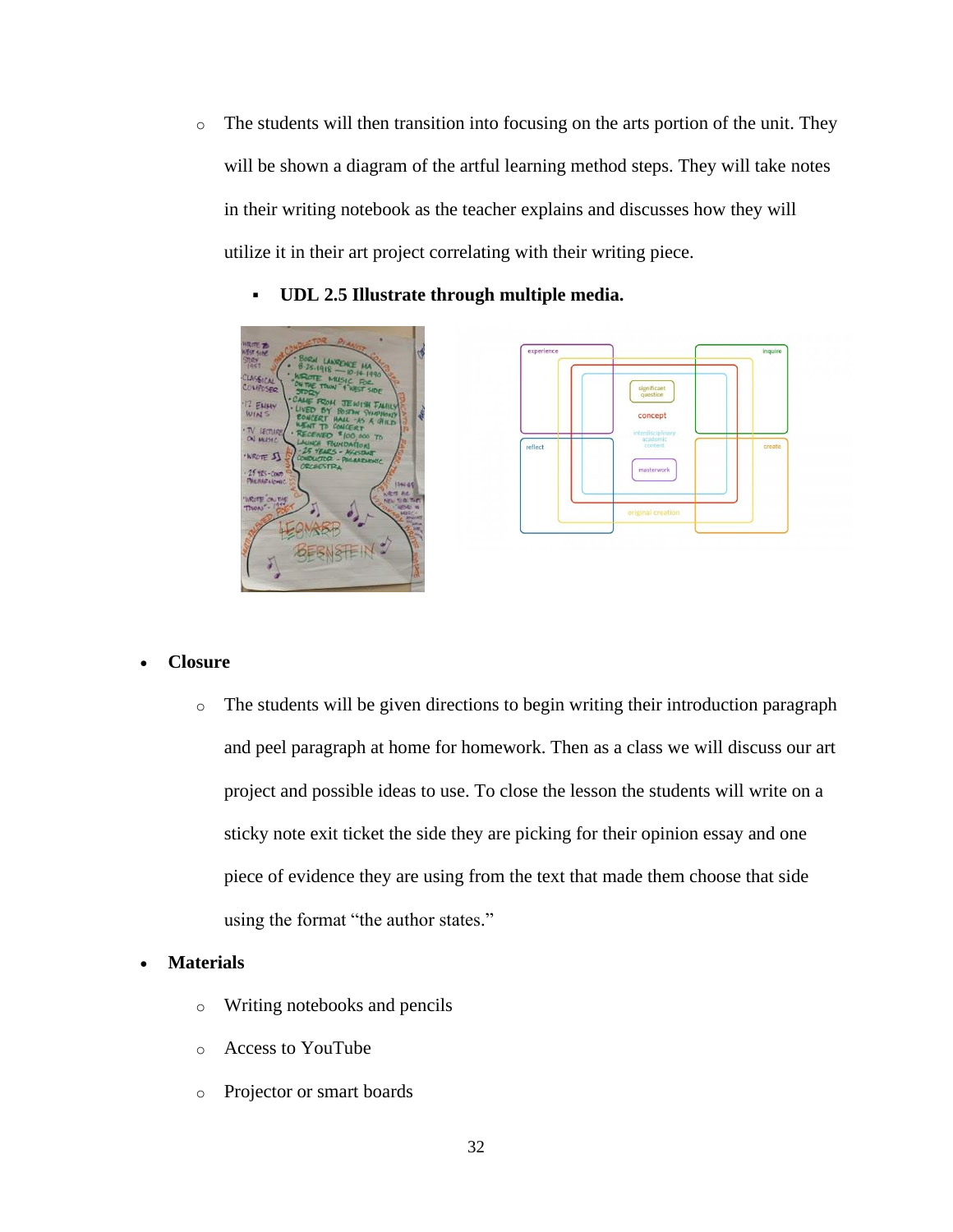- o White boards and dry erase markers and erasers
- o Sticky notes

## **Day 3**

## Estimated Time: 45 Minutes

## • **Opinion Writing Unit**

- $\circ$  5 days
- **5th Grade English Language Arts**
- **Unit Goal**
	- o Students will produce clear and coherent writing in which the development and organization are appropriate to the task, (what you are asked to write) purpose, (what the audience needs to know) and audience (who your audience is) while upholding grade-level expectations. Students will be able to create an original art piece of their choice (dance, visual arts, theatre, or music) based on the opinion essay they created using the Point Evidence Elaboration (PEEL) writing process. Students will follow Leonard Bernstein's Artful Learning method (experience, inquire, create, reflect) to deepen understanding of writing skills and show mastery of skills in an artful way.

## • **Lesson Objectives**

o The students will focus on the mechanics of an opinion writing piece.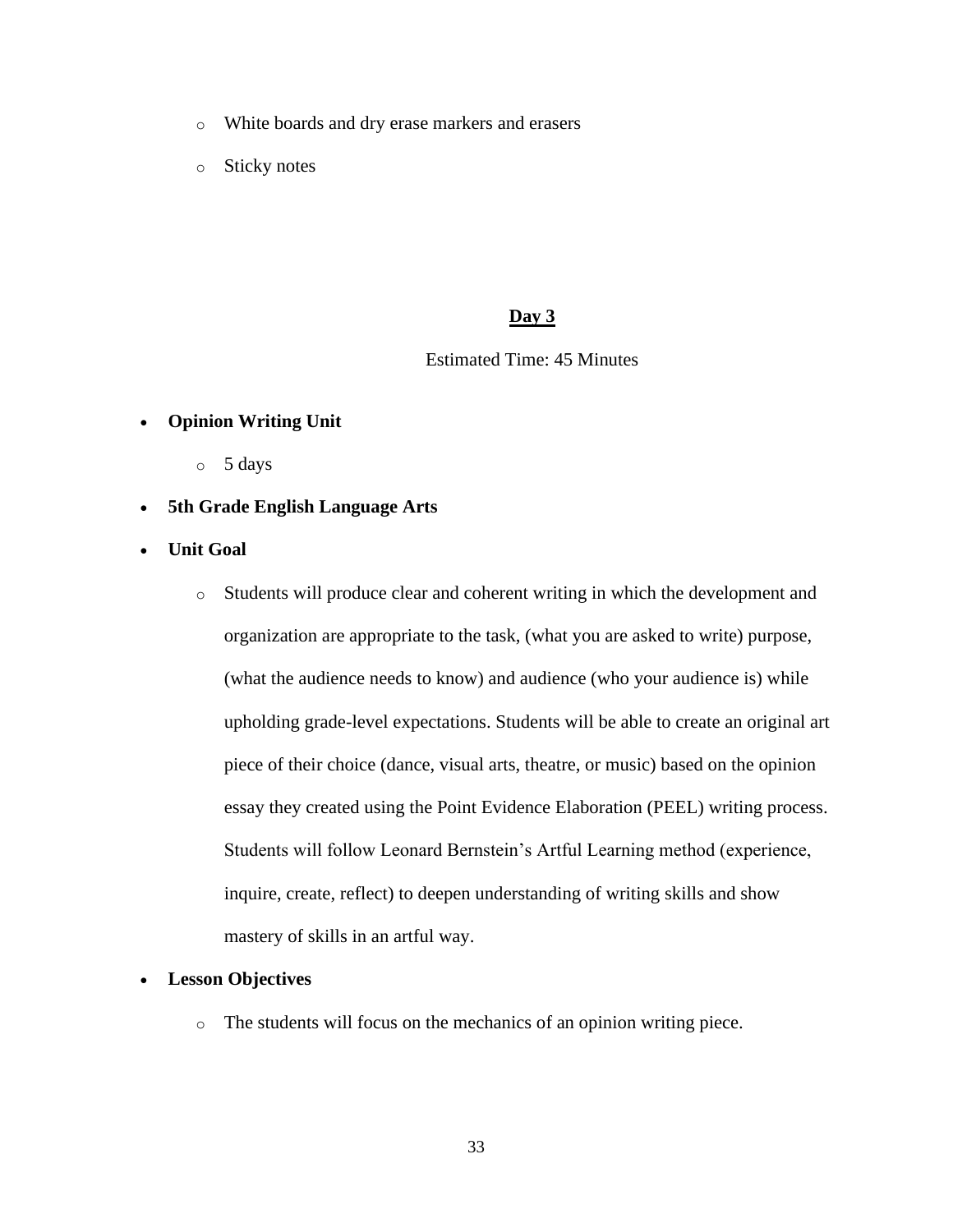o The students will be able to proficiently show understanding of the artful learning method through discussion and completion of their models that they choose to complete.

## • **Florida Standards**

- o LAFS5.W.2.4 Produce clear and coherent writing in which the development and organization are appropriate to task, purpose, and audience.
- o TH.5.C.11 Devise an original performance piece based on an age-appropriate theme or social issue relevant to the school climate and explore different solutions and endings.
- o DA.5.C.1.3 Demonstrate the use of time, space, effort, and energy to express feelings and ideas through movement .
- o MU.5.F.1.1 Create a performance, using visual, kinesthetic, digital, and/or acoustic means to manipulate musical elements.
- o LAFS.5.RI.3.9 Integrate information from several texts on the same topic in order to write or speak about the subject knowledgeably.

## • **Assessment**

- o Pre-Post assessment- Opinion Writing Essay
- o Daily- Students will be assessed on the mechanics of an opinion essay via a Kahoot quiz.
- o Students will be assessed based off of their rainbow highlighted homework assessment.
- **Motivating Activity/ Anticipatory Set/ Access to Prior Knowledge**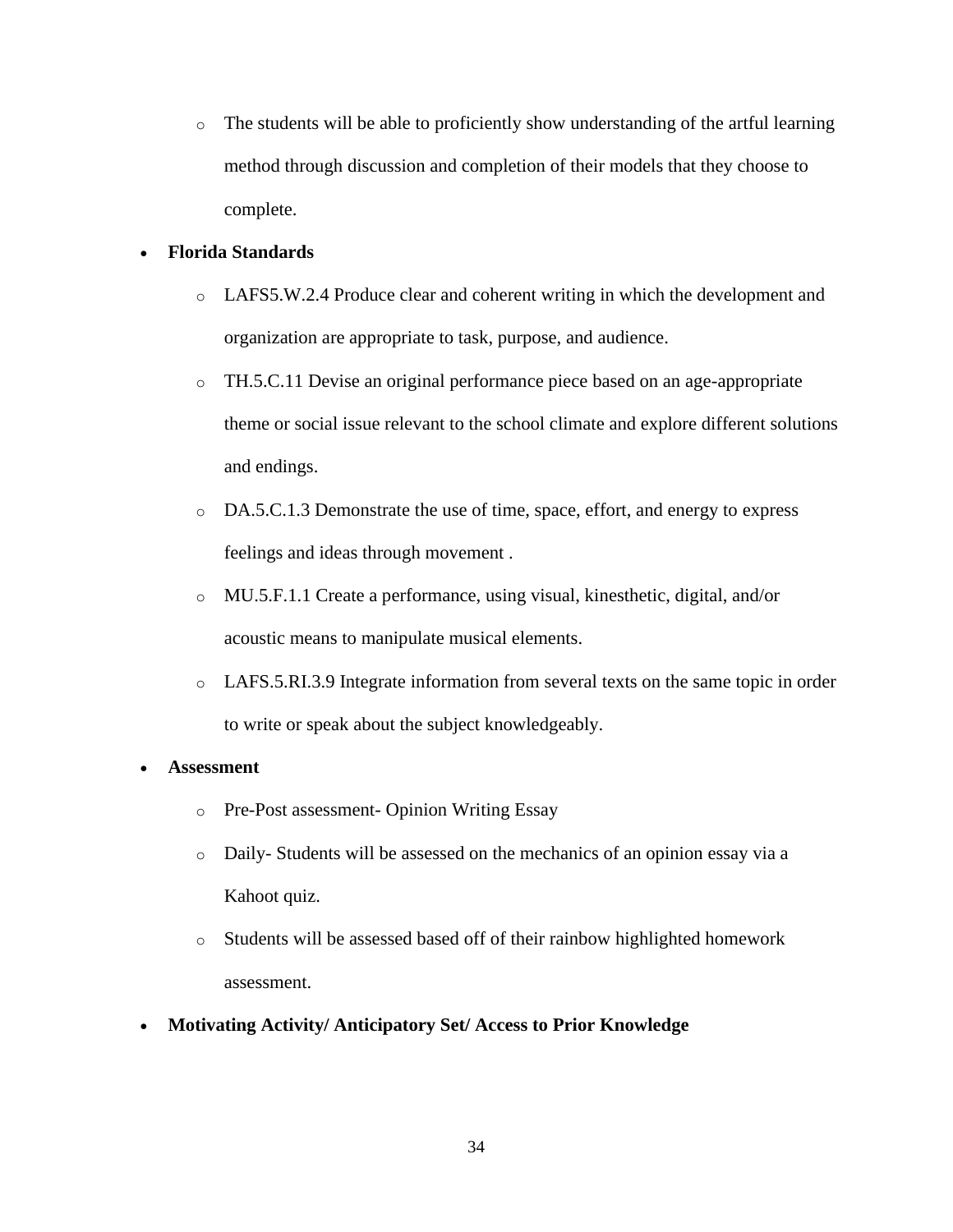o The students will watch a video about pantomime, a type of theatre style. This will serve as an example for an option they can use for their art piece. Pantomime ['Amber Alert' Best in Show 2018 Thespians \(District 11\)](https://www.youtube.com/watch?v=xI3HRhMWdXc) I was in attendance of this Fl Jr State Thespians event with students that I coached and remember this pantomime well.

#### • **Procedures**

- $\circ$  The teacher candidate will call students to attention utilizing TPR signal "hands" up if you hear me (pause) hands down if you're ready to learn."
- o We will all sing the writing song loud and proud to kick off the lesson.

#### ▪ **ESOL Reinforce the key ideas you present again and again.**

- $\circ$  The students will get out the writing rubrics they were given on day one. We will specifically focus on reading to one another and discussing in pairs the whole group the CC section of the rubric. We will then have a look at their Readers Writers Notebook (daily workbook) to make connections on past lessons that are relevant to the types of typical mistakes in conventions that students often make on FSA writes.
- o Students will then transition into rainbow highlighting their partners homework. We will discuss strong points and elaborations and reinforce what is needed in a strong introduction.
- o Students will then transition into starting their choice of integrated art pieces. They will let the teacher candidate know if they want to work independently or in groups of two. The students will be allowed to consult with the music and art teacher during specials for advice and extra support. The students who chose to do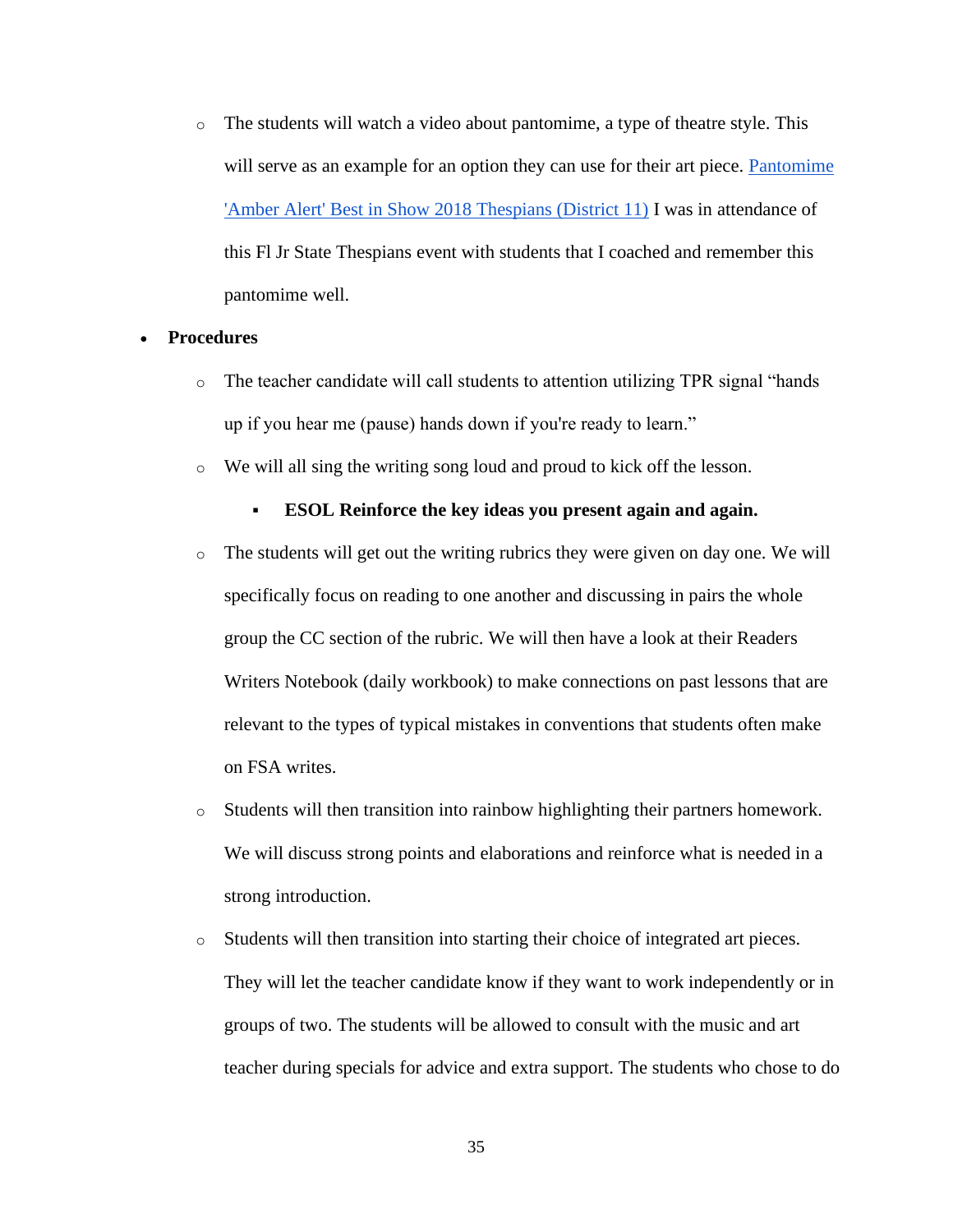a visual art piece will be provided paper, colored pencils, crayons, watercolor paint, glue, trinkets, modeling clay etc.

o While the students are working on their art pieces using the artful learning method framework box notes from the previous day. While the students are working the teacher candidate will call for writing partners conferences focused on how they did on their rainbow highlighting and give them tips on how they can improve and help one another **(p7)**.

## ▪ **UDL 8.4 increase mastery-oriented feedback.**

o The teacher will then circulate the classroom and chat with students about how they are utilizing Bernstein's methods of master work to bring their visions to life. Correct and guide when needed.

### • **Closure**

o The students will write an exit ticket on a sticky note explaining one way they can improve their writing and artistic skills and how.

## • **Materials**

- o Student laptops
- o Access to smart board and YouTube
- o Readers Writers Notebook (workbook students have)
- o Paper, colored pencils, crayons, watercolor paint, glue, trinkets, modeling clay
- o Sticky Notes

## **Day 4**

## Estimated Time: 35 Minutes

• **Opinion Writing Unit**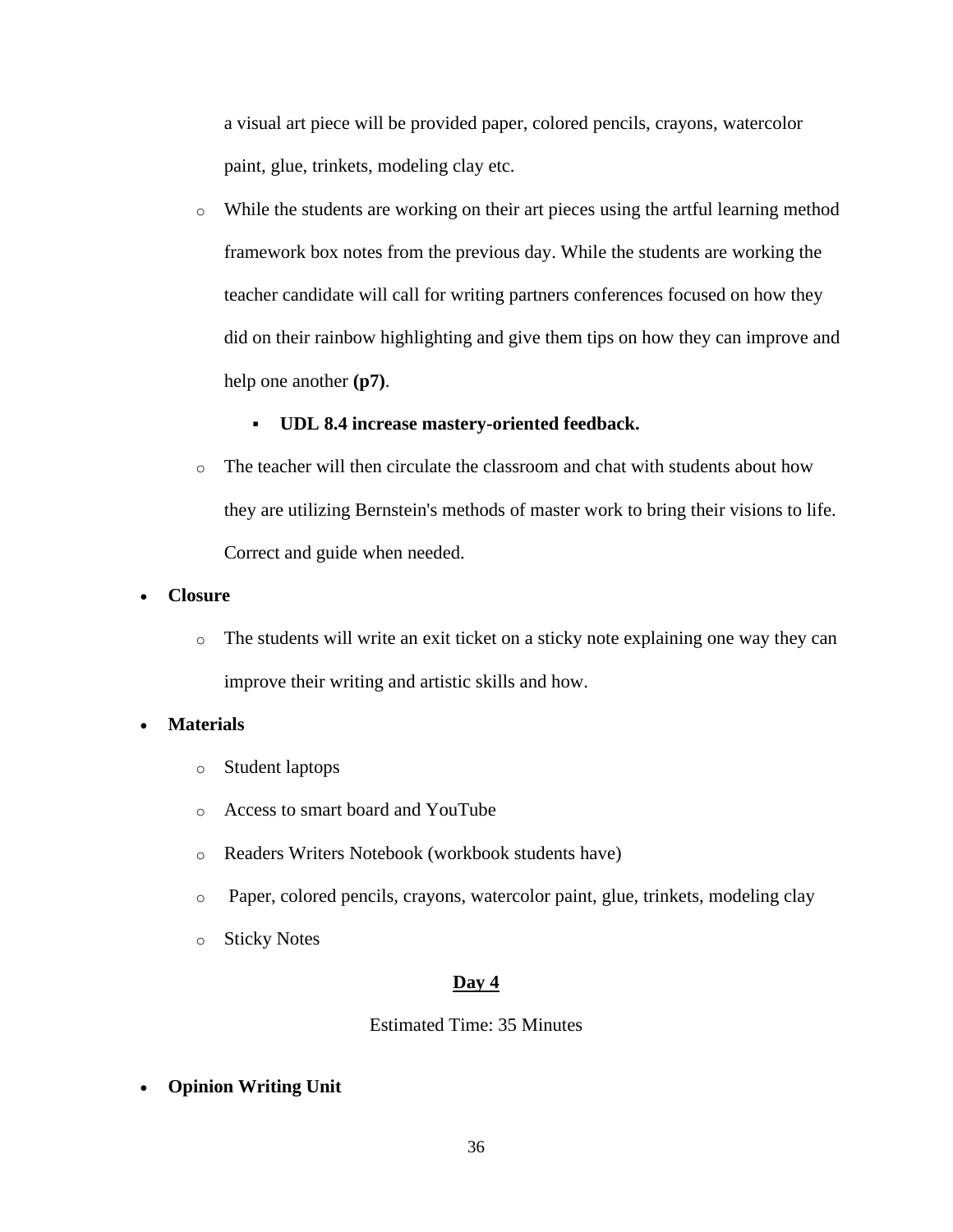o 5 days

## • **5th Grade English Language Arts**

- **Unit Goal**
	- o Students will produce clear and coherent writing in which the development and organization are appropriate to the task, (what you are asked to write) purpose, (what the audience needs to know) and audience (who your audience is) while upholding grade-level expectations. Students will be able to create an original art piece of their choice (dance, visual arts, theatre, or music) based on the opinion essay they created using the Point Evidence Elaboration (PEEL) writing process. Students will follow Leonard Bernstein's Artful Learning method (experience, inquire, create, reflect) to deepen understanding of writing skills and show mastery of skills in an artful way.

## • **Lesson Objectives**

- $\circ$  The students will understand the qualities of a strong conclusion include having a final thought, and restating the controlling idea using different words or language.
- o The students will be able to proficiently show understanding of the artful learning method through discussion and progression of art pieces.

#### • **Florida Standards**

- o LAFS5.W.2.4 Produce clear and coherent writing in which the development and organization are appropriate to task, purpose, and audience.
- o TH.5.C.11 Devise an original performance piece based on an age-appropriate theme or social issue relevant to the school climate and explore different solutions and endings.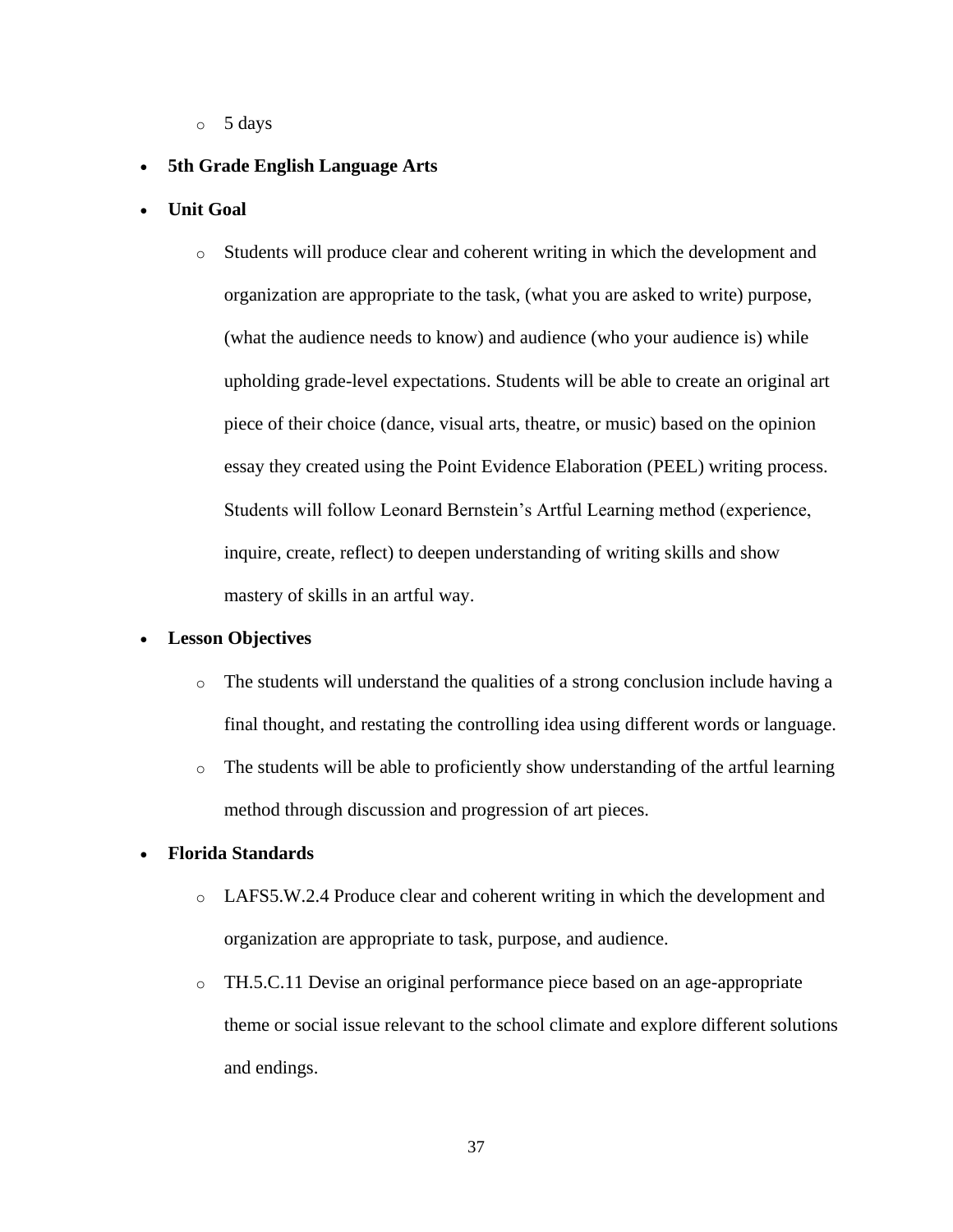- o DA.5.C.1.3 Demonstrate the use of time, space, effort, and energy to express feelings and ideas through movement .
- o MU.5.F.1.1 Create a performance, using visual, kinesthetic, digital, and/or acoustic means to manipulate musical elements.

#### • **Assessment**

- o Pre- Post Assessment- Opinion Writing Essay
- o Daily- students will give a 1-4 TPR hand signal to demonstrate their personal rating of how confident they feel about their writing and art so far.
- $\circ$  The teacher candidate will circulate around the classroom and conference with each student about their work to date.

### • **Motivating Activity/ Anticipatory Set/ Access to Prior Knowledge**

- o Students will watch a clip from the movie avengers end game **[Avengers Infinity](https://www.youtube.com/watch?v=dFomwoVngOI)  [War Moment After Thanos Snapped His Finger & Post Credit Scene HD!!!](https://www.youtube.com/watch?v=dFomwoVngOI)**
- $\circ$  The teacher candidate will then ask the students how did the ending of the movie make you feel? Possible answers may include: confused, empty, left me wanting more, no resolution, having questions. Then the class will discuss how conclusions in writing should not make you feel this way. A conclusion should leave the reader feeling like all their questions on the topic at hand have been answered.

#### ▪ **UDL 9.1 Develop self-assessment and reflection.**

## • **Procedures**

o The teacher candidate will call students to attention utilizing TPR signal "hands up if you hear me (pause) hands down if you're ready to learn."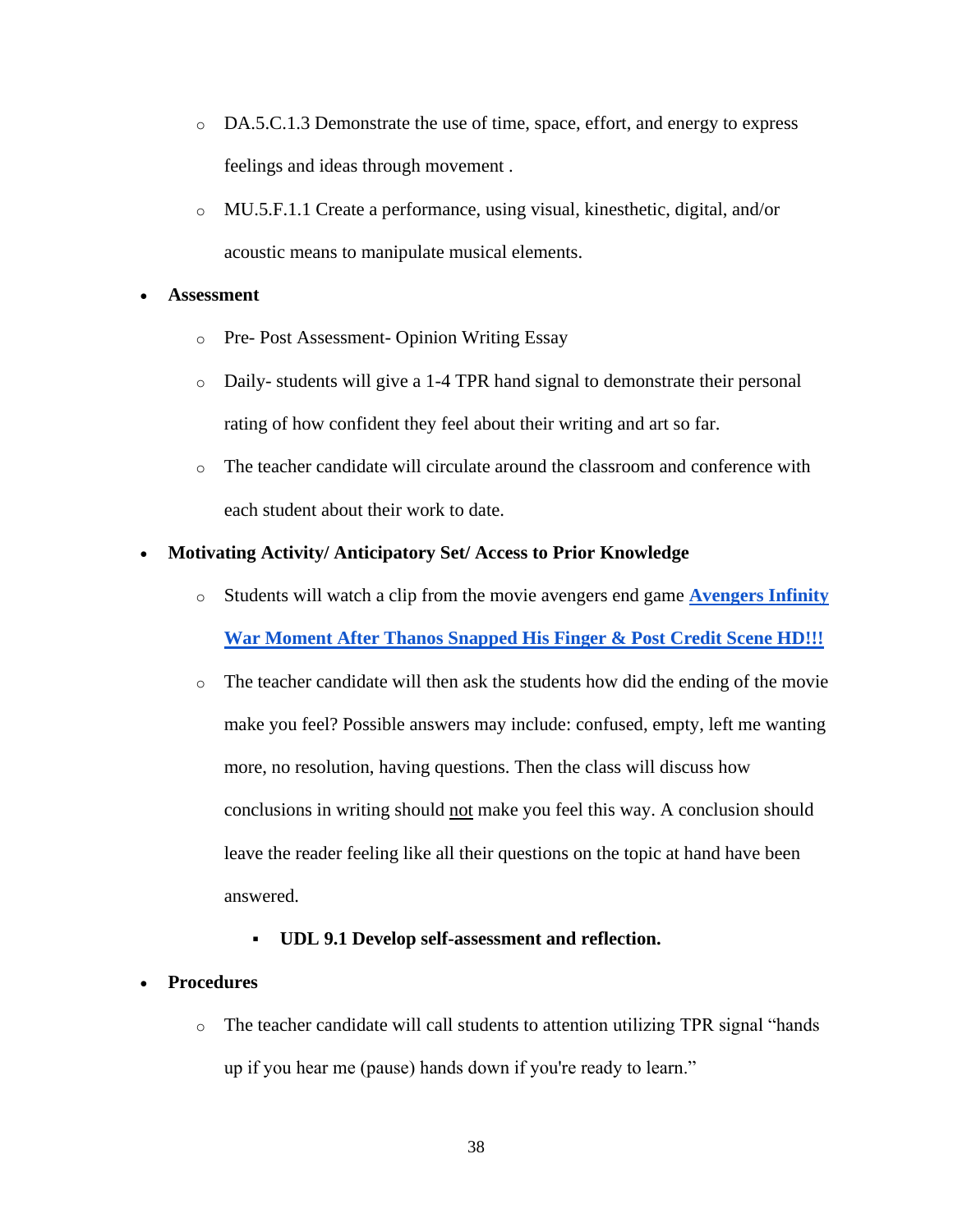o We will all sing the writing song loud and proud to kick off the lesson.

### ▪ **ESOL Reinforce the key ideas you present again and again.**

- $\circ$  The teacher candidate will explain to the students what is included in a strong conclusion. A final thought and a restated controlling idea using different words or language.
- o The students will then pair up in their usual teams and write on a white board their original controlling idea from their introduction paragraph and below it they will write in a different color their restated controlling idea. They will compare and discuss as the teacher candidate circulates around the room. The students will have time to ask questions and review the different parts of their opinion essay with their partner.

### ▪ **ESOL Integrate speaking, listening, reading and writing activities.**

 $\circ$  The rest of the allotted time will go towards the students creating and practicing for the presentation of their art pieces.

#### • **Closure**

- $\circ$  The students will write on their white boards the thing they liked most about the unit and or how it helped them, they will share them with the whole group.
- $\circ$  Students will also write on a sticky note how their art piece they are working on correlates with their opinion essay.

## • **Materials**

- o Writing notebooks and pencils
- o Access to youtube
- o Projector or smart boards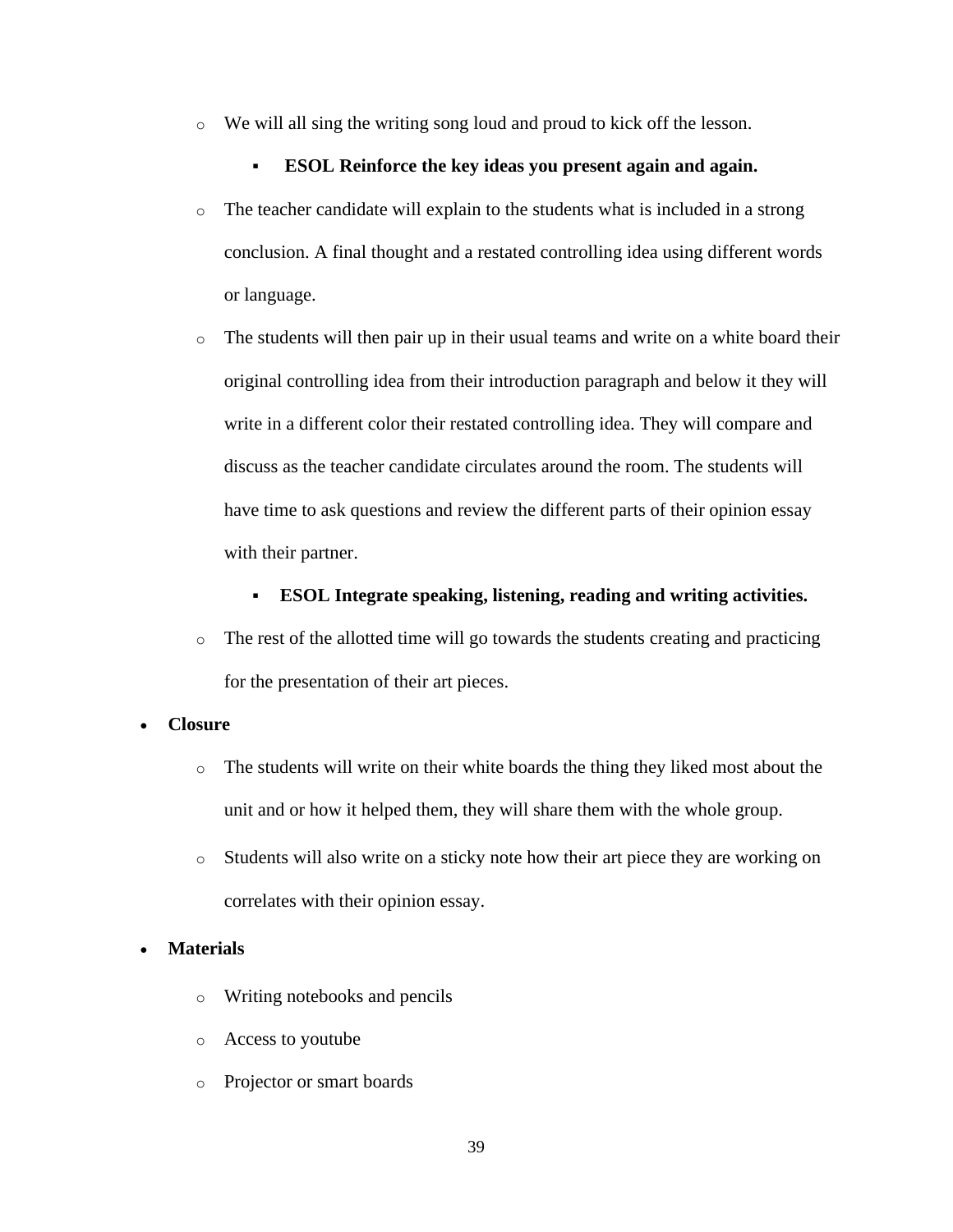- o White boards and dry erase markers and erasers.
- o Sticky notes

## **Day 5**

#### Estimated time: 45 Minutes

#### • **Opinion Writing Unit**

o 5 days

#### • **5th Grade English Language Arts**

- **Unit Goal**
	- o Students will produce clear and coherent writing in which the development and organization are appropriate to the task, (what you are asked to write) purpose, (what the audience needs to know) and audience (who your audience is) while upholding grade-level expectations. Students will be able to create an original art of their choice (dance, visual arts, theatre, or music) based on the opinion essay they created using the Point Evidence Elaboration (PEEL) writing process. Students will follow Leonard Bernstein's Artful Learning method (experience, inquire, create, reflect) to deepen understanding of writing skills and show mastery of skills in an artful way.

#### • **Objectives**

1. Students will be able to independently create a meaningful and original art piece of their choice (dance, visual arts, theatre, and music) in order to demonstrate an understanding of that genre.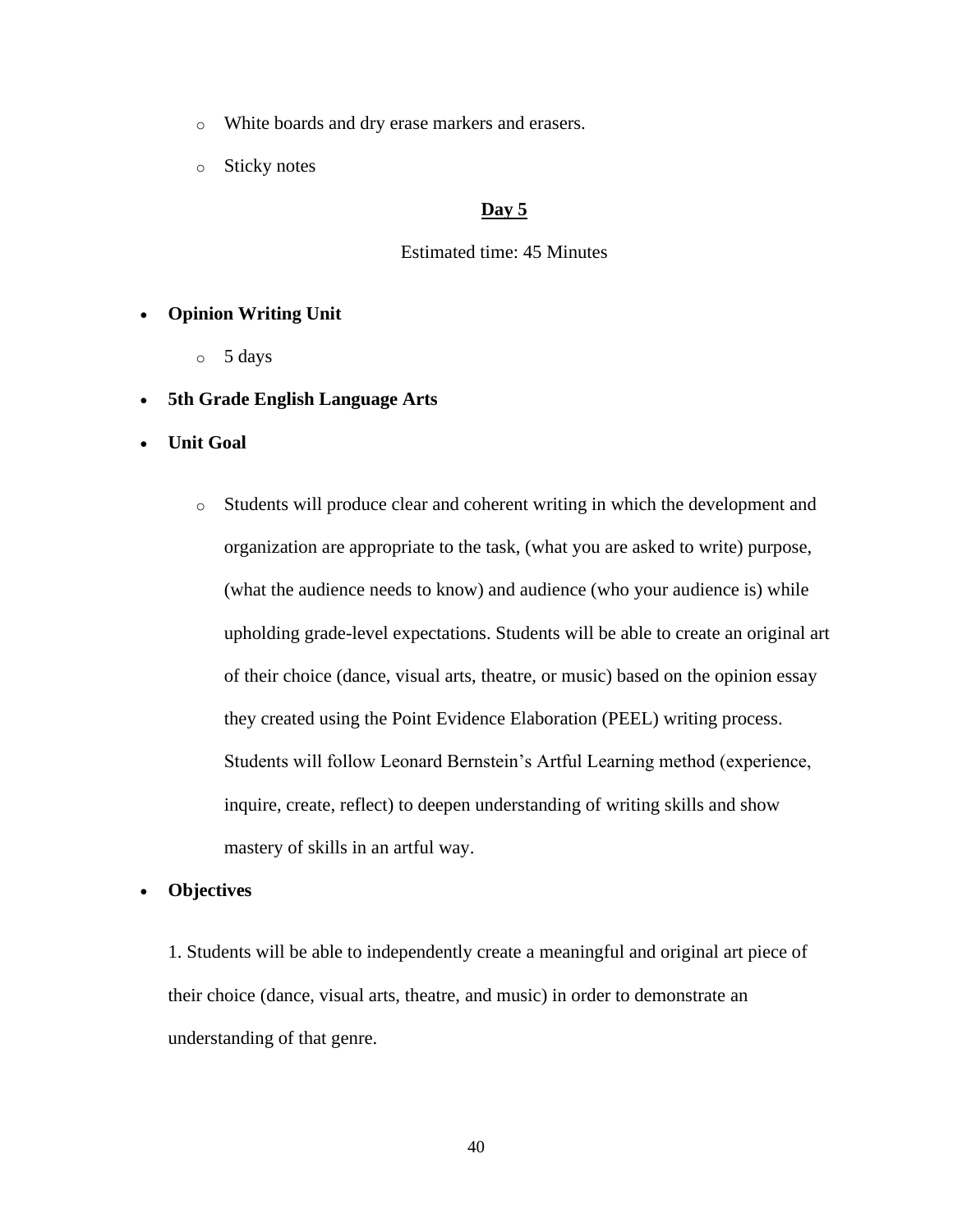2. Students will be able to use their art pieces to provide evidence to support their claim within their opinion essay.

3. The students will create an art piece that conveys meanings and opinion based on their written essay.

#### • **Florida standards**

- o LAFS.5.RI.2.4 Determine the meaning of general academic and domain-specific words and phrases in a text relevant to a grade 5 topic or subject area.
- o VA.5.O.3.1 Create meaningful and unique works of art to effectively communicate and document a personal voice.
- o TH.5.C.11 Devise an original performance piece based on an age-appropriate theme or social issue relevant to the school climate and explore different solutions and endings.
- o DA.5.C.1.3 Demonstrate the use of time, space, effort, and energy to express feelings and ideas through movement .
- o MU.5.F.1.1 Create a performance, using visual, kinesthetic, digital, and/or acoustic means to manipulate musical elements.
- o VA.5.O.3.1 Create meaningful and unique works of art to effectively communicate and document a personal voice.

#### • **Assessment / Procedures**

o Post Assessment- For the final day of the unit the students will present their art pieces and will be graded using the performance-based rubric attached below. They will read their opinion essay to the class as well, which will later be graded using the FSA style rubric. Rubrics are attached below.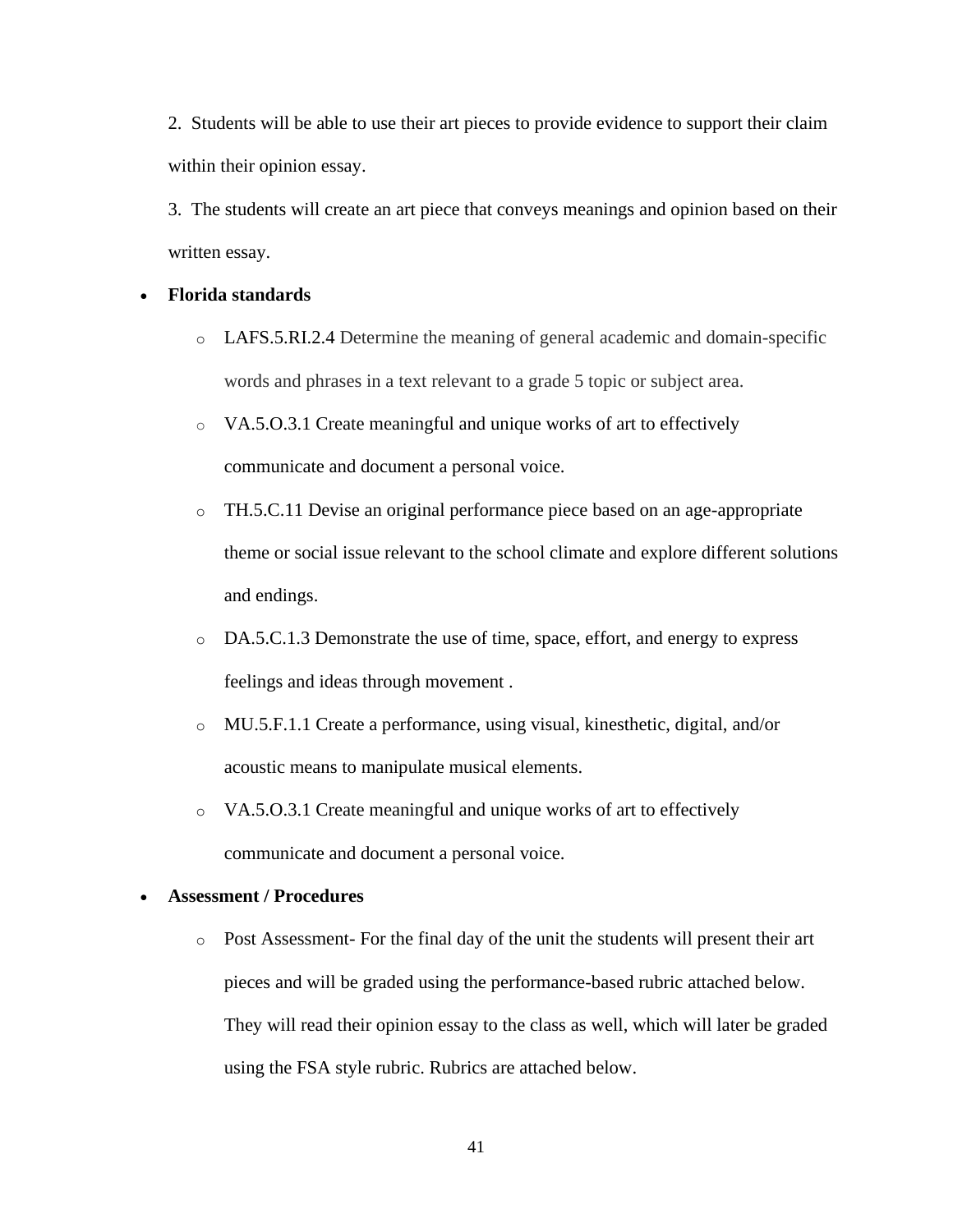| Level of creativity, student involvement, and commitment to the art<br>piece.                                                                                                                         |  | $\overline{2}$        | $\mathbf{3}$ |                  |  |
|-------------------------------------------------------------------------------------------------------------------------------------------------------------------------------------------------------|--|-----------------------|--------------|------------------|--|
| The art piece directly reflects the opinion stated in the students writing.                                                                                                                           |  | $\mathcal{D}_{\cdot}$ | 3            |                  |  |
| The students properly introduced themselves to the audience, faced<br>forward when they presented, and gave adequate explanation of their art<br>piece and explained why they chose that mode of art. |  | $\mathbf{2}$          | 3            | $\boldsymbol{4}$ |  |
| The student was able to answer questions about their art piece with<br>confidence.                                                                                                                    |  |                       | 3            |                  |  |
| The students followed Leonard Bernstein Artful Learning Method steps<br>$1 - 4$                                                                                                                       |  | $\mathcal{D}_{\cdot}$ | 3            |                  |  |

| <b>Points</b>  | Purpose, Focus, and Organization<br>(up to 4 points)                                                                                                                                                                                                                                                                                                                                                                                                                                                                                                                                                                                                                                                                                                                    | <b>Evidence and Elaboration</b><br>(up to 4 points)                                                                                                                                                                                                                                                                                                                                                                                                                                                                                                                                                                                                                                                                                                                         | <b>Conventions of English</b><br>(up to 2 points) |
|----------------|-------------------------------------------------------------------------------------------------------------------------------------------------------------------------------------------------------------------------------------------------------------------------------------------------------------------------------------------------------------------------------------------------------------------------------------------------------------------------------------------------------------------------------------------------------------------------------------------------------------------------------------------------------------------------------------------------------------------------------------------------------------------------|-----------------------------------------------------------------------------------------------------------------------------------------------------------------------------------------------------------------------------------------------------------------------------------------------------------------------------------------------------------------------------------------------------------------------------------------------------------------------------------------------------------------------------------------------------------------------------------------------------------------------------------------------------------------------------------------------------------------------------------------------------------------------------|---------------------------------------------------|
| $\overline{4}$ | The essay is consistently focused within<br>the purpose, audience, and task(opinion<br>writing). The essay contains a clearly<br>stated controlling idea and an effective<br>organizational structure creating coherence<br>and completeness. The purpose includes<br>most of the following:<br>Strongly maintained controlling<br>$\bullet$<br>idea with little or no loosely<br>related material bullet point.<br>Skillful use of a variety of<br>$\bullet$<br>transitional strategies to clarify<br>the relationships between and<br>among ideas.<br>Logical progression of ideas<br>$\bullet$<br>from beginning to end including<br>a satisfying introduction and<br>conclusion.<br>Stated opinion and defend only 1<br>$\bullet$<br>opinion consistently throughto | The essay provides convincing<br>support/evidence for the controlling<br>idea or main idea that includes the<br>effective use of sources facts and<br>details the response includes most of<br>the following:<br>Relevant evidence<br>integrated smoothly and<br>thoroughly with references<br>to sources.<br>The views of a variety of<br>٠<br>elaborative techniques<br>including but not limited to<br>definitions quotations and<br>examples demonstrating an<br>understanding of the topic<br>and text.<br>Clear and effective<br>$\bullet$<br>expression of ideas using<br>precise language academic<br>and domain-specific<br>vocabulary clearly<br>appropriate for the<br>audience and purpose.<br>varied sentence structure<br>demonstrating language<br>facility. |                                                   |
| 3              | The response is adequately sustained and<br>generally focused within the purpose,<br>audience, and task and it has a controlling<br>idea and evident organizational structure<br>with a sense of completeness. The<br>response includes most of the following:                                                                                                                                                                                                                                                                                                                                                                                                                                                                                                          | The response provides adequate<br>support evidence for the controlling<br>idea or main idea that includes the<br>use of sources facts and details the<br>response includes most of the<br>following:                                                                                                                                                                                                                                                                                                                                                                                                                                                                                                                                                                        |                                                   |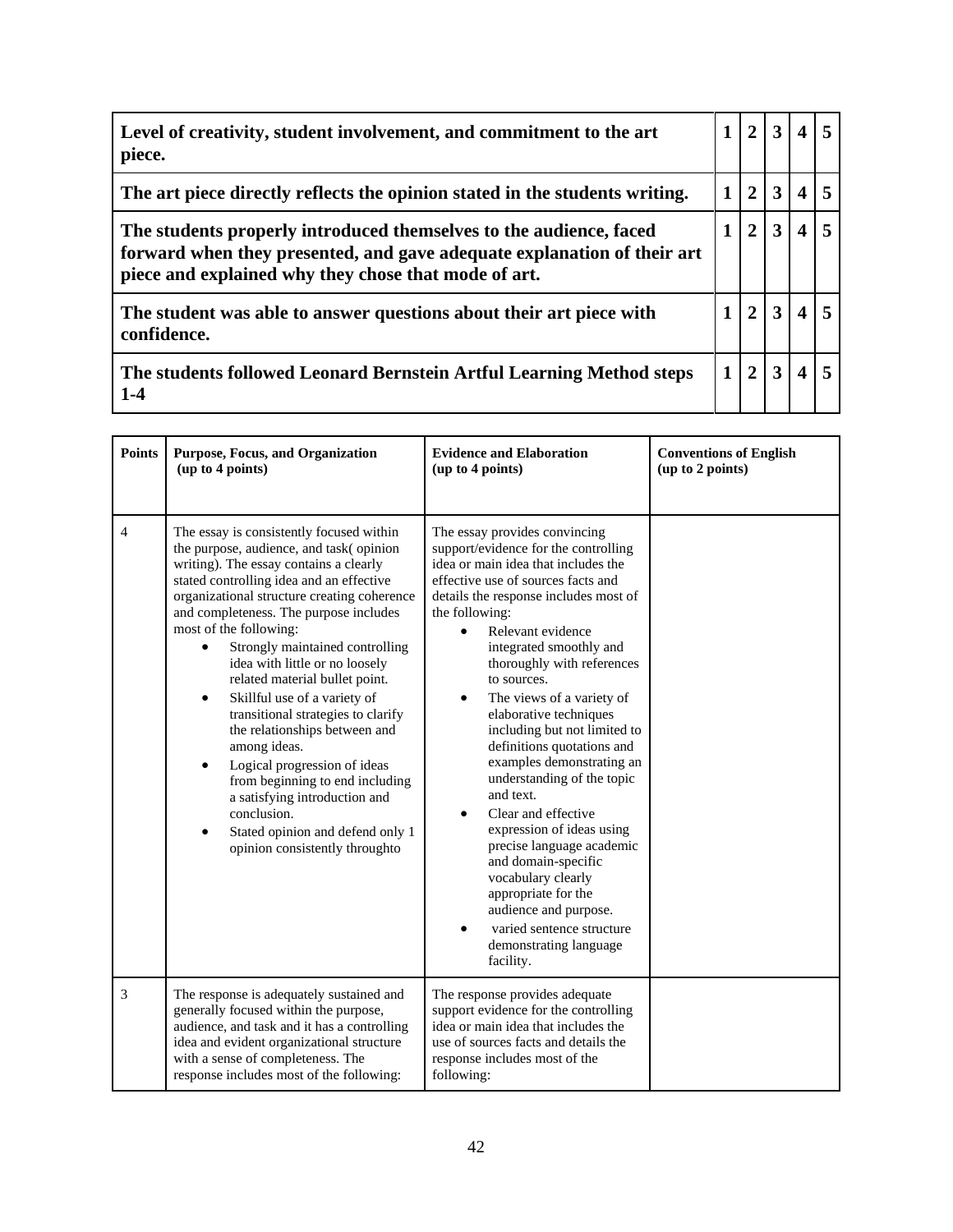|                | Maintained controlling idea,<br>though some loosely related<br>material, may be present.<br>Adequate Use of transitional<br>$\bullet$<br>strategies with some variety to<br>clarify the relationships between<br>and among ideas.<br>Adequate progression of ideas<br>$\bullet$<br>from beginning to end, including<br>a sufficient introduction and<br>conclusion.                                                                                                                                                                                                         | Generally integrated<br>evidence from sources<br>references may be<br>imprecise or inconsistent.<br>Adequate use of some<br>٠<br>elaborative techniques.<br>Domain-specific<br>٠<br>vocabulary, generally<br>appropriate for the<br>audience and purpose.<br>Some variation and<br>sentence structure.                                                                                                                                                                                                            |                                                                                                                                                                                                                                                                                             |
|----------------|-----------------------------------------------------------------------------------------------------------------------------------------------------------------------------------------------------------------------------------------------------------------------------------------------------------------------------------------------------------------------------------------------------------------------------------------------------------------------------------------------------------------------------------------------------------------------------|-------------------------------------------------------------------------------------------------------------------------------------------------------------------------------------------------------------------------------------------------------------------------------------------------------------------------------------------------------------------------------------------------------------------------------------------------------------------------------------------------------------------|---------------------------------------------------------------------------------------------------------------------------------------------------------------------------------------------------------------------------------------------------------------------------------------------|
| $\overline{2}$ | The response is somewhat sustained within<br>the purpose audience and tasks but may<br>include Loosely related or extraneous<br>material and it may have a controlling idea<br>with an inconsistent organizational<br>structure the response may include the<br>following:<br>Partially focused controlling idea<br>but insufficiently sustained or<br>unclear.<br>Use of transitional strategies<br>$\bullet$<br>with little variety.<br>Uneven progression of ideas<br>$\bullet$<br>from beginning to end and may<br>include an inadequate<br>introduction or conclusion. | The response provides uneven,<br>cursory support Idea or main idea<br>that includes ineffective use of<br>sources facts and details. The<br>response includes most of the<br>following:<br>Good evidence from<br>sources and erratic or<br>irrelevant references.<br>Repetitive or ineffective<br>use of elaborative<br>techniques.<br>Imprecise or simplistic<br>expression of ideas.<br>Appropriate or an effect<br>of domain-specific<br>vocabulary.<br>Sentences possibly limited<br>to simple constructions. | The response demonstrates an<br>adequate command of basic<br>conventions. The response<br>may include the following:<br>Some minor errors<br>$\bullet$<br>in usage but no<br>patterns of errors.<br>Adequate use of<br>punctuation<br>capitalization<br>sentence formation<br>and spelling. |
| -1             | The response is related to the topic but<br>may demonstrate little or no awareness of<br>the purpose, audience, and task. It may<br>have little or no discernible controlling<br>idea or organizational structure. The<br>response may include the following:<br>• Confusing or ambiguous ideas<br>Frequent extraneous ideas<br>٠<br>impeding understanding.<br>Few or no transitional strategies.<br>٠<br>Too brief to demonstrate<br>knowledge of focus or<br>organization.                                                                                               | The response provides minimal<br>support or evidence for the<br>controlling idea or main idea,<br>including little if any news of<br>sources facts and details. The<br>response includes most of the<br>following:<br>Minimal absent erroneous<br>or irrelevant evidence from<br>the source.<br>Expression of ideas that<br>are vague, lack clarity<br>or are confusing.<br>Unlimited or inappropriate<br>domain specific vocab.<br>Sentences limited to<br>simple constructions.                                 | The response demonstrates a<br>partial command of basic<br>conventions, the response may<br>include the following:<br>Various errors in<br>usage and consistent<br>use of Correct<br>punctuation<br>capitalization<br>sentence formation<br>and spelling.                                   |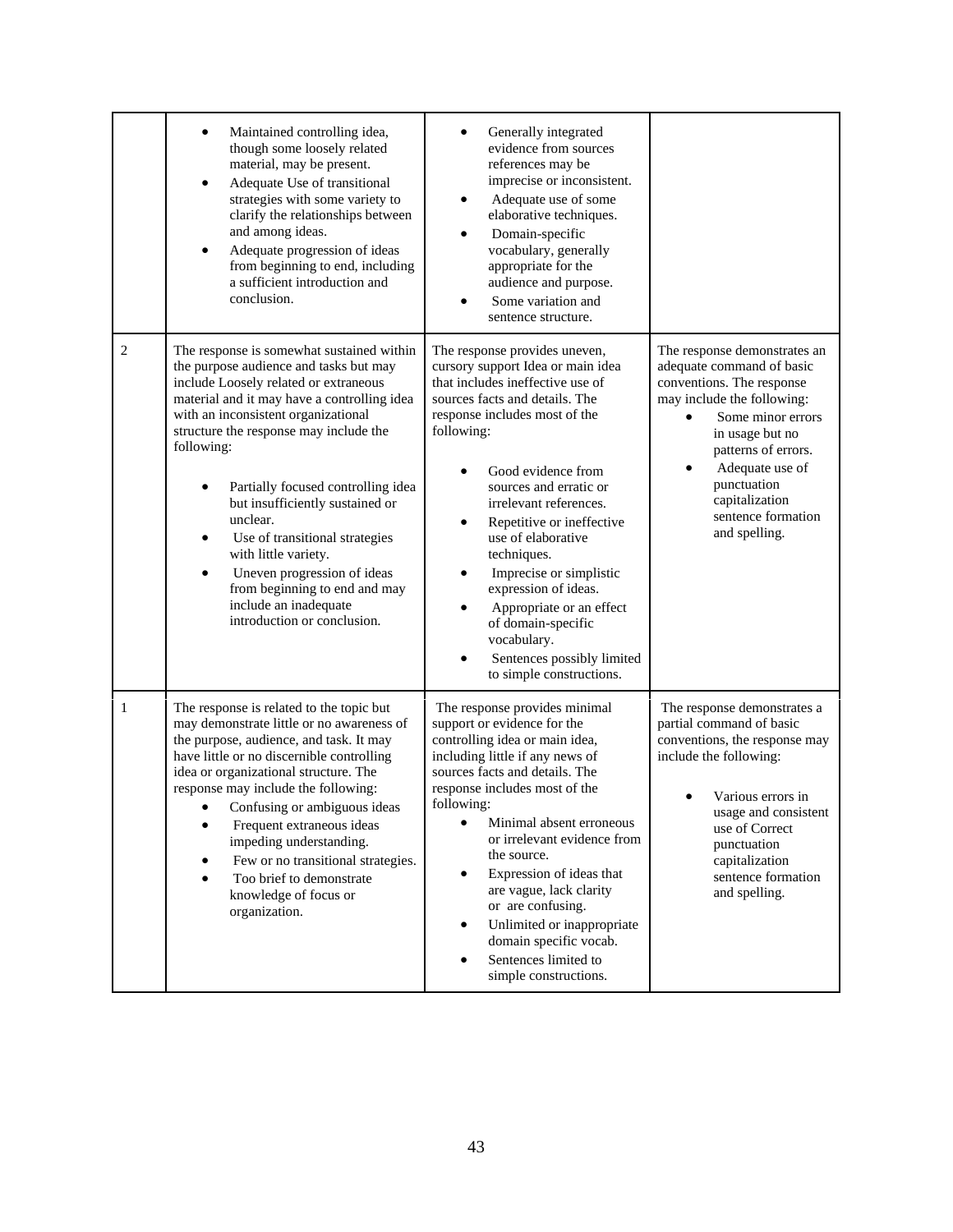## **References**

Barnett, M. (2013). *The Arts as a Bridge to Literacy*. Retrieved from

[https://www.naesp.org/principal-supplement-septoct-2013-champion-creatively-alive](https://www.naesp.org/principal-supplement-septoct-2013-champion-creatively-alive-children/arts-bridge-literacyhttps:/www.naesp.org/principal-supplement-septoct-2013-champion-creatively-alive-children/arts-bridge-literacyhttps:/www.naesp.org/principal-supplement-septoct-2013-champion-creatively-alive-children/arts-bridge-literacy)[children/arts-bridge-literacyhttps://www.naesp.org/principal-supplement-septoct-2013](https://www.naesp.org/principal-supplement-septoct-2013-champion-creatively-alive-children/arts-bridge-literacyhttps:/www.naesp.org/principal-supplement-septoct-2013-champion-creatively-alive-children/arts-bridge-literacyhttps:/www.naesp.org/principal-supplement-septoct-2013-champion-creatively-alive-children/arts-bridge-literacy) [champion-creatively-alive-children/arts-bridge-literacyhttps://www.naesp.org/principal](https://www.naesp.org/principal-supplement-septoct-2013-champion-creatively-alive-children/arts-bridge-literacyhttps:/www.naesp.org/principal-supplement-septoct-2013-champion-creatively-alive-children/arts-bridge-literacyhttps:/www.naesp.org/principal-supplement-septoct-2013-champion-creatively-alive-children/arts-bridge-literacy)[supplement-septoct-2013-champion-creatively-alive-children/arts-bridge-literacy](https://www.naesp.org/principal-supplement-septoct-2013-champion-creatively-alive-children/arts-bridge-literacyhttps:/www.naesp.org/principal-supplement-septoct-2013-champion-creatively-alive-children/arts-bridge-literacyhttps:/www.naesp.org/principal-supplement-septoct-2013-champion-creatively-alive-children/arts-bridge-literacy)

Bellisario, K., & Donovan, L. (2012). *Voices from the field: Teachers' views on the relevance of arts integration*. Retrieved October 15, 2019, from [https://www.artsedsearch.org/study/voices-from-the-field-teachers-views-on-the](https://www.artsedsearch.org/study/voices-from-the-field-teachers-views-on-the-relevance-of-arts-integration/)[relevance-of-arts-integration/.](https://www.artsedsearch.org/study/voices-from-the-field-teachers-views-on-the-relevance-of-arts-integration/)

- Bernstein, Jamie. (2019) Leonard Bernstein: A Born Teacher. Retrieved from https://www.leonardbernstein.com/about/educator
- Cornett, C. E. (2015). *Creating meaning through literature and the arts: arts integration for classroom teachers*. Boston, MA: Pearson Education Inc.
- Duma, A., & Silverstein, L. (2018). Arts Integration: A Creative Pathway for Teaching. *Educational Leadership*, *76*(4), 55–59. Retrieved from

<sup>&</sup>quot;Bernstein at 100." (2017) Retrieved from https://www.leonardbernstein.com/at100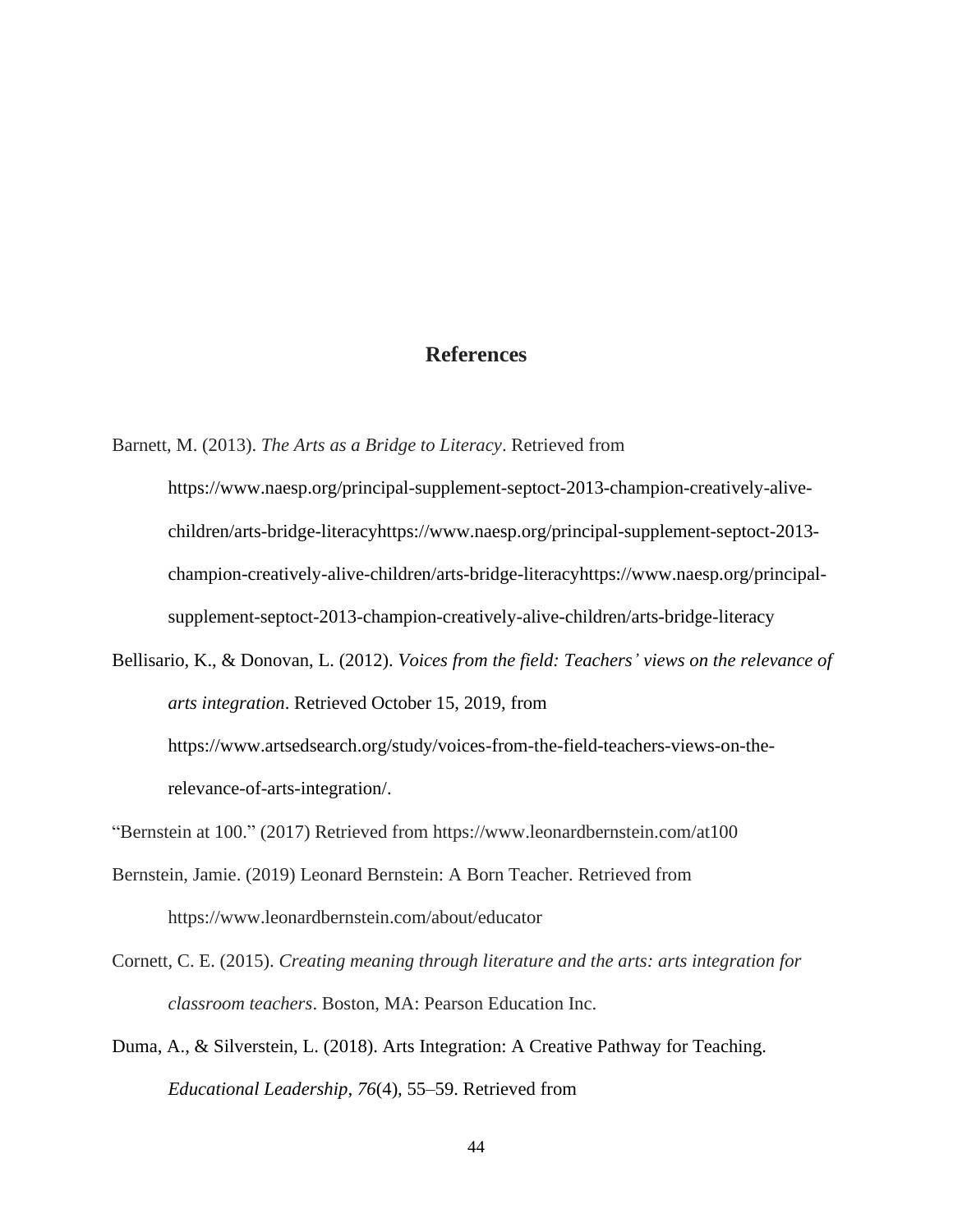[http://www.ascd.org/publications/educational-leadership/dec18/vol76/num04/Arts-](http://www.ascd.org/publications/educational-leadership/dec18/vol76/num04/Arts-Integration@-A-Creative-Pathway-for-Teaching.aspx)[Integration@-A-Creative-Pathway-for-Teaching.aspx](http://www.ascd.org/publications/educational-leadership/dec18/vol76/num04/Arts-Integration@-A-Creative-Pathway-for-Teaching.aspx)

- Funding and Grants for Arts Education Programs. (n.d.). Retrieved from https://artinaction.org/resource/funding-and-grants-for-arts-education-programs/
- Gottschalk, A. (2019, January 10). How to Overcome the Challenges of Arts Integration. Retrieved from http://www.ascd.org/ascd-express/vol14/num14/how-to-overcome-thechallenges-of-arts-integration.aspx
- Greenfader, C. M., Brouillette, L., & Farkas, G. (2015). Effect of a performing arts program on the oral language skills of young English learners. Retrieved from https://www.artsedsearch.org/study/effect-of-a-performing-arts-program-on-the-orallanguage-skills-of-young-english-learners
- Hardiman, M., Rich, B., & Safire, W. (2009). *Neuroeducation: learning, arts, and the brain*. New York: Dana Press.
- Jacobs, Tom. (2017, June 14). Arts Education Reduces Stress Level of Low-Income Students. Retrieved November 5, 19AD, from https://psmag.com/news/arts-education-reducesstress-level-of-low-income-students#.fi00w8wuo.
- Koch, K. A., & Chevon, J. C. (2017). Laughter Filled the Classroom: Outcomes of Professional Development in Arts Integration for Elementary Teachers in Inclusion Settings. *Learning Disabilities: A Multidisciplinary Journal*, *22*(2), 1–11. doi: 10.18666/ldmj-2017-v22-i2- 8373
- Leonard Bernstein Office. (2019) Retrieved from https://www.leonardbernstein.com/artfullearning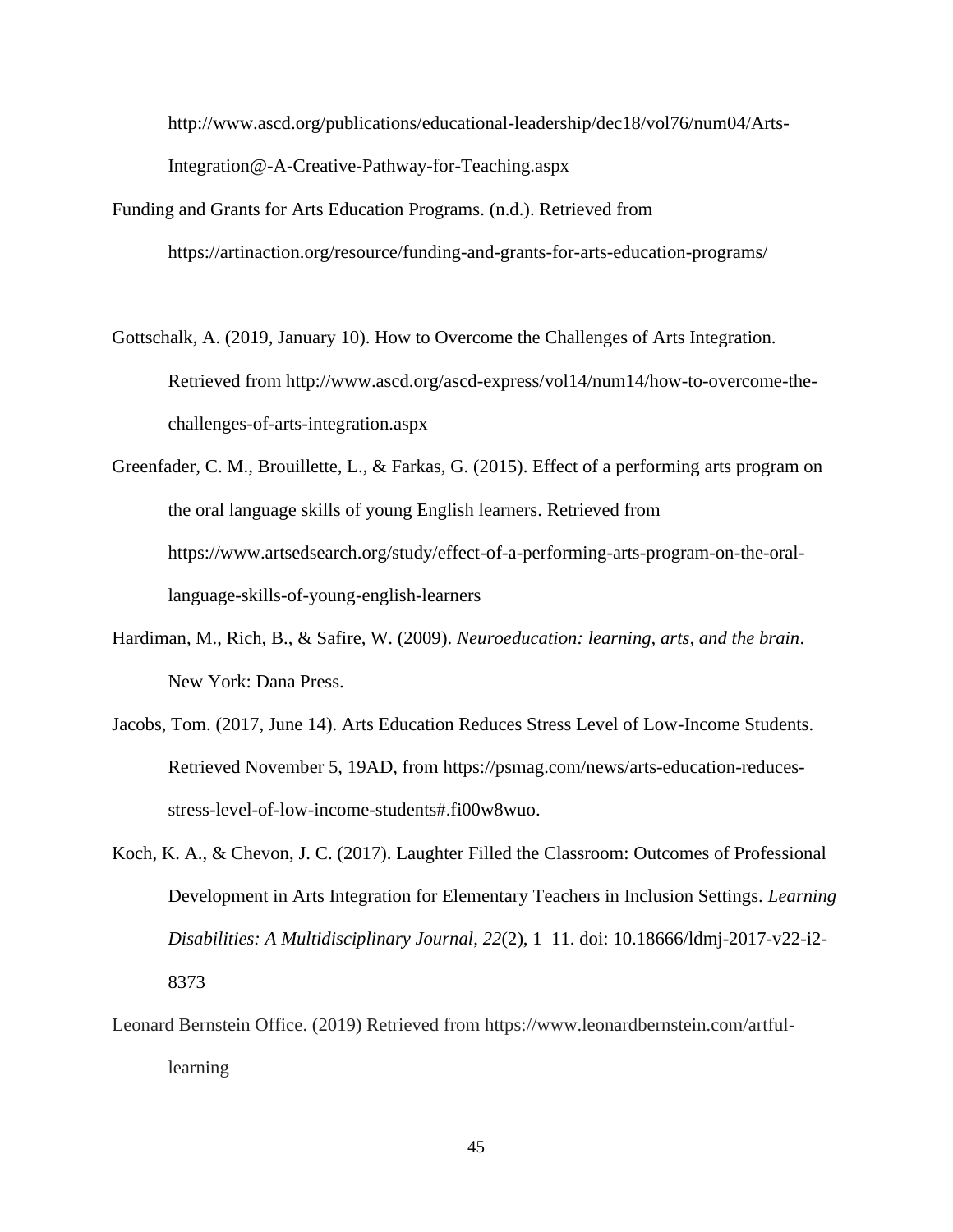Ludwig, M. J., Boyle, A., & Lindsay, J. (2018). Review of Evidence: Arts Integration Research Through the Lens of the Every Student Succeeds Act. American Institutes for Research. Retrieved from [https://www.wallacefoundation.org/knowledge-center/Documents/Arts-](https://www.wallacefoundation.org/knowledge-center/Documents/Arts-Integration-Research-Every-Student-Succeeds-Act-ESSA.pdf)[Integration-Research-Every-Student-Succeeds-Act-ESSA.pdf](https://www.wallacefoundation.org/knowledge-center/Documents/Arts-Integration-Research-Every-Student-Succeeds-Act-ESSA.pdf)

Misty Copeland. (n.d.). Retrieved from https://www.abt.org/people/misty-copeland

- National Endowment for the Arts. (2011). *The arts and human development: framing a national research agenda for the arts, lifelong learning, and individual well-being*. Washington, DC
- Reilly, K. (2018, September 13). 'I Work 3 Jobs And Donate Blood Plasma to Pay the Bills.' This Is What It's Like to Be a Teacher in America. Retrieved from https://time.com/5395001/teacher-in-america/
- Ruiz, P. (2010). Art as a Tool for Teachers of English Language Learners. Retrieved from76%40pdcvsessmgr04&bdata=JnNpdGU9ZWRzLWxpdmUmc2NvcGU9c2l0ZQ%3d%3d#AN=12

5456582&db=eue

- "School Program." *Nemours*, www.nemours.org/services/support/orlsupport/schoolprogram.html.
- Sterman, C. (2018). Arts Integration Improves School Culture and Student Success (Vol. 97). National Association of Elementary School Principles. Retrieved from [https://www.naesp.org/principal-januaryfebruary-2018-comprehensive-learning/arts](https://www.naesp.org/principal-januaryfebruary-2018-comprehensive-learning/arts-integration-improves-school-culture-and-s)[integration-improves-school-culture-and-s](https://www.naesp.org/principal-januaryfebruary-2018-comprehensive-learning/arts-integration-improves-school-culture-and-s)